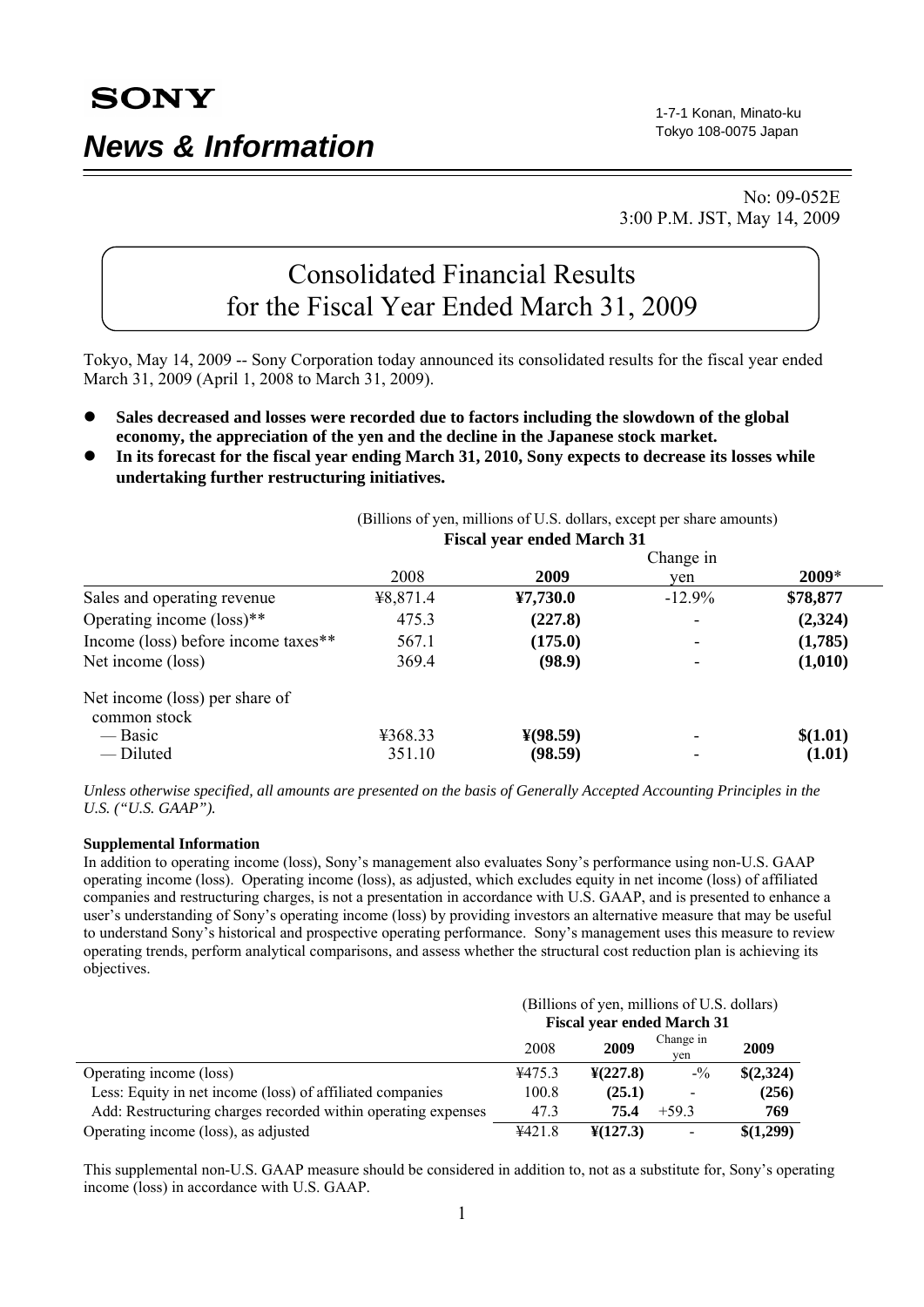*\* U.S. dollar amounts have been translated from yen, for convenience only, at the rate of ¥98=U.S. \$1, the approximate Tokyo foreign exchange market rate as of March 31, 2009.* 

*\*\* Effective from the first quarter of the fiscal year ended March 31, 2009, Sony revised the presentation of its financial information to ensure that it is consistent with the way management views its consolidated operations. Since Sony considers Sony Ericsson Mobile Communications AB ("Sony Ericsson") and S-LCD Corporation ("S-LCD") (which together constitute a majority of Sony's equity investments) to be integral to Sony's operations, Sony determined that the most appropriate method to report equity in net income (loss) of all affiliated companies was as a component of operating income (loss). The equity earnings from Sony Ericsson and S-LCD are recorded within the operating income (loss) of the Electronics segment. In connection with this reclassification, consolidated operating income (loss), operating income (loss) of each segment and consolidated income (loss) before income taxes for all prior periods have been reclassified to conform with the current year presentation. Through September 30, 2008, Sony also reported the equity results for SONY BMG MUSIC ENTERTAINMENT ("SONY BMG") within All Other. Since Sony acquired the balance of SONY BMG on October 1, 2008, its results are now fully consolidated within All Other.* 

## **Consolidated Results for the Fiscal Year Ended March 31, 2009**

**Sales and operating revenue ("sales")** decreased 12.9% compared to the previous fiscal year ("year-onyear").

During the fiscal year ended March 31, 2009, the average value of the yen was ¥99.5 against the U.S. dollar and ¥142.0 against the euro, which was 13.8% and 12.7% higher against the U.S. dollar and the euro, respectively, compared with the average rates for the previous fiscal year. On a local currency basis, sales decreased 2% year-on-year. For references to sales on a local currency basis, see Note on page 10.

Electronics segment sales decreased 17.0% year-on-year mainly due to the negative impact of the appreciation of the yen, deterioration in the business environment brought on by the slowing global economy and intensification of price competition. In the Game segment, sales decreased 18.0% year-on-year primarily due to the impact of the appreciation of the yen, and a decrease in unit sales of PlayStation®2 ("PS2"). In the Pictures segment, sales decreased 16.4% year-on-year primarily due to unfavorable exchange rates and lower home entertainment sales. The prior year's revenue also benefited from the sale of a bankruptcy claim against KirchMedia. In the Financial Services segment, although revenue from insurance premiums at Sony Life Insurance Co., Ltd. ("Sony Life") increased, the segment revenue decreased 7.4% year-on-year due to the impact of a significant decline in the Japanese stock market.

**An operating loss** of ¥227.8 billion (\$2,324 million) was recorded, a deterioration of ¥703.1 billion year-onyear. Some of the significant factors causing the year-on-year deterioration in operating income were an approximate ¥279.0 billion impact from the appreciation of the yen against the U.S. dollar and the euro, a ¥125.9 billion impact from deterioration in results at equity affiliates, including Sony Ericsson, and a ¥53.8 billion decrease in operating results in the Financial Services segment mainly due to a significant decline in the Japanese stock market.

In the Electronics segment, an operating loss was recorded mainly due to the negative impact from the appreciation of the yen, a decline in equity in net income (loss) for Sony Ericsson, the higher cost of sales ratio due to intensified price competition and a decrease in sales due to deterioration in the business environment. In the Game segment, operating loss decreased as a result of PLAYSTATION®3 ("PS3") hardware cost reductions and increased sales of PS3 software. In the Pictures segment, operating income decreased primarily due to the lower home entertainment sales and the prior year's sale of the bankruptcy claim noted above. In the Financial Services segment, an operating loss was recorded mainly due to deterioration in profitability at Sony Life resulting from a significant decline in the Japanese stock market.

Restructuring charges, recorded as operating expenses, amounted to ¥75.4 billion (\$769 million) for the current fiscal year compared to ¥47.3 billion for the previous fiscal year. In the Electronics segment, restructuring charges were ¥61.9 billion (\$632 million) compared to ¥45.6 billion in the previous fiscal year.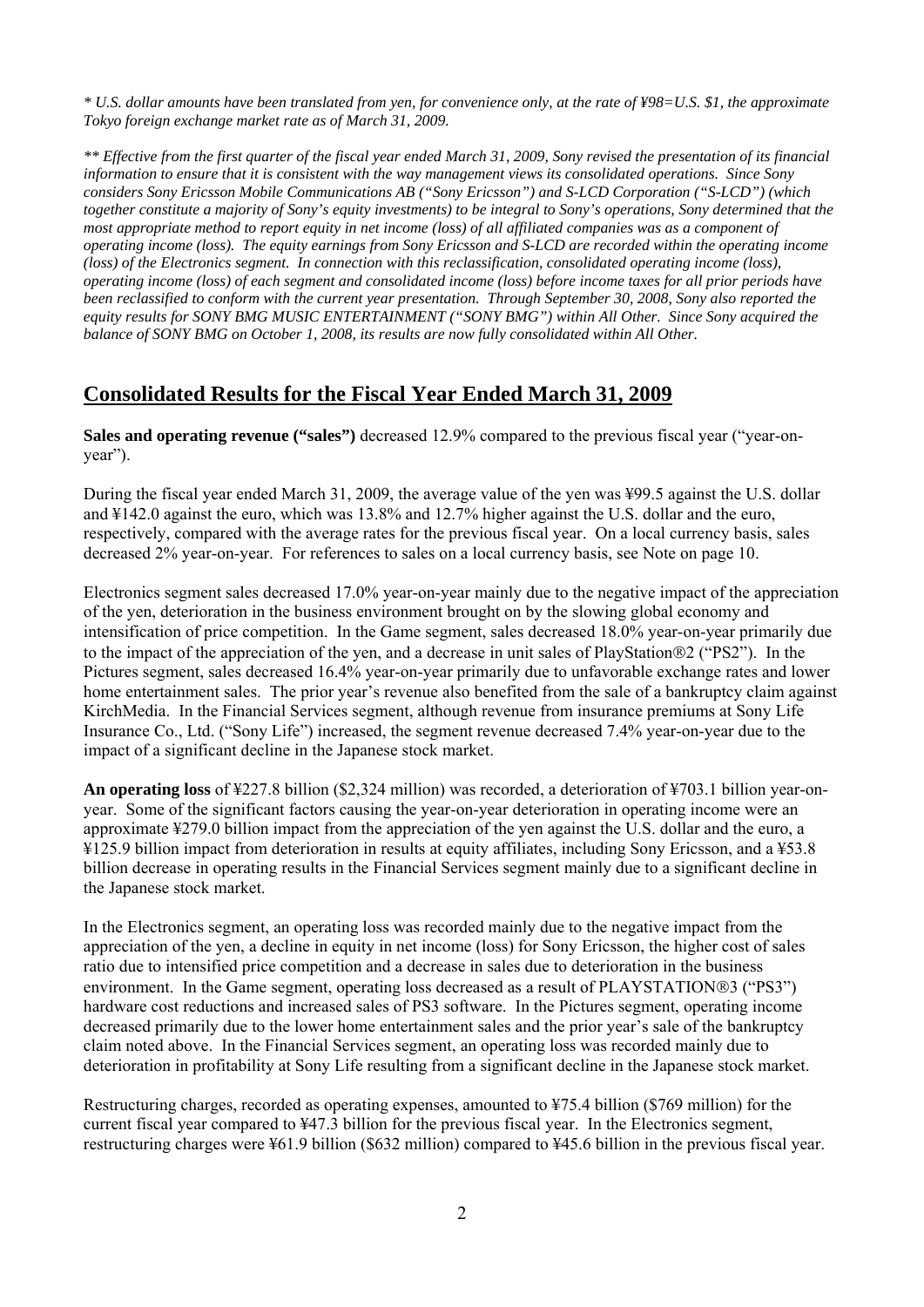**Equity in net loss of affiliated companies,** recorded within the operating loss, was ¥25.1 billion (\$256 million), a deterioration of ¥125.9 billion year-on-year. Sony recorded equity in net loss for Sony Ericsson of ¥30.3 billion (\$309 million), compared to equity in net income of ¥79.5 billion in the previous fiscal year, primarily as a result of a less favorable product mix and price pressure, a decrease in unit shipments due to the global economic slowdown, as well as the recording of restructuring charges. Equity in net income for S-LCD, a joint-venture with Samsung Electronics Co., Ltd., decreased ¥0.5 billion year-on-year to ¥6.9 billion (\$70 million).

Sony also recorded equity in net loss of ¥6.0 billion (\$61 million) for SONY BMG, as opposed to equity in net income of ¥10.0 billion in the prior fiscal year. As a result of Sony's acquisition of Bertelsmann AG's ("Bertelsmann") 50% interest in SONY BMG on October 1, 2008, effective from that date, Sony consolidated the results of SONY BMG as a wholly-owned subsidiary within All Other. SONY BMG changed its name to Sony Music Entertainment ("SME") on January 1, 2009.

**A loss before income taxes** of ¥175.0 billion (\$1,785 million) was recorded, compared to income of ¥567.1 billion in the previous fiscal year. Although net foreign exchange gain increased year-on-year, the net effect of other income and expenses was a decrease of 42.5% as the prior year period benefited from the recording of a gain of ¥81.0 billion from the change in ownership interest in subsidiaries and investees as a result of the global initial public offering of shares of Sony Financial Holdings Inc. ("SFH").

**Income taxes**: Sony recorded an income tax benefit amounting to ¥72.7 billion (\$742 million) resulting in an effective tax rate of 42%. This is mainly due to a loss before income taxes during the current fiscal year and the partial reversal of certain deferred tax liabilities amounting to ¥55.5 billion (\$566 million) for undistributed earnings of foreign subsidiaries and affiliates, due to a change in the tax regulations in Japan to treat the dividends from overseas subsidiaries as non-taxable income, partially offset by the reversal of certain deferred tax assets for foreign tax credits at Sony Corporation and an increase in valuation allowances recorded on deferred tax assets for net operating loss carryforwards at certain subsidiaries.

As a result of the changes in the items discussed above, **net loss** of ¥98.9 billion (\$1,010 million) was reported compared to net income of ¥369.4 billion in the previous fiscal year.

## **Operating Performance Highlights by Business Segment**

*"Sales and operating revenue" in each business segment represents sales and operating revenue recorded before intersegment transactions are eliminated. "Operating income (loss)" in each business segment represents operating income (loss) reported before intersegment transactions and unallocated corporate expenses are eliminated.* 

## *Electronics*

(Billions of yen, millions of U.S. dollars)

|                             |          |          | Change in                |          |  |
|-----------------------------|----------|----------|--------------------------|----------|--|
|                             | 2008     | 2009     | ven                      | 2009     |  |
| Sales and operating revenue | 46,613.8 | ¥5,488.0 | $-17.0\%$                | \$55,999 |  |
| Operating income (loss)     | 441.8    | (168.1)  | $\overline{\phantom{a}}$ | (1,715)  |  |

*Unless otherwise specified, all amounts are on a U.S. GAAP basis.* 

**Sales** decreased by 17.0% year-on-year (a 6% decrease on a local currency basis) to ¥5,488.0 billion (\$55,999 million). Sales to outside customers decreased 15.2% year-on-year. This decrease was largely due to the negative impact from the appreciation of the yen against the U.S. dollar and the euro, deterioration in the business environment brought on by the slowing global economy, and the intensification of price competition. With regard to products within the Electronics segment, while BRAVIA<sup>TM</sup> LCD televisions saw higher sales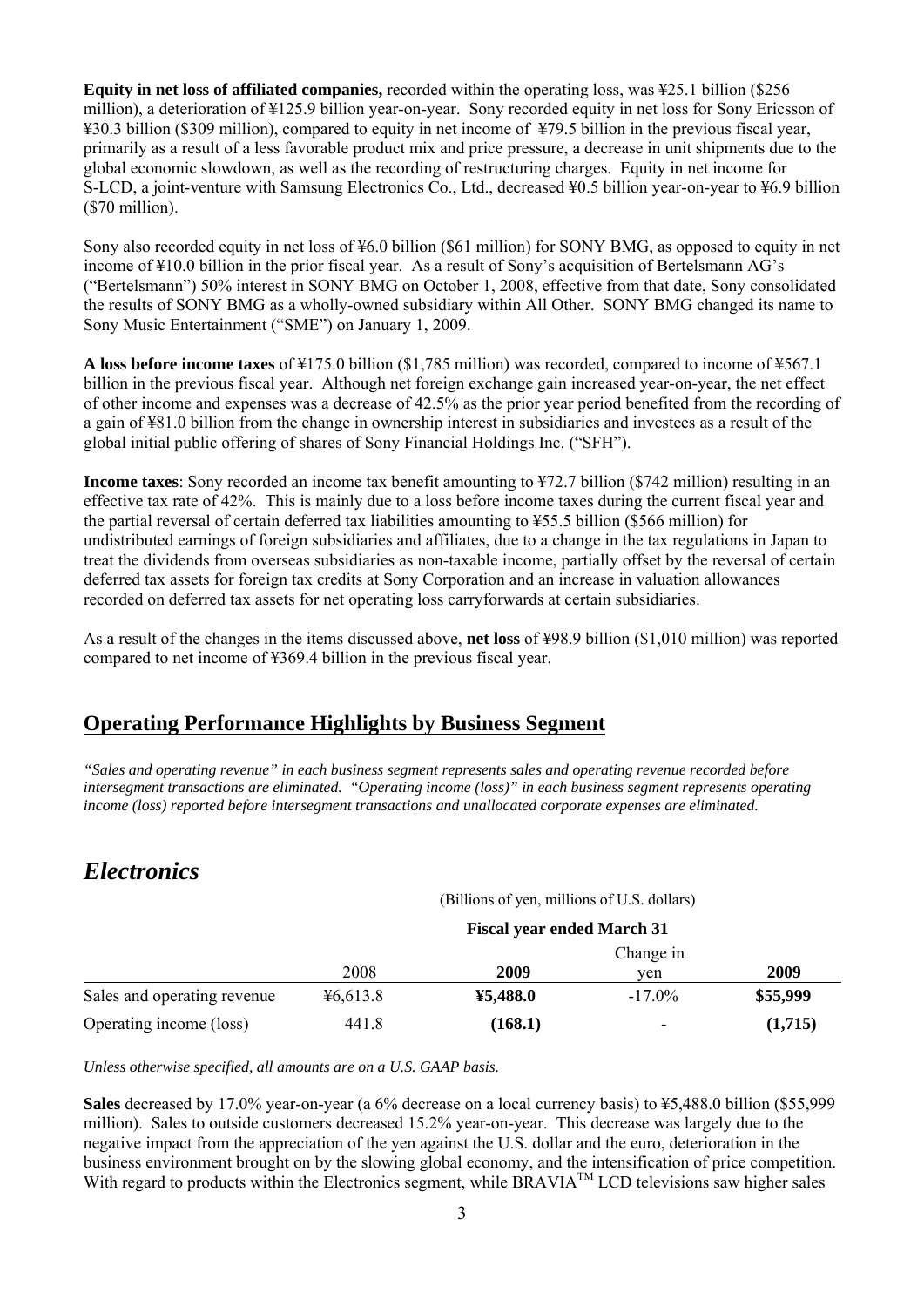due to increased unit sales, sales decreased significantly for products such as Handycam® video cameras,  $Cyber-shot^{TM}$  compact digital cameras and  $VAIO^{TM}PCs$ . The absence of the previous year's sales of LCD rear-projection televisions and CRT televisions, both businesses that Sony has exited, also contributed to the decrease in sales for the current fiscal year.

**An operating loss** of ¥168.1 billion (\$1,715 million) for the fiscal year ended March 31, 2009 was recorded, compared to operating income of ¥441.8 billion in the previous fiscal year. This decrease was primarily due to the negative impact from the appreciation of the yen, a decline in equity in net income (loss) for Sony Ericsson, the higher cost of sales ratio due to intensified price competition, a decrease in sales due to deterioration in the business environment and an increase in selling, general and administrative expenses due to higher restructuring charges. Operating income decreased significantly for products such as Cyber-shot compact digital cameras, VAIO PCs, BRAVIA LCD televisions and Handycam® video cameras.

**Inventory**, as of March 31, 2009, was ¥629.0 billion (\$6,418 million), a decrease of ¥193.1 billion, or 23.5%, compared with the level as of March 31, 2008 and a decrease of ¥216.1 billion, or 25.6%, compared with the level as of December 31, 2008.

#### *Operating Results for Sony Ericsson Mobile Communications AB*

*The following operating results for Sony Ericsson, which is accounted for by the equity method as Sony Corporation's ownership percentage is 50%, are not consolidated in Sony's consolidated financial statements. However, Sony believes that this disclosure provides additional useful analytical information to investors regarding operating performance of Sony. As previously stated, the equity earnings of Sony Ericsson are included in operating income (loss) of the Electronics segment.* 

|                             |                            | (Millions of euro) |                |  |
|-----------------------------|----------------------------|--------------------|----------------|--|
|                             | <b>Year ended March 31</b> |                    |                |  |
|                             | 2008                       | 2009               | Change in euro |  |
| Sales and operating revenue | €12,693                    | $\bigoplus$ 0,278  | $-19%$         |  |
| Income (loss) before taxes  | 1,405                      | (633)              |                |  |
| Net income (loss)           | 993                        | (489)              | -              |  |

Sales for the year ended March 31, 2009 decreased 19% year-on-year, which was mainly driven by lower volumes as a result of the global economic slowdown. Loss before taxes of  $\epsilon$ 633 million was recorded, compared to income of  $\epsilon$ 1,405 million in the previous year, primarily due to a less favorable product mix and price pressure, a decrease in unit shipments, as well as the recording of restructuring charges.

## *Game*

#### (Billions of yen, millions of U.S. dollars)

|                             | <b>Fiscal year ended March 31</b> |          |                          |          |  |
|-----------------------------|-----------------------------------|----------|--------------------------|----------|--|
|                             | Change in                         |          |                          |          |  |
|                             | 2008                              | 2009     | ven                      | 2009     |  |
| Sales and operating revenue | 41,284.2                          | 41,053.1 | $-18.0\%$                | \$10,746 |  |
| Operating income (loss)     | (124.5)                           | (58.5)   | $\overline{\phantom{a}}$ | (597)    |  |

*Unless otherwise specified, all amounts are on a U.S. GAAP basis.* 

**Sales** decreased 18.0% year-on-year (an 8% decrease on a local currency basis) to ¥1,053.1 billion (\$10,746 million).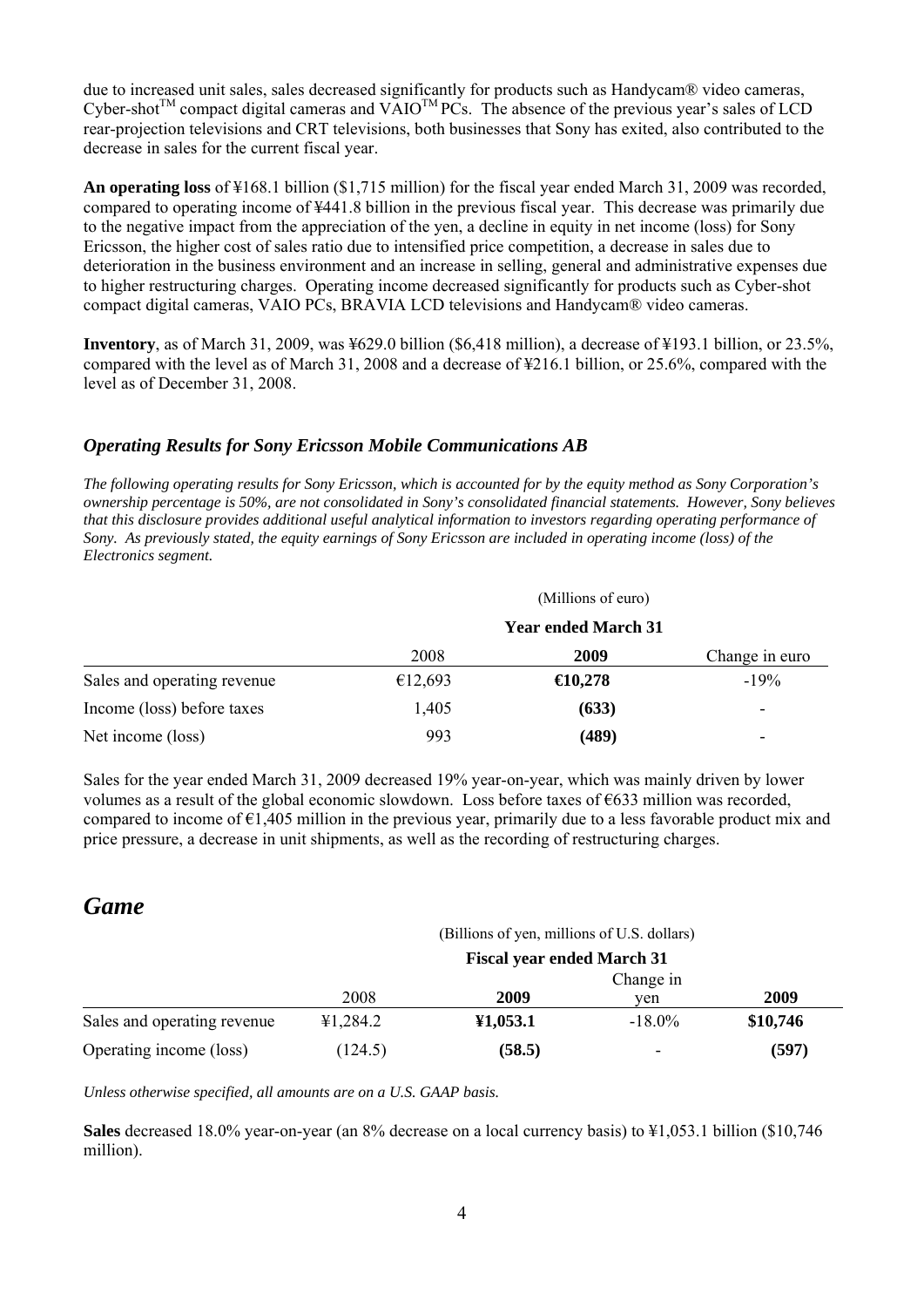Hardware: Overall hardware sales decreased year-on-year mainly due to the impact of the appreciation of the yen against the U.S. dollar and the euro, in addition to a decrease in unit sales of PS2. Software: Despite an increase in PS3 software sales, overall software sales decreased as a result of the impact of the appreciation of the yen against the U.S. dollar and the euro, as well as a decrease in PS2 software sales.

**The operating loss** was ¥58.5 billion (\$597 million), an improvement of ¥66.1 billion year-on-year. The decrease in operating loss in the current fiscal year was due to an improvement in the operating performance of the PS3 business as a result of hardware cost reductions and increased software sales despite the impact of the decrease in sales in the PS2 business.

Worldwide hardware unit sales (increase/decrease year-on-year):

| $\rightarrow$ PS2: | 7.91 million units (a decrease of 5.75 million units)   |
|--------------------|---------------------------------------------------------|
| $\rightarrow$ PSP: | 14.11 million units (an increase of 0.30 million units) |
| $\rightarrow$ PS3: | 10.06 million units (an increase of 0.94 million units) |

Worldwide software unit sales (increase/decrease year-on-year):

| $\rightarrow$ PS2: | 83.5 million units (a decrease of 70.5 million units) |
|--------------------|-------------------------------------------------------|
|--------------------|-------------------------------------------------------|

- $\rightarrow$  PSP: 50.3 million units (a decrease of 5.2 million units)
- $\rightarrow$  PS3: 103.7 million units (an increase of 45.8 million units)

**Inventory,** as of March 31, 2009, was ¥145.5 billion (\$1,485 million), which represents a ¥36.1 billion, or 19.9%, decrease compared with the level as of March 31, 2008. Inventory decreased by ¥53.0 billion, or 26.7%, compared with the level as of December 31, 2008.

## *Pictures*

(Billions of yen, millions of U.S. dollars)

|                             | <b>Fiscal year ended March 31</b> |        |           |         |  |  |
|-----------------------------|-----------------------------------|--------|-----------|---------|--|--|
|                             |                                   |        | Change in |         |  |  |
|                             | 2008                              | 2009   | ven       | 2009    |  |  |
| Sales and operating revenue | 4857.9                            | Y717.5 | $-16.4\%$ | \$7,322 |  |  |
| Operating income            | 58.5                              | 29.9   | $-48.9$   | 305     |  |  |

*Unless otherwise specified, all amounts are reported on a U.S. GAAP basis. The results presented above are a yentranslation of the results of Sony Pictures Entertainment, ("SPE"), a U.S.-based operation which aggregates the results of its worldwide subsidiaries. Management analyzes the results of SPE in U.S. dollars, so discussion of certain portions of its results is specified as being on "a U.S. dollar basis."* 

**Sales** decreased 16.4% year-on-year (a 5% decrease on a U.S. dollar basis). Motion pictures revenues decreased primarily due to lower home entertainment revenues of new release and catalog product. This decrease was due to an accelerated contraction in the market, brought on principally by the global economic downturn, as well as fewer films being sold into the home entertainment market in the current fiscal year. The decrease in motion picture sales was partially offset by higher theatrical revenues driven by the current year's successful film slate, which included *Hancock*, *Quantum of Solace* and *Paul Blart: Mall Cop*. The prior year's revenue also benefited from the sale of a bankruptcy claim against KirchMedia, a former licensee of film and television product. Television revenues were higher in the current fiscal year due to increased advertising revenue from several international channels.

**Operating income** of ¥29.9 billion (\$305 million) was recorded, a 48.9% decrease year-on-year (a 43% decrease on a U.S. dollar basis). This decrease was primarily due to the lower home entertainment sales and the absence of the prior year's sale of the bankruptcy claim noted above. Television operating income benefited from the higher advertising revenues. The current year's results were also negatively impacted by ¥4.9 billion (\$50 million) of restructuring charges.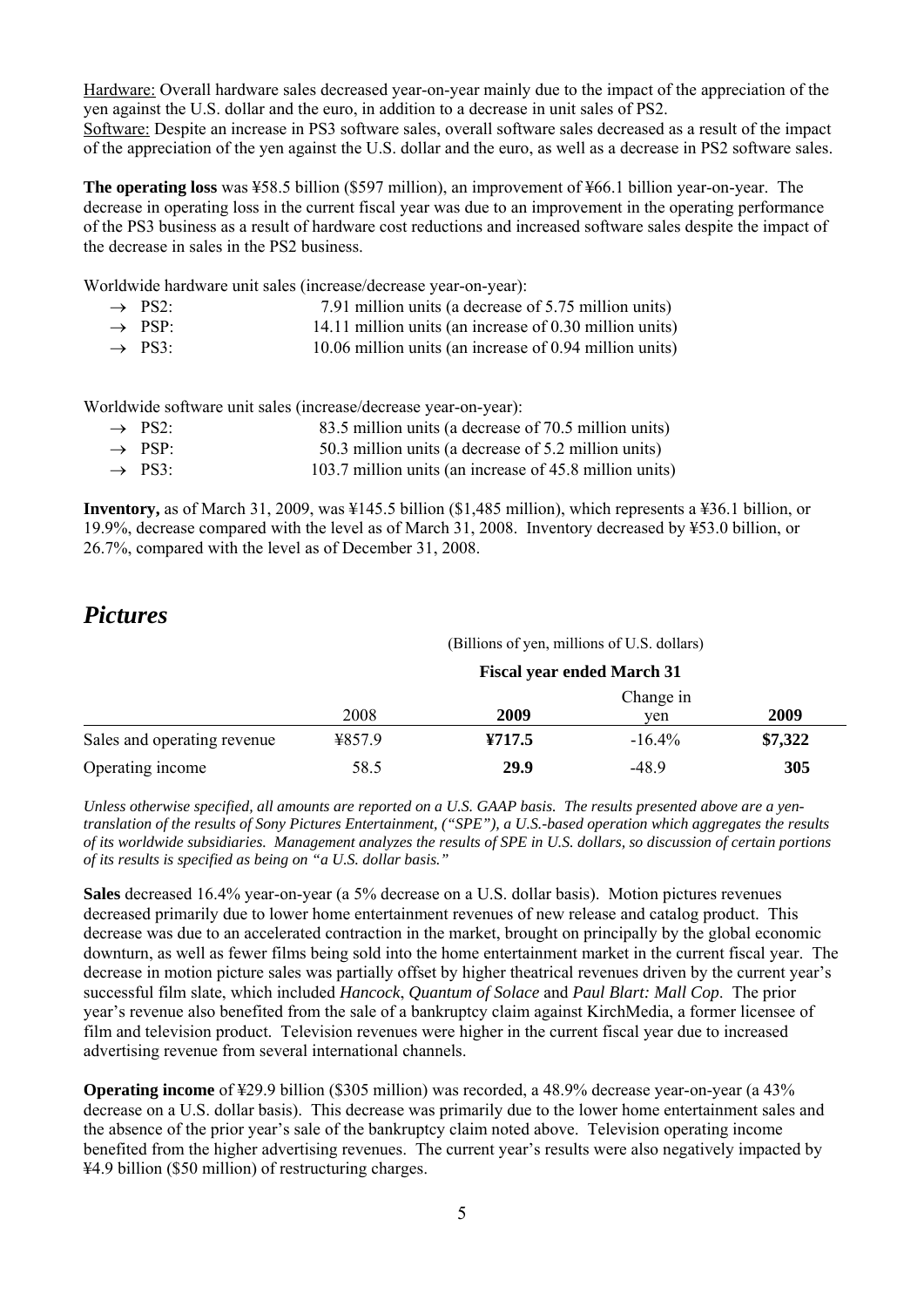## *Financial Services*

(Billions of yen, millions of U.S. dollars)

|                           |        | <b>Fiscal year ended March 31</b> |           |         |  |
|---------------------------|--------|-----------------------------------|-----------|---------|--|
|                           |        |                                   | Change in |         |  |
|                           | 2008   | 2009                              | ven       | 2009    |  |
| Financial service revenue | 4581.1 | ¥538.2                            | $-7.4\%$  | \$5,492 |  |
| Operating income (loss)   | 22.6   | (31.2)                            | ۰         | (318)   |  |

*In Sony's Financial Services segment, results include SFH and SFH's consolidated subsidiaries such as Sony Life, Sony Assurance Inc. and Sony Bank Inc. ("Sony Bank"), as well as Sony Finance International Inc. Unless otherwise specified, all amounts are reported on a U.S. GAAP basis. Therefore, the results of Sony Life shown below differ from the results that SFH and Sony Life disclose on a Japanese statutory basis.* 

**Financial service revenue** decreased 7.4% year-on-year due to a decrease in revenue at Sony Life. Revenue at Sony Life was ¥430.5 billion (\$4,393 million), a ¥33.5 billion or 7.2% decrease year-on-year. Revenue decreased year-on-year due to an increase of net valuation losses from convertible bonds and an increase of impairment losses on equity securities in the general account and an increase of net losses from investments in the separate account, as a result of a decline in the Japanese stock market during this fiscal year that was larger than the decline in the previous fiscal year. Partially offsetting this was an increase in revenue from insurance premiums reflecting a higher policy amount in force.

**An operating loss** of ¥31.2 billion (\$318 million) was recorded mainly due to a deterioration in profitability at Sony Life. The operating loss at Sony Life was ¥29.8 billion (\$304 million), compared to operating income of ¥11.5 billion in the previous fiscal year. This deterioration of profitability was mainly due to increased net valuation losses from convertible bonds and impairment losses on equity securities in the general account and the additional recording of policy reserves for variable life insurance products in the separate account, as a result of the significant decline in the Japanese stock market. This increase in losses more than offset the contribution from increased revenue from insurance premiums at Sony Life.

## *All Other*

(Billions of yen, millions of U.S. dollars)

|                             | <b>Fiscal year ended March 31</b> |        |           |         |  |  |
|-----------------------------|-----------------------------------|--------|-----------|---------|--|--|
|                             |                                   |        | Change in |         |  |  |
|                             | 2008                              | 2009   | ven       | 2009    |  |  |
| Sales and operating revenue | ¥382.2                            | ¥539.6 | $+41.2\%$ | \$5,506 |  |  |
| Operating income            | 60.8                              | 30.4   | $-50.1$   | 310     |  |  |

*Unless otherwise specified, all amounts are on a U.S. GAAP basis.* 

**Sales** increased 41.2% year-on-year. This increase was primarily due to the fact that the results of SONY BMG were consolidated by Sony as a wholly-owned subsidiary beginning October 1, 2008.

During the six month period ended March 31, 2009, sales at SME were ¥169.3 billion (\$1,728 million). On a pro forma basis, this represents a 16% decrease on a U.S. dollar basis compared with the same six months of the previous fiscal year when sales of SME were not consolidated. Revenues were negatively impacted by unfavorable exchange rates and the accelerated decline in the worldwide physical music market resulting from the global economic slowdown. Best selling albums during the six months included AC/DC's *Black Ice*, Beyonce's *I AM…SASHA FIERCE*, P!nk's *Funhouse* and Britney Spears' *Circus*.

Excluding the impact of the consolidation of SME, sales of All Other decreased year-on-year. This decrease was mainly due to lower sales at Sony Music Entertainment (Japan) Inc. ("SMEJ") in the current fiscal year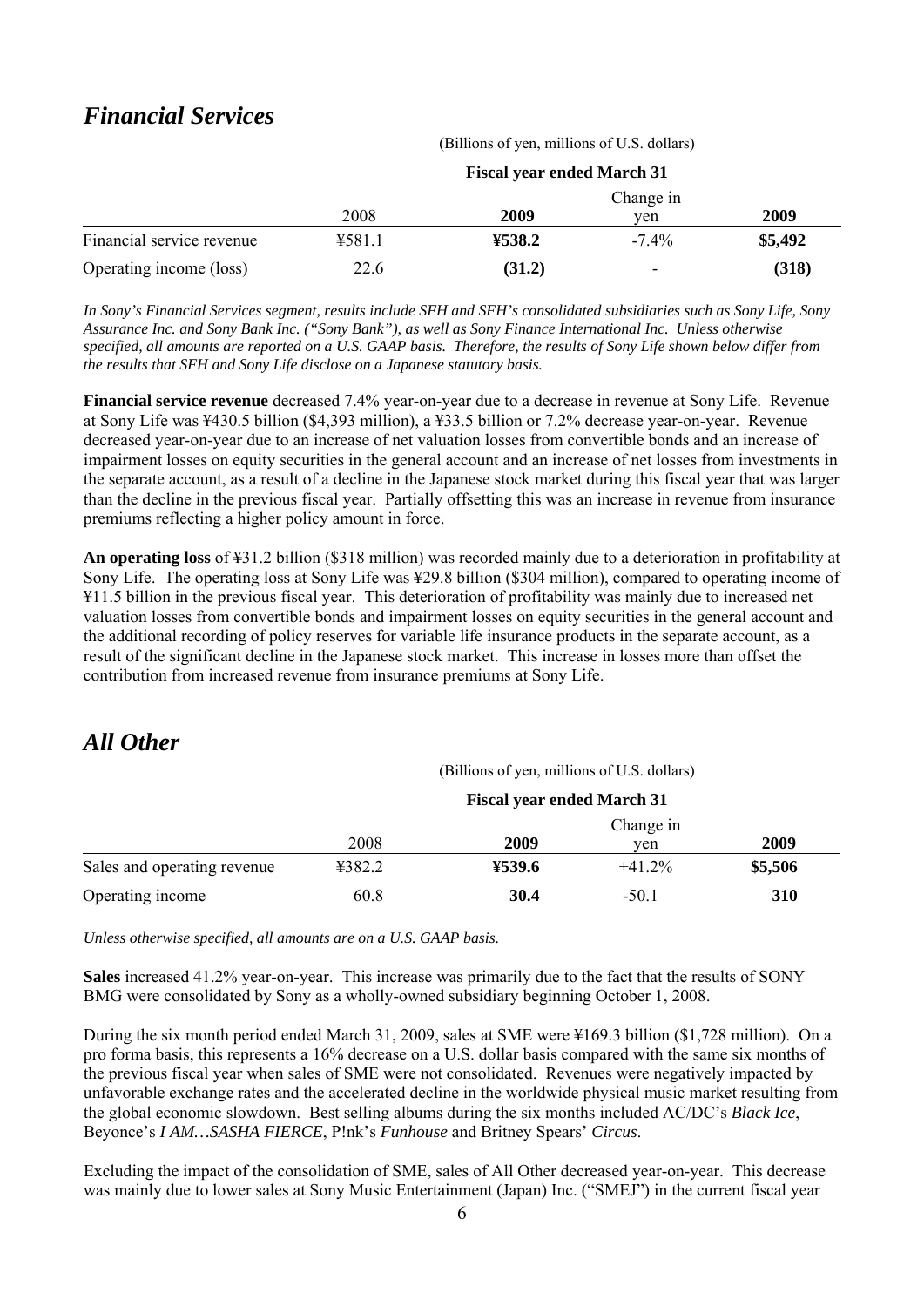and the receipt of a settlement payment related to copyright infringement claims in the prior fiscal year. Sales at SMEJ decreased year-on-year mainly due to a decrease in album sales resulting from a continuing decline in the physical music market. This was partially offset by higher fee revenue from broadband connection services at So-net Entertainment Corporation. SMEJ's best-selling albums during the current fiscal year included *I LOVED YESTERDAY* by YUI, *My song Your song* by ikimono-gakari and *VOICE* by Mika Nakashima.

**Operating income** decreased 50.1% year-on-year. This decrease was mainly due to a ¥10.0 billion gain on the sale of the urban entertainment complex "The Sony Center am Potsdamer Platz" in Berlin, Germany and the receipt of the settlement payment related to copyright infringement claims, both recorded in the prior fiscal year.

Regarding SME, the current fiscal year includes equity in net loss of ¥6.0 billion (\$61 million) and operating income for the six month period ended March 31, 2009 of ¥13.7 billion (\$140 million), which totaled ¥7.7 billion for the full year. This compared to the prior year's results, which included ¥10.0 billion of equity in net income for Sony's then 50% share of SME. On a pro forma basis, this ¥13.7 billion operating income for the six month period ended March 31, 2009 represents a 30 % decrease compared to the operating income for the comparable period of the prior fiscal year when its results were not consolidated. This decrease was due to lower sales, higher restructuring charges and unfavorable exchange rates. In addition, operating income at SMEJ decreased year-on-year mainly due to a decrease in album sales.

## **Cash Flows**

*For Consolidated Statements of Cash Flows, charts showing Sony's cash flow information for all segments, all segments excluding the Financial Services segment and the Financial Services segment alone, please refer to pages F-5 and F-13, respectively.* 

**Operating Activities:** During the fiscal year ended March 31, 2009, there was net cash inflow of ¥407.2 billion (\$4,155 million) in operating activities, a decrease of ¥350.5 billion, or 46.3% year-on-year. For all segments excluding the Financial Services segment, there was net cash inflow of ¥112.7 billion (\$1,150) million) in operating activities, a decrease of ¥406.4 billion, or 78.3% year-on-year. The Financial Services segment had a net cash inflow of ¥300.1 billion (\$3,062 million) from operating activities, an increase of ¥57.5 billion, or 23.7% year-on-year.

During the fiscal year ended March 31, 2009, with respect to all segments excluding the Financial Services segment, the major cash inflow factors included a cash contribution from net income, after taking into account depreciation and amortization, and decreases in notes and accounts receivable, trade. This exceeded cash outflow which included decreases in notes and accounts payable, trade. The Financial Services segment generated net cash mainly from an increase in revenue from insurance premiums reflecting a steady increase in policy amount in force, primarily at Sony Life.

Compared with the previous fiscal year, within all segments excluding the Financial Services segment, net cash provided decreased mainly as a result of a decrease in net income, after taking into account depreciation and amortization. Within the Financial Services segment, net cash provided increased year-on-year mainly due to an increase in revenue from insurance premiums at Sony Life noted above.

**Investing Activities:** During the fiscal year ended March 31, 2009, Sony used ¥1,081.3 billion (\$11,034 million) of net cash in investing activities, an increase of ¥170.9 billion, or 18.8% year-on-year. For all segments excluding the Financial Services segment, ¥487.4 billion (\$4,974 million) of net cash was used in investing activities, an increase of ¥472.5 billion, or 3,166.0% year-on-year. The Financial Services segment used ¥602.4 billion (\$6,147 million) in net cash, a decrease of ¥271.3 billion, or 31.1% year-on-year.

During the fiscal year ended March 31, 2009, with respect to all segments excluding the Financial Services segment, payments for items such as purchases of manufacturing equipment in the Electronics segment and the acquisition of Bertelsmann's 50% interest in SONY BMG exceeded proceeds generated mainly from the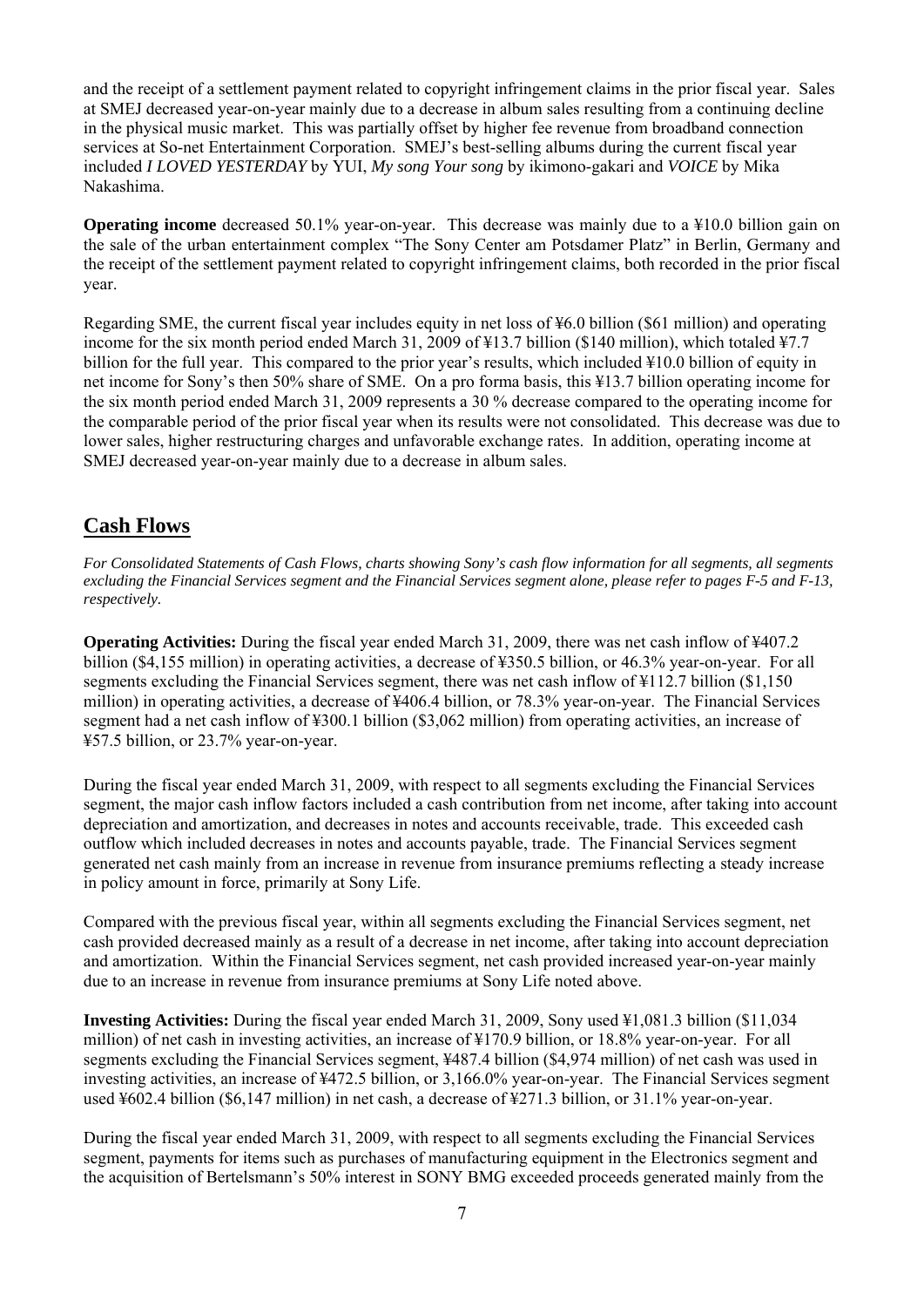sales of semiconductor fabrication equipment. Within the Financial Services segment, payments primarily for investments carried out at Sony Life, as well as for investments and advances carried out at Sony Bank, where operations are expanding, exceeded proceeds mainly from the maturities and sales of marketable securities and collections of advances.

Compared with the previous fiscal year, net cash used in investing activities increased within all segments excluding the Financial Services segment. The previous fiscal year's net cash outflows were partially offset by proceeds from the sale of shares in SFH, the sale of "The Sony Center am Potsdamer Platz" in Berlin, and a portion of Sony's former headquarters site. Net cash used in investing activities within the Financial Services segment decreased year-on-year mainly as an increase in investment asset sales exceeded an increase in investments at Sony Life.

In all segments excluding the Financial Services segment, net cash provided by operating activities and used in investing activities combined was an outflow of ¥374.8 billion (\$3,824 million), a decrease of ¥878.9 billion compared to the previous fiscal year.

**Financing Activities:** During the fiscal year ended March 31, 2009, ¥267.5 billion (\$2,729 million) of net cash was provided by financing activities, a decrease of ¥238.1 billion, or 47.1% year-on-year. For all segments excluding the Financial Services segment, there was a net cash inflow of ¥9.9 billion (\$102 million) in financing activities, an increase of ¥22.0 billion compared to a net cash outflow of ¥12.1 billion in the previous fiscal year. This was primarily due to issuances of commercial paper and corporate bonds and borrowings from banks in the current fiscal year, partially offset by the redemption of convertible bonds. In the Financial Services segment, since the increase primarily in policyholder accounts at Sony Life and in deposits from customers at Sony Bank were less than the increases in the previous fiscal year, financing activities generated ¥260.3 billion (\$2,657 million) of net cash, a decrease of ¥231.4 billion, or 47.1% yearon-year.

**Total Cash and Cash Equivalents:** Accounting for the above factors and the effect of fluctuations in exchange rates, the total outstanding balance of cash and cash equivalents at March 31, 2009 was ¥660.8 billion (\$6,743 million), a decrease of ¥425.6 billion, or 39.2% compared with the balance as of March 31, 2008. The outstanding balance of cash and cash equivalents of all segments excluding the Financial Services segment was ¥565.0 billion (\$5,766 million), a decrease of ¥383.7 billion, or 40.4% compared with the balance as of March 31, 2008. Within the Financial Services segment, the outstanding balance of cash and cash equivalents was ¥95.8 billion (\$977 million), a decrease of ¥41.9 billion, or 30.4% compared with the balance as of March 31, 2008.

## **Consolidated Results for the Fourth Quarter ended March 31, 2009**

**Sales** were ¥1,524.1 billion (\$15,552 million), a decrease of 22.0% compared with the same quarter of the previous fiscal year.

During the quarter ended March 31, 2009, the average value of the yen was significantly higher against the U.S. dollar and the euro; ¥92.6 against the U.S. dollar and ¥120.3 against the euro, which was 12.6% and 29.8% higher, respectively, compared with the average rates for the same quarter of the previous fiscal year. On a local currency basis, consolidated sales decreased 10% year-on-year. For references to sales on a local currency basis, see Note on page 10.

In the Electronics segment, sales decreased due to the negative impact from the appreciation of the yen against the U.S. dollar and the euro, as well as the slowing global economy. Sales decreased for products such as VAIO PCs, Handycam® video cameras, BRAVIA LCD televisions and Semiconductors. In the Game segment, sales decreased overall as a result of the negative impact of the appreciation of the yen, as well as a decrease in hardware and software sales. In the Pictures segment, sales decreased primarily due to the sale of a bankruptcy claim against KirchMedia in the fourth quarter of the previous fiscal year and lower home entertainment revenues in the current fiscal year's fourth quarter. This decrease was partially offset by higher television licensing revenues. In the Financial Services segment, revenue increased due to a decrease of net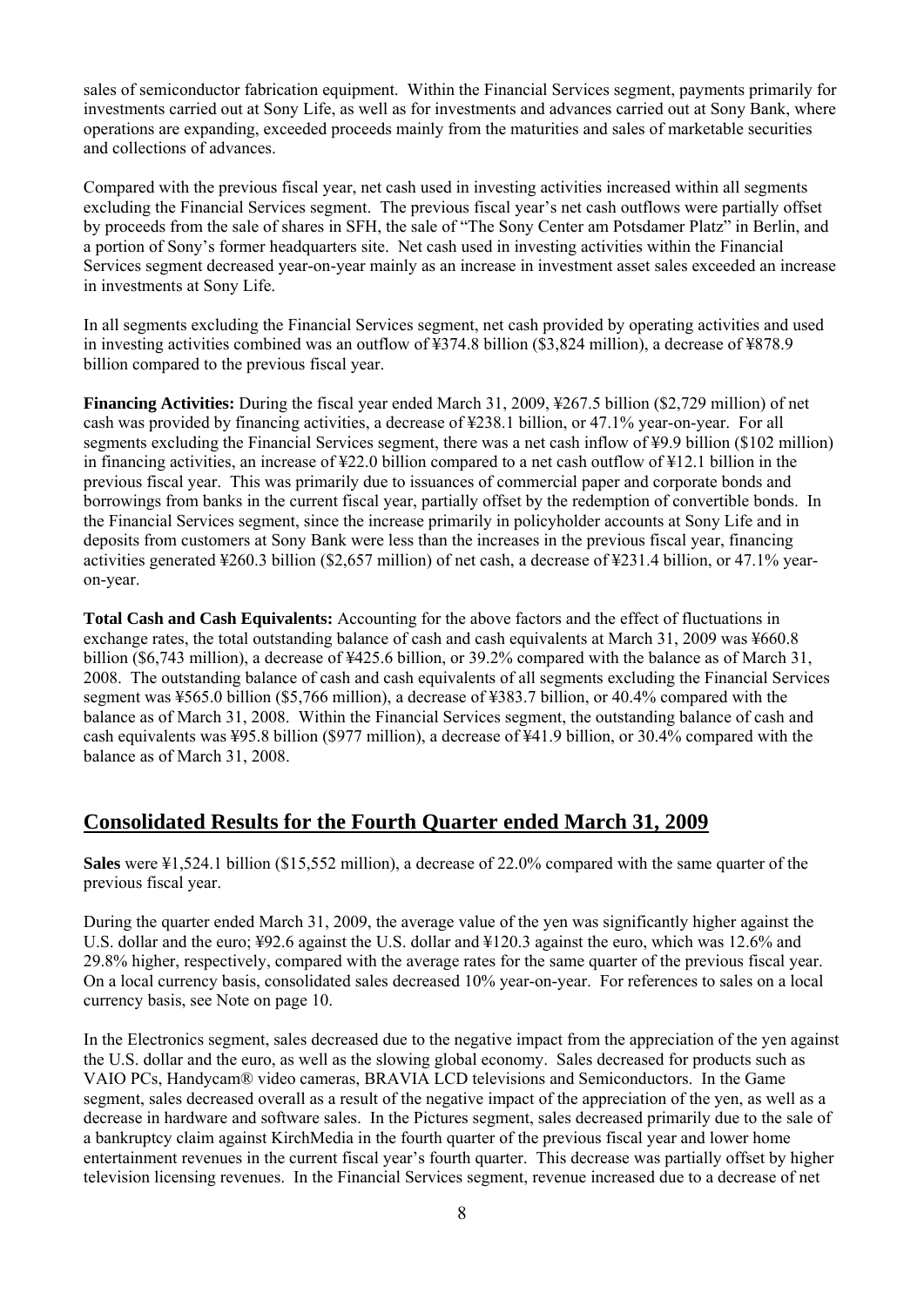loss from investments in the separate account, and a decrease in net valuation losses from convertible bonds and impairment losses on equity securities in the general account at Sony Life. In All Other, sales increased due to the consolidation of SME's results. During the quarter ended March 31, 2009, sales at SME were ¥64.1 billion (\$654 million). On a pro forma basis, this represents a 3% decrease on a U.S. dollar basis compared with the same quarter of the previous fiscal year when sales of SME were not consolidated. The decrease in revenues can be attributed to unfavorable exchange rates.

**An operating loss** of ¥294.3 billion (\$3,003 million) was reported, compared to operating income of ¥6.2 billion in the same quarter of the previous fiscal year. One of the significant factors causing the year-on-year deterioration in operating income was the approximate ¥64.0 billion impact from the appreciation of the yen against the U.S. dollar and the euro.

In the Electronics segment, an operating loss was recorded compared to operating income in the same quarter of the prior fiscal year primarily due to the higher cost of sales ratio resulting from intensified price competition, the negative impact from the appreciation of the yen, a decrease in sales due to deterioration in the business environment and an increase in selling, general and administrative expenses as a result of an increase in restructuring charges and a deterioration in equity in net income (loss) for Sony Ericsson. In the Game segment, there was a further increase in operating loss due to unfavorable exchange rates and a decrease in sales of the PS2 and PSP businesses despite an improvement in the operating performance of the PS3 business mainly resulting from hardware cost reductions. Operating income for the Pictures segment decreased primarily due to the same factors that contributed to the lower revenues noted above as well as ¥4.3 billion (\$44 million) of restructuring charges in the current quarter. Operating income was recorded within the Financial Services segment compared to operating loss recorded in the same quarter of the previous fiscal year. Although foreign exchange gains or losses on foreign-currency denominated customer deposits deteriorated at Sony Bank, an improvement was experienced at Sony Life due to the reasons mentioned above in the general account and lower policy reserves for variable life insurance products in the separate account. In All Other, operating profitability deteriorated primarily due to a gain on the sale of "The Sony Center am Potsdamer Platz" in Berlin and the receipt of a settlement payment related to copyright infringement claims in the same quarter of the prior fiscal year, despite a positive impact from the consolidation of SME. During the quarter ended March 31, 2009, SME recorded a consolidated operating loss of ¥0.8 billion (\$8 million), which on a pro forma basis represents a ¥4.9 billion improvement from the prior year's loss when its results were not consolidated. This improvement was due to higher unit sales of both new and carryover releases combined with lower selling, general and administrative expenses, partially offset by the negative impact of unfavorable exchange rates. The results for the same quarter of the prior fiscal year included ¥2.3 billion of equity in net loss for Sony's then 50% share of SME.

Restructuring charges, recorded as operating expenses, amounted to ¥61.9 billion (\$632 million) for the quarter compared to ¥14.2 billion for the same quarter of the previous fiscal year. In the Electronics segment, restructuring charges were ¥51.0 billion (\$521 million) compared to ¥13.3 billion in the same quarter of the previous fiscal year.

**Equity in net loss of affiliated companies,** recorded within the operating loss, was ¥17.7 billion (\$180) million) compared to equity in net income of ¥10.8 billion in the same quarter of previous fiscal year. Equity in net loss of Sony Ericsson was  $\frac{17.8 \text{ billion}}{100}$  (\$182 million), compared to income of  $\frac{10.3 \text{ billion}}{100}$  in the same quarter of the previous fiscal year. This decrease was primarily due to a decline in unit shipments brought on by a contracting market as a result of the global economic slowdown, unfavorable exchange rates, as well as deterioration in the product mix and price pressure. For S-LCD, equity of net income of ¥0.8 billion (\$8 million) was recorded, a ¥2.6 billion decrease year-on-year.

**Loss before income taxes** was ¥311.6 billion (\$3,180 million), compared to ¥17.0 billion income recorded in the same quarter of the prior fiscal year due to the deterioration in operating performance as discussed above.

**Income taxes:** Sony recorded an income tax benefit amounting to ¥147.2 billion (\$1,502 million) resulting in an effective tax rate of 47%. This is mainly due to a loss before income taxes during the fourth quarter of the current fiscal year and the partial reversal of certain deferred tax liabilities for undistributed earnings of foreign subsidiaries and affiliates, due to a change in the tax regulations in Japan to treat the dividends from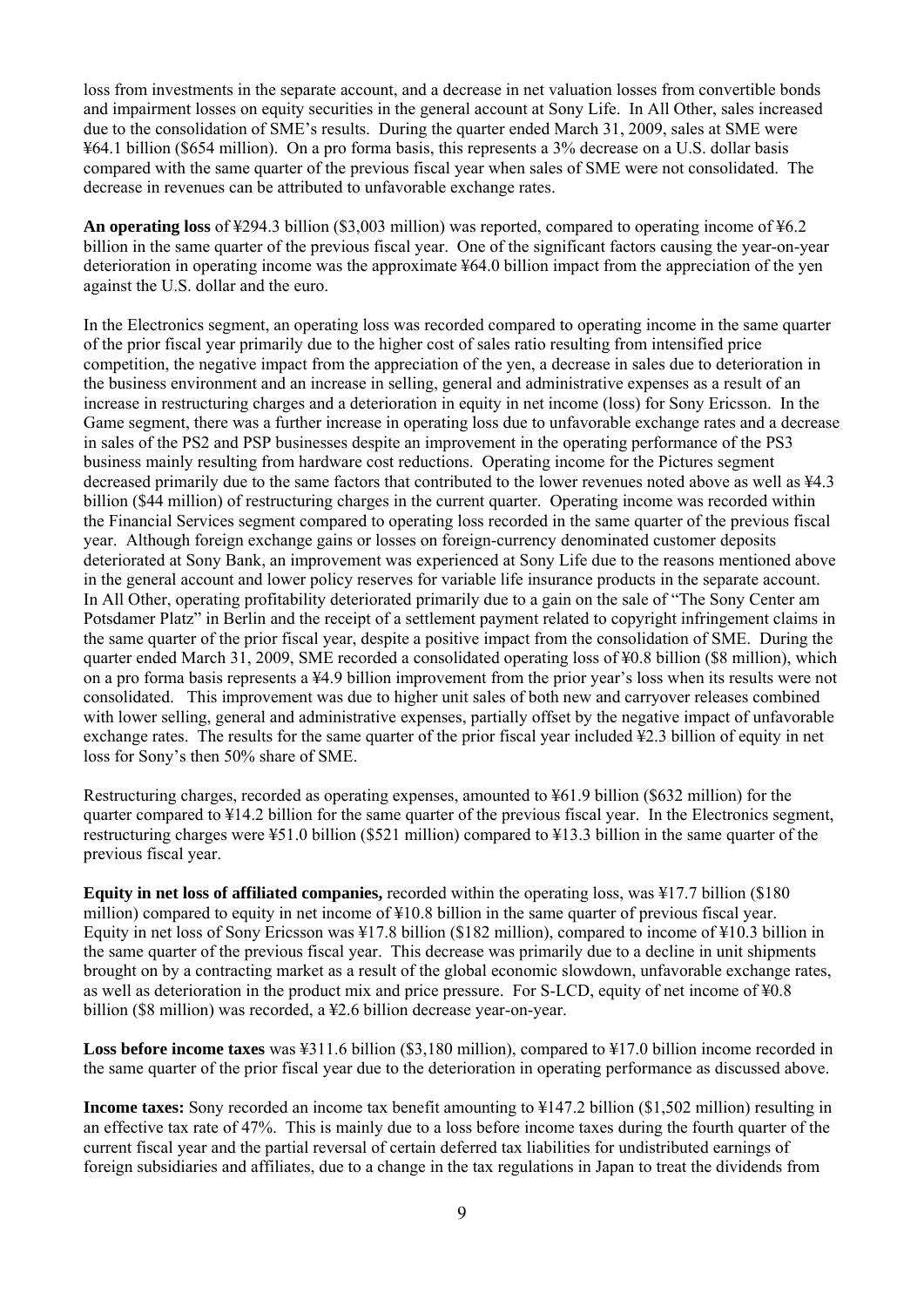overseas subsidiaries as non-taxable income, partially offset by an increase in valuation allowances recorded on deferred tax assets for net operating loss carryforwards at certain subsidiaries.

**Net loss** of ¥165.1 billion (\$1,685 million) was recorded during the quarter, compared to net income of ¥29.0 billion recorded in the same quarter of the prior fiscal year.

#### **Note**

Sales on a local currency basis described herein reflect sales obtained by applying the yen's monthly average exchange rate in the previous fiscal year and the same quarter of the previous fiscal year to local currency-denominated monthly sales in the current fiscal year and the current quarter. Sales on a local currency basis are not reflected in Sony's consolidated financial statements and are not measures in accordance with U.S. GAAP. Sony does not believe that these measures are a substitute for U.S. GAAP measures. However, Sony believes that disclosing sales information on a local currency basis provides additional useful analytical information to investors regarding the operating performance of Sony.

### **Rewarding Shareholders**

Sony believes that continuously increasing corporate value and providing dividends are essential to rewarding shareholders. It is Sony's policy to utilize retained earnings, after ensuring the perpetuation of stable dividends, to carry out various investments that contribute to an increase in corporate value such as those that ensure future growth and strengthen competitiveness.

A year-end dividend of ¥12.5 (\$0.13) per share (the same as the amount paid in the previous fiscal year) will be payable as of June 2, 2009. Sony has already paid an interim dividend in December 2008 of ¥30 (\$0.31) per share to each shareholder (including a special dividend of ¥10 per share) bringing the total annual dividend to  $\text{\textsterling}42.5$  (\$0.43) per share.

With regards to the annual dividend for the fiscal year ending March 31, 2010, Sony has not yet decided on the amount and will make this decision based on future financial results and cash flows.

#### **Outlook for the Fiscal Year ending March 31, 2010**

|                                   | (Billions of yen)<br>Change from |                          |                       |
|-----------------------------------|----------------------------------|--------------------------|-----------------------|
|                                   |                                  |                          |                       |
|                                   |                                  | March 31, 2009           | March 31, 2009        |
|                                   | <b>Current Forecast</b>          | <b>Actual Results</b>    | <b>Actual Results</b> |
| Sales and operating revenue       | ¥7,300                           | $-6\%$                   | 47,730.0              |
| Operating income (loss)           | (110)                            | ۰                        | (227.8)               |
| Income (loss) before income taxes | (140)                            | ۰                        | (175.0)               |
| Net income (loss) attributable to |                                  | $\overline{\phantom{0}}$ |                       |
| Sony Corporation's shareholders*  | (120)                            |                          | (98.9)                |

*\* Net income (loss) attributable to Sony Corporation's shareholders is equivalent to net income (loss) in the consolidated financial statements issued for the fiscal years ended March 31, 2009 and prior. Modification of the presentation format of the consolidated statement of income is one of the changes that will be required by Sony's adoption of FAS No. 160 effective April 1, 2009.* 

#### **Supplemental Information**

In addition to operating income (loss), Sony's management also evaluates Sony's performance using non-U.S. GAAP operating income (loss). Operating income (loss), as adjusted, which excludes equity in net income (loss) of affiliated companies and restructuring charges, is not a presentation in accordance with U.S. GAAP, and is presented to enhance a user's understanding of Sony's operating income (loss) by providing investors an alternative measure that may be useful to understand Sony's historical and prospective operating performance. Sony's management uses this measure to review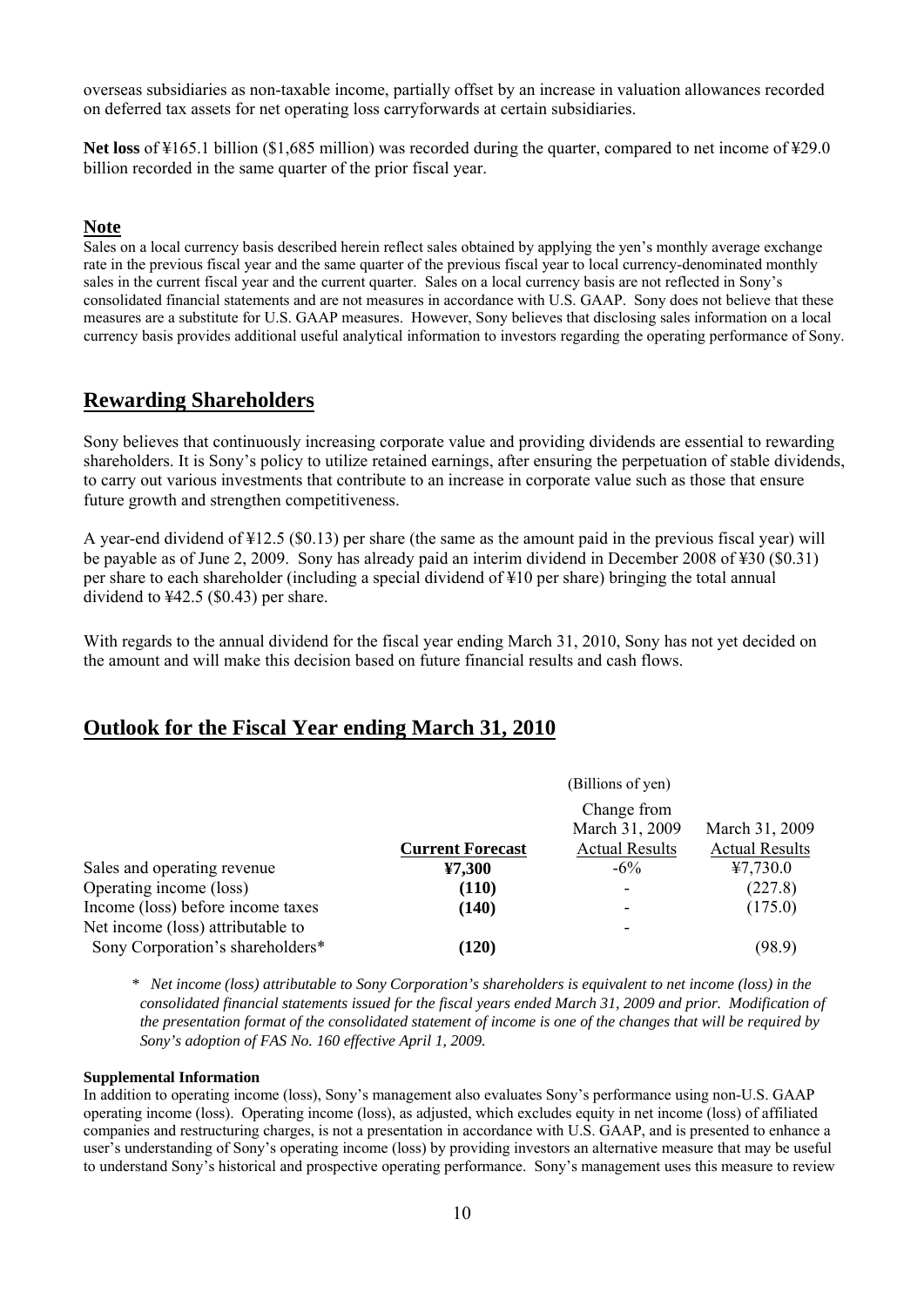operating trends, perform analytical comparisons, and assess whether the structural cost reduction plan is achieving its objectives.

|                                                               |                 | (Billions of yen)     |                       |
|---------------------------------------------------------------|-----------------|-----------------------|-----------------------|
|                                                               |                 | Change from           |                       |
|                                                               | <b>Current</b>  | March 31, 2009        | March 31, 2009        |
|                                                               | <b>Forecast</b> | <b>Actual Results</b> | <b>Actual Results</b> |
| Operating income (loss)                                       | $¥(110)$        | $-$ %                 | $\frac{1}{2}(227.8)$  |
| Less: Equity in net income (loss) of affiliated companies     | (30)            |                       | (25.1)                |
| Add: Restructuring charges recorded within operating expenses | 110             | $+46$                 | 75.4                  |
| Operating income (loss), as adjusted                          | ¥30             |                       | $\frac{1}{2}(127.3)$  |

This supplemental non-U.S. GAAP measure should be considered in addition to, not as a substitute for, Sony's operating income (loss) in accordance with U.S. GAAP.

|                                                                      |                                   | (Billions of yen)                                      |                                         |
|----------------------------------------------------------------------|-----------------------------------|--------------------------------------------------------|-----------------------------------------|
|                                                                      | <b>Current</b><br><b>Forecast</b> | Change from<br>March 31, 2009<br><b>Actual Results</b> | March 31, 2009<br><b>Actual Results</b> |
| Capital expenditures<br>(addition to Property, Plant and Equipment)* | ¥250                              | $-25%$                                                 | 4332.1                                  |
| Depreciation and amortization**                                      | 370                               | -9                                                     | 405.4                                   |
| [for Property, Plant and Equipment (included above)                  | <b>270</b>                        | -8                                                     | 293.71                                  |
| Research and development expenses                                    | 480                               | -3                                                     | 497.3                                   |

*\* Investments in equity affiliates are not included within the forecast for capital expenditures.* 

*\*\* The forecast for depreciation and amortization includes amortization of intangible assets and amortization of deferred insurance acquisition costs.* 

Assumed foreign currency exchange rates: approximately ¥95 to the U.S. dollar and approximately ¥125 to the euro.

This forecast is based on management's current expectations and is subject to uncertainties and changes in circumstances. Actual results may differ materially from those included in this forecast due to a variety of factors. See "Cautionary Statement" below.

Forecasted consolidated results above have been prepared based on the assumption that the deterioration in the business environment brought on by the slowing global economy will continue. This forecast also reflects restructuring charges, recorded as operating expenses, of approximately ¥110 billion expected to be incurred across the Sony Group during the fiscal year ending March 31, 2010, primarily within the Electronics segment, compared to ¥75.4 billion of restructuring charges recorded during the fiscal year ended March 31, 2009.

We anticipate continuing to record a loss in equity in net income (loss) of affiliated companies due to the impact of unfavorable business conditions at Sony Ericsson.

The forecast for each business segment is as follows:

#### Electronics

A decrease in sales is expected mainly due to the continuing weakness in the business environment as well as the impact of the appreciation of the yen against the U.S. dollar and the euro. Regarding operating income, we endeavor to reduce manufacturing costs and operating expenses, and in particular, in the television business we expect operating loss to contract significantly. However, overall operating loss is expected to slightly increase mainly due to an increase in restructuring charges.

Game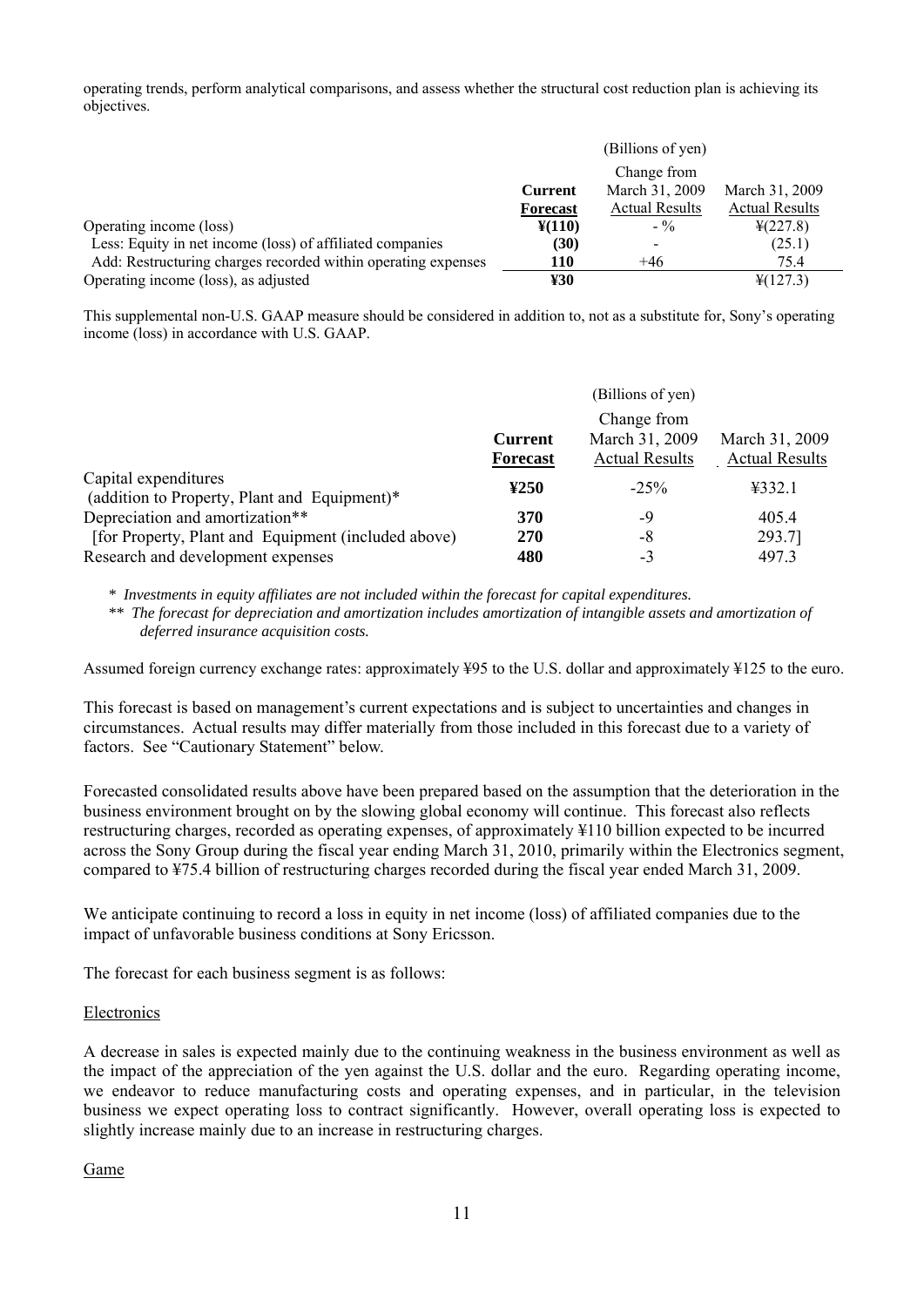A decline in sales is expected due to the negative impact from the appreciation of the yen and a decrease in sales for the PS2 business. We anticipate that the Game business will continue to record a loss due to the negative impact from the appreciation of the yen and a further decrease in sales of PS2 business despite our expectation that the profitability of the PS3 business will improve due to hardware cost reductions and an enhanced line-up of software titles.

#### Pictures

Despite the appreciation of the yen, we anticipate higher revenue and operating income within the segment as a result of a greater number of major films to be released, compared to the fiscal year ended March 31, 2009, and increased advertising and subscription revenues from SPE's international channels.

#### Financial Services

We anticipate a marked increase in revenue and significant improvement in operating profitability within the segment compared to the fiscal year ended March 31, 2009 which experienced the effect of a downturn in the Japanese stock market. As is Sony's policy, the effects of gains and losses on investments held by Sony Life due to market fluctuations since the end of the fiscal year, March 31, 2009, have not been incorporated within the above forecast as Sony cannot predict where the financial markets will be at the end of the fiscal year ending March 31, 2010. Accordingly, these market fluctuations could further impact the current forecast.

#### **Cautionary Statement**

Statements made in this release with respect to Sony's current plans, estimates, strategies and beliefs and other statements that are not historical facts are forward-looking statements about the future performance of Sony. Forward-looking statements include, but are not limited to, those statements using words such as "believe," "expect," "plans," "strategy," "prospects," "forecast," "estimate," "project," "anticipate," "aim," "may" or "might" and words of similar meaning in connection with a discussion of future operations, financial performance, events or conditions. From time to time, oral or written forward-looking statements may also be included in other materials released to the public. These statements are based on management's assumptions and beliefs in light of the information currently available to it. Sony cautions you that a number of important risks and uncertainties could cause actual results to differ materially from those discussed in the forward-looking statements, and therefore you should not place undue reliance on them. You also should not rely on any obligation of Sony to update or revise any forward-looking statements, whether as a result of new information, future events or otherwise. Sony disclaims any such obligation. Risks and uncertainties that might affect Sony include, but are not limited to (i) the global economic environment in which Sony operates, as well as the economic conditions in Sony's markets, particularly levels of consumer spending as well as the recent worldwide crisis in the financial markets and housing sectors; (ii) exchange rates, particularly between the yen and the U.S. dollar, the euro and other currencies in which Sony makes significant sales or in which Sony's assets and liabilities are denominated; (iii) Sony's ability to continue to design and develop and win acceptance of, as well as achieve sufficient cost reductions for, its products and services, including newly introduced platforms within the Game segment, which are offered in highly competitive markets characterized by continual new product introductions, rapid development in technology and subjective and changing consumer preferences (particularly in the Electronics, Game and Pictures segments, and the music business); (iv) Sony's ability and timing to recoup large-scale investments required for technology development and increasing production capacity; (v) Sony's ability to implement successfully business reorganization activities in its Electronics segment; (vi) Sony's ability to implement successfully its network strategy for its Electronics, Game and Pictures segments, and All Other, including the music business, and to develop and implement successful sales and distribution strategies in its Pictures segment and the music business in light of the Internet and other technological developments; (vii) Sony's continued ability to devote sufficient resources to research and development and, with respect to capital expenditures, to correctly prioritize investments (particularly in the Electronics segment); (viii) Sony's ability to maintain product quality (particularly in the Electronics and Game segments); (ix) Sony's ability to secure adequate funding to finance restructuring activities and capital investments given the current state of global capital markets; (x) the success of Sony's joint ventures and alliances; (xi) the outcome of pending legal and/or regulatory proceedings; (xii) shifts in customer demand for financial services such as life insurance and Sony's ability to conduct successful asset liability management in the Financial Services segment; and (xiii) the impact of unfavorable conditions or developments (including market fluctuations or volatility) in the Japanese equity markets on the revenue and operating income of the Financial Services segment. Risks and uncertainties also include the impact of any future events with material adverse impacts.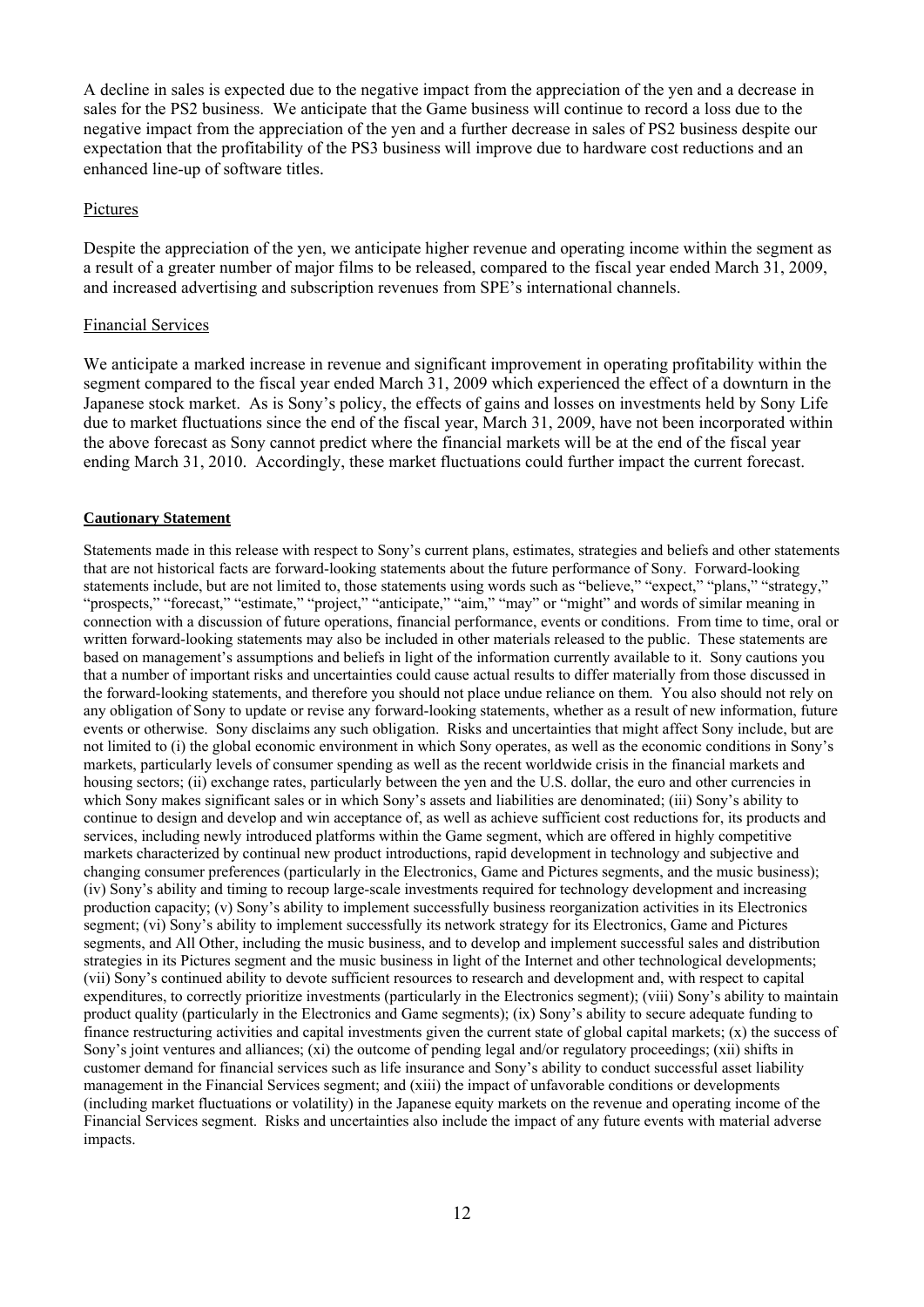Investor Relations Contacts:

Tokyo New York London<br>Gen Tsuchikawa Sam Levenson Shinji Tomita Gen Tsuchikawa Sam Levenson<br>+81-(0)3-6748-2180 +1-212-833-6722

 $+44-(0)20-7426-8696$ 

Home Page: http://www.sony.net/IR/ Presentation Slides: http://www.sony.net/SonyInfo/IR/financial/fr/08q4\_sonypre.pdf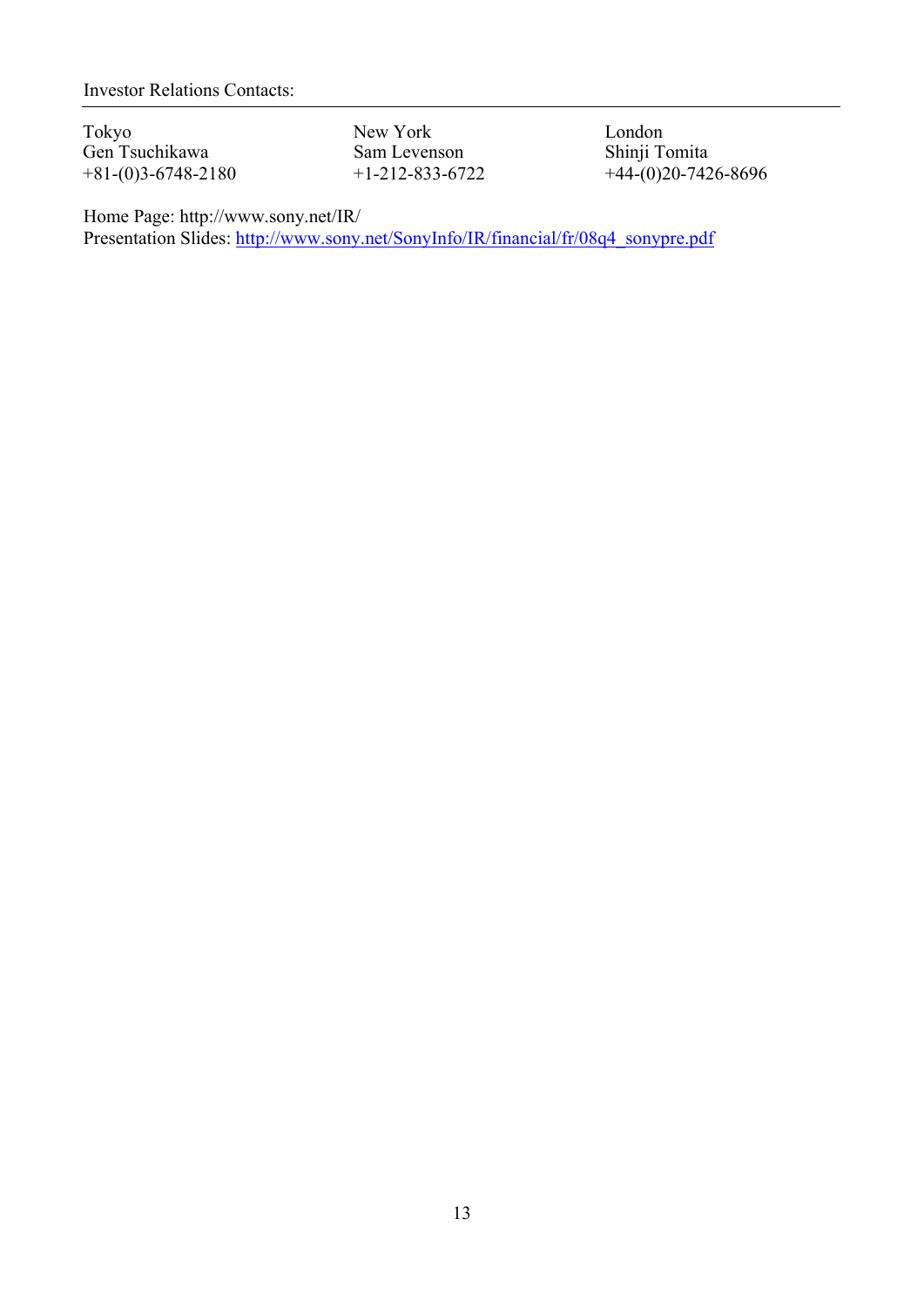#### **Consolidated Financial Statements Consolidated Balance Sheets**

|                                                   | (Millions of yen, millions of U.S. dollars) |             |   |               |   |                  |                |           |  |  |
|---------------------------------------------------|---------------------------------------------|-------------|---|---------------|---|------------------|----------------|-----------|--|--|
|                                                   |                                             |             |   |               |   | March 31         |                |           |  |  |
| <b>ASSETS</b>                                     |                                             | 2008        |   | 2009          |   | Change from 2008 |                | 2009      |  |  |
| Current assets:                                   |                                             |             |   |               |   |                  |                |           |  |  |
| Cash and cash equivalents                         | ¥                                           | 1,086,431   | ¥ | 660,789       | ¥ | $-425,642$       | $-39.2 \%$ \$  | 6,743     |  |  |
| Call loan in the banking business                 |                                             | 352,569     |   | 49,909        |   | $-302,660$       | $-85.8$        | 509       |  |  |
| Marketable securities                             |                                             | 427,709     |   | 466,912       |   | $+39,203$        | $+9.2$         | 4,764     |  |  |
| Notes and accounts receivable, trade              |                                             | 1,183,620   |   | 963,837       |   | $-219,783$       | $-18.6$        | 9,835     |  |  |
| Allowance for doubtful accounts and sales returns |                                             | (93, 335)   |   | (110,383)     |   | $-17,048$        | $+18.3$        | (1, 126)  |  |  |
| Inventories                                       |                                             | 1,021,595   |   | 813,068       |   | $-208,527$       | $-20.4$        | 8,297     |  |  |
| Deferred income taxes                             |                                             | 237,073     |   | 189,703       |   | $-47,370$        | $-20.0$        | 1,936     |  |  |
| Prepaid expenses and other current assets         |                                             | 794,001     |   | 586,800       |   | $-207,201$       | $-26.1$        | 5,987     |  |  |
|                                                   |                                             | 5,009,663   |   | 3,620,635     |   | $-1,389,028$     | $-27.7$        | 36,945    |  |  |
| Film costs                                        |                                             | 304,243     |   | 306,877       |   | $+2,634$         | $+0.9$         | 3,131     |  |  |
| Investments and advances:                         |                                             |             |   |               |   |                  |                |           |  |  |
| Affiliated companies                              |                                             | 381,188     |   | 236,779       |   | $-144,409$       | $-37.9$        | 2,416     |  |  |
| Securities investments and other                  |                                             | 3,954,460   |   | 4,561,651     |   | $+607,191$       | $+15.4$        | 46,548    |  |  |
|                                                   |                                             | 4,335,648   |   | 4,798,430     |   | $+462,782$       | $+10.7$        | 48,964    |  |  |
| Property, plant and equipment:                    |                                             |             |   |               |   |                  |                |           |  |  |
| Land                                              |                                             | 158,289     |   | 155,665       |   | $-2,624$         | $-1.7$         | 1,588     |  |  |
| <b>Buildings</b>                                  |                                             | 903,116     |   | 911,269       |   | $+8,153$         | $+0.9$         | 9,299     |  |  |
| Machinery and equipment                           |                                             | 2,483,016   |   | 2,343,839     |   | $-139,177$       | $-5.6$         | 23,917    |  |  |
| Construction in progress                          |                                             | 55,740      |   | 100,027       |   | $+44,287$        | $+79.5$        | 1,021     |  |  |
| Less-Accumulated depreciation                     |                                             | (2,356,812) |   | (2, 334, 937) |   | $+21,875$        | $-0.9$         | (23, 826) |  |  |
| Other assets:                                     |                                             | 1,243,349   |   | 1,175,863     |   | $-67,486$        | $-5.4$         | 11,999    |  |  |
| Intangibles, net                                  |                                             | 263,490     |   | 396,348       |   | $+132,858$       | $+50.4$        | 4,044     |  |  |
| Goodwill                                          |                                             | 304,423     |   | 443,958       |   | $+139,535$       | $+45.8$        | 4,530     |  |  |
| Deferred insurance acquisition costs              |                                             | 396,819     |   | 400,412       |   | $+3,593$         | $+0.9$         | 4,086     |  |  |
| Deferred income taxes                             |                                             | 198,666     |   | 359,050       |   | $+160,384$       | $+80.7$        | 3,664     |  |  |
| Other                                             |                                             | 496,438     |   | 511,938       |   | $+15,500$        | $+3.1$         | 5,224     |  |  |
|                                                   |                                             | 1,659,836   |   | 2,111,706     |   | $+451,870$       | $+27.2$        | 21,548    |  |  |
|                                                   |                                             | 12,552,739  | ¥ | 12,013,511    | ¥ | $-539,228$       | $-4.3 \%$ \$   | 122,587   |  |  |
| <b>LIABILITIES AND STOCKHOLDERS' EQUITY</b>       |                                             |             |   |               |   |                  |                |           |  |  |
| Current liabilities:                              |                                             |             |   |               |   |                  |                |           |  |  |
| Short-term borrowings                             | ¥                                           | 63,224      | ¥ | 303,615       | ¥ | $+240,391$       | $+380.2 \%$ \$ | 3,098     |  |  |
| Current portion of long-term debt                 |                                             | 291,879     |   | 147,540       |   | $-144,339$       | $-49.5$        | 1,506     |  |  |
| Notes and accounts payable, trade                 |                                             | 920,920     |   | 560,795       |   | $-360, 125$      | $-39.1$        | 5,722     |  |  |
| Accounts payable, other and accrued expenses      |                                             | 896,598     |   | 1,036,830     |   | $+140,232$       | $+15.6$        | 10,580    |  |  |
| Accrued income and other taxes                    |                                             | 200,803     |   | 46,683        |   | $-154, 120$      | $-76.8$        | 476       |  |  |
| Deposits from customers in the banking business   |                                             | 1,144,399   |   | 1,326,360     |   | $+181,961$       | $+15.9$        | 13,534    |  |  |
| Other                                             |                                             | 505,544     |   | 389,077       |   | $-116,467$       | $-23.0$        | 3,971     |  |  |
|                                                   |                                             | 4,023,367   |   | 3,810,900     |   | $-212,467$       | $-5.3$         | 38,887    |  |  |
| Long-term liabilities:                            |                                             |             |   |               |   |                  |                |           |  |  |
| Long-term debt                                    |                                             | 729,059     |   | 660,147       |   | $-68,912$        | $-9.5$         | 6,736     |  |  |
| Accrued pension and severance costs               |                                             | 231,237     |   | 365,706       |   | $+134,469$       | $+58.2$        | 3,732     |  |  |
| Deferred income taxes                             |                                             | 268,600     |   | 188,359       |   | $-80,241$        | $-29.9$        | 1,922     |  |  |
| Future insurance policy benefits and other        |                                             | 3,298,506   |   | 3,521,060     |   | $+222,554$       | $+6.7$         | 35,929    |  |  |
| Other                                             |                                             | 260,032     |   | 250,737       |   | $-9,295$         | $-3.6$         | 2,558     |  |  |
|                                                   |                                             | 4,787,434   |   | 4,986,009     |   | $+198,575$       | $+4.1$         | 50,877    |  |  |
| Minority interest in consolidated subsidiaries    |                                             | 276,849     |   | 251,949       |   | $-24,900$        | $-9.0$         | 2,571     |  |  |
| Stockholders' equity:                             |                                             |             |   |               |   |                  |                |           |  |  |
| Common stock                                      |                                             | 630,576     |   | 630,765       |   | $+189$           | $+0.0$         | 6,436     |  |  |
| Additional paid-in capital                        |                                             | 1,151,447   |   | 1,155,034     |   | $+3,587$         | $+0.3$         | 11,786    |  |  |
| Retained earnings                                 |                                             | 2,059,361   |   | 1,916,951     |   | $-142,410$       | $-6.9$         | 19,561    |  |  |
| Accumulated other comprehensive income            |                                             | (371, 527)  |   | (733, 443)    |   | $-361,916$       | $+97.4$        | (7, 484)  |  |  |
| Treasury stock, at cost                           |                                             | (4,768)     |   | (4,654)       |   | $+114$           | $-2.4$         | (47)      |  |  |
|                                                   |                                             | 3,465,089   |   | 2,964,653     |   | $-500,436$       | $-14.4$        | 30,252    |  |  |
|                                                   | ¥                                           | 12,552,739  | ¥ | 12,013,511    | ¥ | $-539,228$       | $-4.3 \%$ \$   | 122,587   |  |  |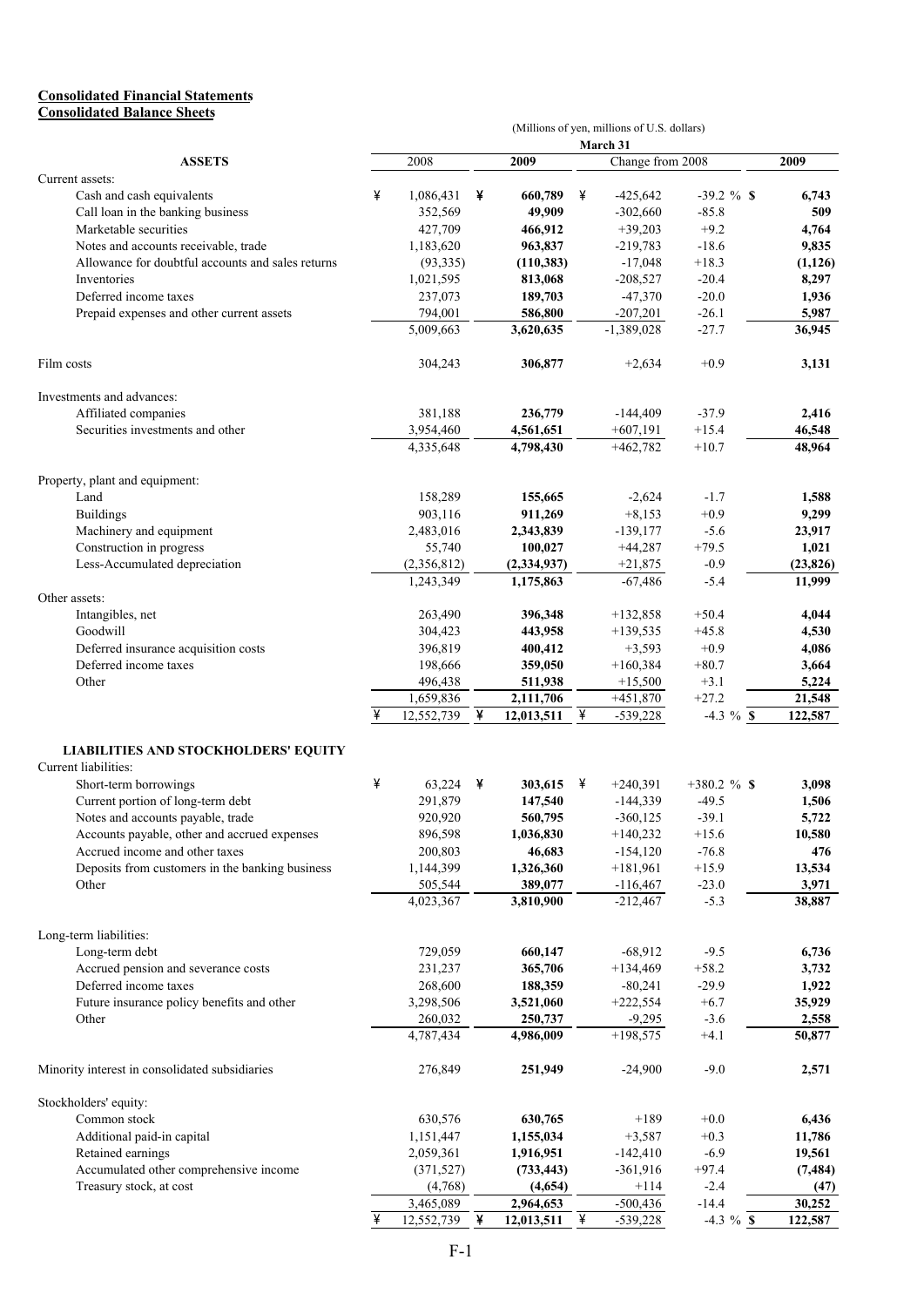## **Consolidated Statements of Income**

(Millions of yen, millions of U.S. dollars, except per share amounts)

|                                                                    |   |                        |   |              |   | Fiscal year ended March 31 |                          |             |         |
|--------------------------------------------------------------------|---|------------------------|---|--------------|---|----------------------------|--------------------------|-------------|---------|
|                                                                    |   | 2008                   |   | 2009         |   | Change from 2008           |                          |             | 2009    |
| Sales and operating revenue:                                       |   |                        |   |              |   |                            |                          |             |         |
| Net sales                                                          | ¥ | 8,201,839              | ¥ | 7,110,053    | ¥ | $-1,091,786$               | $-13.3 \%$ \$            |             | 72,551  |
| Financial service revenue                                          |   | 553,216                |   | 523,307      |   | $-29,909$                  | $-5.4$                   |             | 5,340   |
| Other operating revenue                                            |   | 116,359                |   | 96,633       |   | $-19,726$                  | $-17.0$                  |             | 986     |
|                                                                    |   | 8,871,414              |   | 7,729,993    |   | $-1,141,421$               | $-12.9$                  |             | 78,877  |
| <b>Costs and expenses:</b>                                         |   |                        |   |              |   |                            |                          |             |         |
| Cost of sales                                                      |   | 6,290,022              |   | 5,660,504    |   | $-629,518$                 | $-10.0$                  |             | 57,760  |
| Selling, general and administrative                                |   | 1,714,445              |   | 1,686,030    |   | $-28,415$                  | $-1.7$                   |             | 17,204  |
| Financial service expenses                                         |   | 530,306                |   | 547,825      |   | $+17,519$                  | $+3.3$                   |             | 5,590   |
| (Gain) loss on sale, disposal or impairment of assets, net         |   | (37, 841)              |   | 38,308       |   | $+76,149$                  | $\overline{\phantom{a}}$ |             | 391     |
|                                                                    |   | 8,496,932              |   | 7,932,667    |   | $-564,265$                 | $-6.6$                   |             | 80,945  |
| Equity in net income (loss) of affiliated companies                |   | 100,817                |   | (25,109)     |   | $-125,926$                 |                          |             | (256)   |
| <b>Operating income (loss)</b>                                     |   | 475,299                |   | (227,783)    |   | $-703,082$                 |                          |             | (2,324) |
| Other income:                                                      |   |                        |   |              |   |                            |                          |             |         |
| Interest and dividends                                             |   | 34,272                 |   | 22,317       |   | $-11,955$                  | $-34.9$                  |             | 228     |
| Foreign exchange gain, net                                         |   | 5,571                  |   | 48,568       |   | $+42,997$                  | $+771.8$                 |             | 495     |
| Gain on sale of securities investments, net                        |   | 5,504                  |   | 1,281        |   | $-4,223$                   | $-76.7$                  |             | 13      |
| Gain on change in interest in subsidiaries and equity<br>investees |   | 82,055                 |   | 1,882        |   | $-80,173$                  | $-97.7$                  |             | 19      |
| Other                                                              |   | 22,045                 |   | 24,777       |   | $+2,732$                   | $+12.4$                  |             | 253     |
|                                                                    |   | 149,447                |   | 98,825       |   | $-50,622$                  | $-33.9$                  |             | 1,008   |
| Other expenses:                                                    |   |                        |   |              |   |                            |                          |             |         |
| Interest                                                           |   | 22,931                 |   | 24,376       |   | $+1,445$                   | $+6.3$                   |             | 249     |
| Loss on devaluation of securities investments                      |   | 13,087                 |   | 4,427        |   | $-8,660$                   | $-66.2$                  |             | 45      |
| Other                                                              |   | 21,594                 |   | 17,194       |   | $-4,400$                   | $-20.4$                  |             | 175     |
|                                                                    |   | 57,612                 |   | 45,997       |   | $-11,615$                  | $-20.2$                  |             | 469     |
| Income (loss) before income taxes                                  |   | 567,134                |   | (174, 955)   |   | $-742,089$                 |                          |             | (1,785) |
| Income taxes                                                       |   | 203,478                |   | (72, 741)    |   | $-276,219$                 |                          |             | (742)   |
| Income (loss) before minority interest                             |   | 363,656                |   | (102, 214)   |   | $-465,870$                 |                          |             | (1,043) |
| Minority interest in loss of consolidated subsidiaries             |   | (5,779)                |   | (3,276)      |   | $+2,503$                   |                          |             | (33)    |
| Net income (loss)                                                  | ¥ | 369,435 $\overline{4}$ |   | $(98,938)$ ¥ |   | $-468,373$                 |                          | $\mathbb S$ | (1,010) |
| Per share data:                                                    |   |                        |   |              |   |                            |                          |             |         |
| Common stock                                                       |   |                        |   |              |   |                            |                          |             |         |
| Net income (loss)                                                  |   |                        |   |              |   |                            |                          |             |         |
| — Basic                                                            | ¥ | 368.33                 | ¥ | $(98.59)$ ¥  |   | $-466.92$                  |                          | \$          | (1.01)  |
| - Diluted                                                          |   | 351.10                 |   | (98.59)      |   | $-449.69$                  |                          |             | (1.01)  |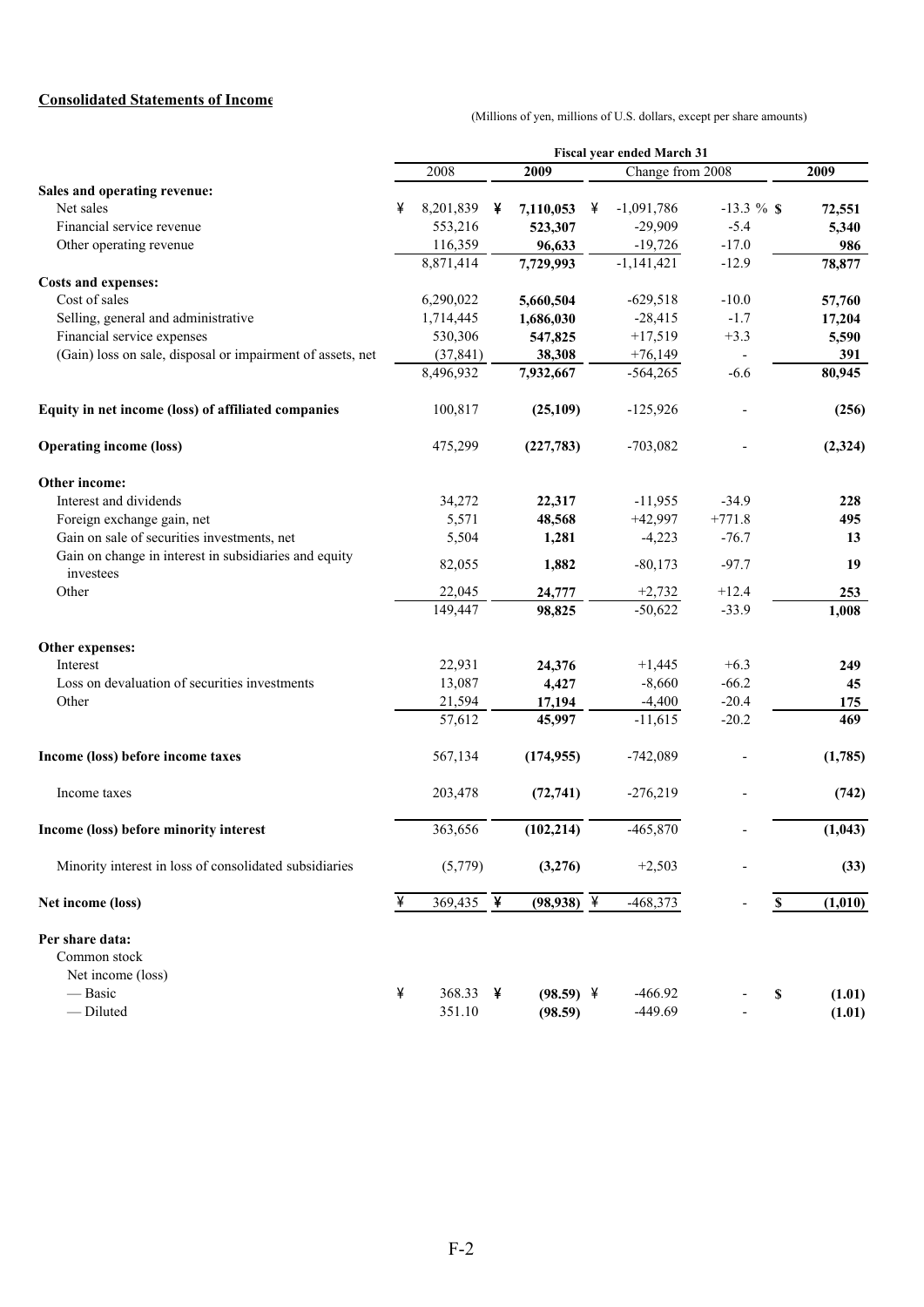(Millions of yen, millions of U.S. dollars, except per share amounts)

|                                                                    |   |                          |   |                |   | Three months ended March 31 |            |                           |                |  |
|--------------------------------------------------------------------|---|--------------------------|---|----------------|---|-----------------------------|------------|---------------------------|----------------|--|
|                                                                    |   | 2008                     |   | 2009           |   | Change from 2008            |            |                           | 2009           |  |
| Sales and operating revenue:                                       |   |                          |   |                |   |                             |            |                           |                |  |
| Net sales                                                          | ¥ | 1,831,490                | ¥ | 1,355,051      | ¥ | $-476,439$                  | $-26.0 \%$ |                           | 13,827         |  |
| Financial service revenue                                          |   | 96,128                   |   | 147,898        |   | $+51,770$                   | $+53.9$    |                           | 1,509          |  |
| Other operating revenue                                            |   | 25,219                   |   | 21,111         |   | $-4,108$                    | $-16.3$    |                           | 216            |  |
|                                                                    |   | 1,952,837                |   | 1,524,060      |   | $-428,777$                  | $-22.0$    |                           | 15,552         |  |
| Costs and expenses:                                                |   |                          |   |                |   |                             |            |                           |                |  |
| Cost of sales                                                      |   | 1,422,373                |   | 1,213,948      |   | $-208,425$                  | $-14.7$    |                           | 12,387         |  |
| Selling, general and administrative                                |   | 399,064                  |   | 409,990        |   | $+10,926$                   | $+2.7$     |                           | 4,184          |  |
| Financial service expenses                                         |   | 128,210                  |   | 145,618        |   | $+17,408$                   | $+13.6$    |                           | 1,486          |  |
| Loss on sale, disposal or impairment of assets, net                |   | 7,859                    |   | 31,127         |   | $+23,268$                   | $+296.1$   |                           | 318            |  |
|                                                                    |   | 1,957,506                |   | 1,800,683      |   | $-156,823$                  | $-8.0$     |                           | 18,375         |  |
| Equity in net income (loss) of affiliated companies                |   | 10,845                   |   | (17,685)       |   | $-28,530$                   |            |                           | (180)          |  |
| <b>Operating income (loss)</b>                                     |   | 6,176                    |   | (294, 308)     |   | $-300,484$                  |            |                           | (3,003)        |  |
| Other income:                                                      |   |                          |   |                |   |                             |            |                           |                |  |
| Interest and dividends                                             |   | 7,621                    |   | 3,784          |   | $-3,837$                    | $-50.3$    |                           | 39             |  |
| Foreign exchange gain, net                                         |   | 5,498                    |   |                |   | $-5,498$                    |            |                           |                |  |
| Gain on sale of securities investments, net                        |   | 3,875                    |   | 455            |   | $-3,420$                    | $-88.3$    |                           | $\overline{5}$ |  |
| Gain on change in interest in subsidiaries and equity<br>investees |   | 1,003                    |   | 43             |   | $-960$                      | $-95.7$    |                           |                |  |
| Other                                                              |   | 7,942                    |   | 2,788          |   | $-5,154$                    | $-64.9$    |                           | 28             |  |
|                                                                    |   | 25,939                   |   | 7,070          |   | $-18,869$                   | $-72.7$    |                           | 72             |  |
| Other expenses:                                                    |   |                          |   |                |   |                             |            |                           |                |  |
| Interest                                                           |   | 5,200                    |   | 6,086          |   | $+886$                      | $+17.0$    |                           | 62             |  |
| Loss on devaluation of securities investments                      |   | 3,433                    |   | 1,627          |   | $-1,806$                    | $-52.6$    |                           | 17             |  |
| Foreign exchange loss, net                                         |   | $\overline{\phantom{0}}$ |   | 11,504         |   | $+11,504$                   |            |                           | 117            |  |
| Other                                                              |   | 6,470                    |   | 5,180          |   | $-1,290$                    | $-19.9$    |                           | 53             |  |
|                                                                    |   | 15,103                   |   | 24,397         |   | $+9,294$                    | $+61.5$    |                           | 249            |  |
| Income (loss) before income taxes                                  |   | 17,012                   |   | (311, 635)     |   | $-328,647$                  |            |                           | (3,180)        |  |
| Income taxes                                                       |   | (6,295)                  |   | (147,202)      |   | $-140,907$                  |            |                           | (1,502)        |  |
| Income (loss) before minority interest                             |   | 23,307                   |   | (164, 433)     |   | $-187,740$                  |            |                           | (1,678)        |  |
| Minority interest in income (loss) of consolidated<br>subsidiaries |   | (5, 737)                 |   | 707            |   | $+6,444$                    |            |                           | $\overline{7}$ |  |
| Net income (loss)                                                  | ¥ | 29,044 $\overline{4}$    |   | $(165, 140)$ ¥ |   | $-194,184$                  |            | $\boldsymbol{\mathsf{s}}$ | (1,685)        |  |
| Per share data:                                                    |   |                          |   |                |   |                             |            |                           |                |  |
| Common stock                                                       |   |                          |   |                |   |                             |            |                           |                |  |
| Net income (loss)                                                  |   |                          |   |                |   |                             |            |                           |                |  |
| — Basic                                                            | ¥ | 28.95                    | ¥ | $(164.56)$ ¥   |   | $-193.51$                   |            | \$                        | (1.68)         |  |
| - Diluted                                                          |   | 27.63                    |   | (164.56)       |   | $-192.19$                   |            |                           | (1.68)         |  |
|                                                                    |   |                          |   |                |   |                             |            |                           |                |  |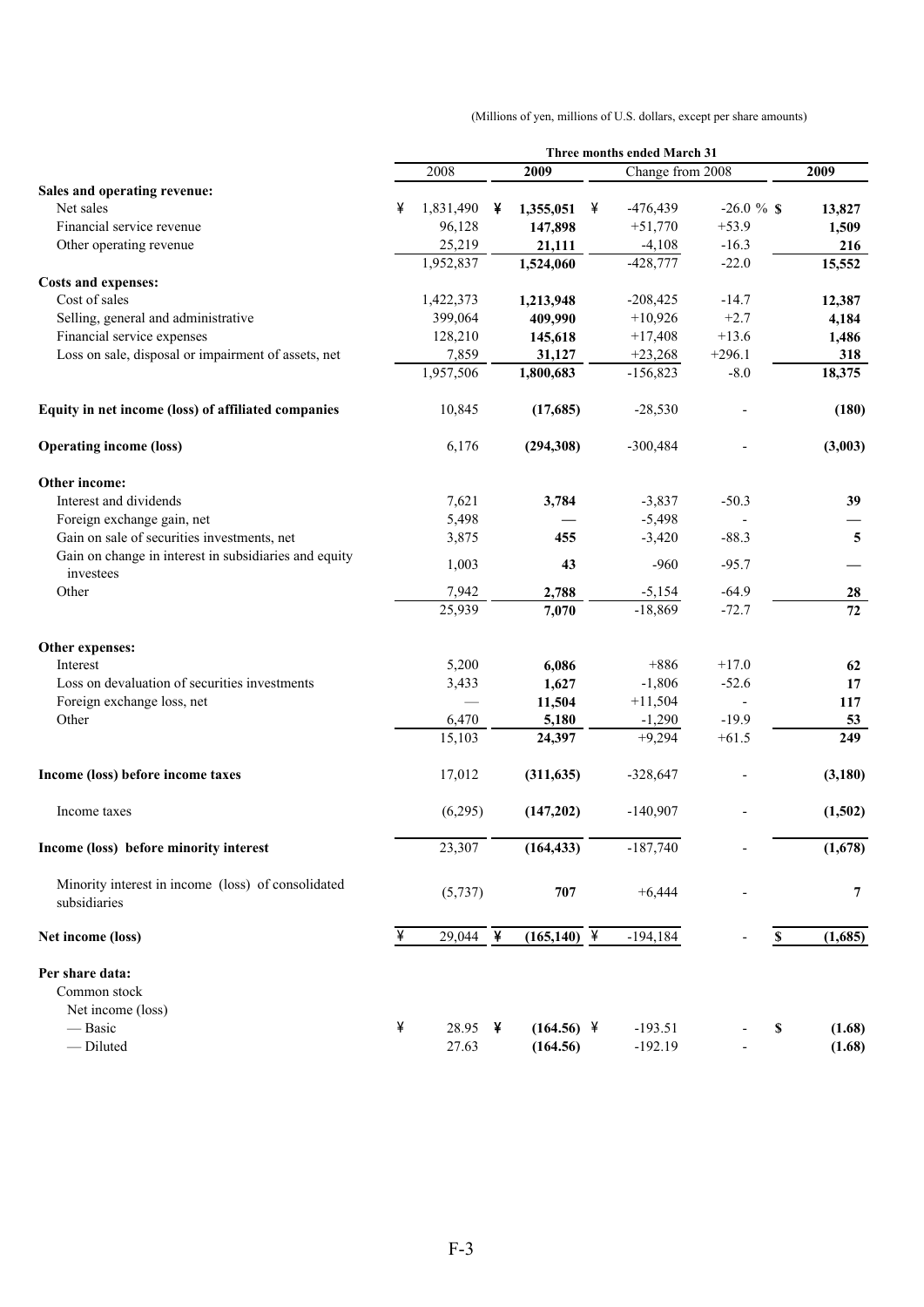#### **Consolidated Statements of Changes in Stockholders' Equity**

|                                                                                                                                                                                          |   |                         |   | Additional paid-                   |                         |                               | Accumulated<br>other<br>comprehensive           |   | Treasury                  |                                                            |
|------------------------------------------------------------------------------------------------------------------------------------------------------------------------------------------|---|-------------------------|---|------------------------------------|-------------------------|-------------------------------|-------------------------------------------------|---|---------------------------|------------------------------------------------------------|
|                                                                                                                                                                                          |   | Common stock            |   | in capital                         |                         | Retained earnings             | income                                          |   | stock, at cost            | Total                                                      |
| Balance at March 31, 2007<br>Exercise of stock acquisition rights<br>Conversion of convertible bonds<br>Stock based compensation                                                         | ¥ | 626,907<br>3,538<br>131 | ¥ | 1,143,423<br>3,685<br>131<br>4,192 | $\overline{\mathbf{y}}$ | 1,719,506                     | $\overline{4}$ (115,493)                        | ¥ | (3,639)                   | ¥ 3,370,704<br>7,223<br>262<br>4,192                       |
| Comprehensive income:<br>Net income<br>Cumulative effect of an accounting change, net of tax<br>Other comprehensive income, net of tax                                                   |   |                         |   |                                    |                         | 369,435<br>(4, 452)           |                                                 |   |                           | 369,435<br>(4, 452)                                        |
| Unrealized losses on securities<br>Unrealized losses on derivative instruments<br>Pension liability adjustment<br>Foreign currency translation adjustments<br>Total comprehensive income |   |                         |   |                                    |                         |                               | (15, 167)<br>(2,296)<br>(26, 103)<br>(212, 468) |   |                           | (15, 167)<br>(2,296)<br>(26, 103)<br>(212, 468)<br>108,949 |
| Stock issue costs, net of tax<br>Dividends declared<br>Purchase of treasury stock<br>Reissuance of treasury stock<br>Balance at March 31, 2008                                           |   | 630.576                 | ¥ | 16<br>1.151.447                    | ¥                       | (48)<br>(25,080)<br>2.059.361 | ¥<br>(371, 527)                                 |   | (1,231)<br>102<br>(4,768) | (48)<br>(25,080)<br>(1,231)<br>118<br>¥<br>3,465,089       |
| Balance at March 31, 2008<br>Stock based compensation<br>Exercise of stock acquisition rights                                                                                            | ¥ | 630,576<br>189          | x | 1,151,447<br>3,423<br>189          | ¥                       | 2,059,361                     | 4 (371,527)                                     |   | (4,768)                   | ¥ 3,465,089<br>3,423<br>378                                |
| Comprehensive income:<br>Net income (loss)<br>Other comprehensive income, net of tax                                                                                                     |   |                         |   |                                    |                         | (98, 938)                     |                                                 |   |                           | (98, 938)                                                  |
| Unrealized losses on securities<br>Unrealized gains on derivative instruments<br>Pension liability adjustment<br>Foreign currency translation adjustments<br>Total comprehensive income  |   |                         |   |                                    |                         |                               | (40, 859)<br>1.787<br>(74, 517)<br>(247,697)    |   |                           | (40, 859)<br>1,787<br>(74, 517)<br>(247,697)<br>(460, 224) |
| Stock issue costs, net of tax<br>Dividends declared<br>Purchase of treasury stock<br>Reissuance of treasury stock                                                                        |   |                         |   | (25)                               |                         | (4)<br>(42, 648)<br>(152)     |                                                 |   | (302)<br>416              | (4)<br>(42, 648)<br>(302)<br>239                           |
| Effects of changing the pension plan measurement date pursuant to FAS No. 158<br>Balance at March 31, 2009                                                                               | ¥ | 630,765                 | ¥ | 1.155.034                          | ¥                       | (668)<br>1.916.951            | (630)<br>4 (733, 443)                           |   | (4,654)                   | (1,298)<br>42,964,653                                      |
|                                                                                                                                                                                          |   |                         |   |                                    |                         |                               |                                                 |   |                           |                                                            |

(Millions of U.S. dollars)

(Millions of yen)

|                                                                               |   | Common stock | Additional paid-<br>in capital |   | Retained earnings |   | Accumulated<br>other<br>comprehensive<br>income |   | Treasury<br>stock, at cost |   | Total   |
|-------------------------------------------------------------------------------|---|--------------|--------------------------------|---|-------------------|---|-------------------------------------------------|---|----------------------------|---|---------|
| Balance at March 31, 2008                                                     | S | 6,434        | 11,749                         | s | 21,014            | S | (3,791)                                         | s | (48)                       | S | 35,358  |
| Stock based compensation                                                      |   |              | 35                             |   |                   |   |                                                 |   |                            |   | 35      |
| Exercise of stock acquisition rights                                          |   |              | $\overline{2}$                 |   |                   |   |                                                 |   |                            |   |         |
| Comprehensive income:                                                         |   |              |                                |   |                   |   |                                                 |   |                            |   |         |
| Net income (loss)                                                             |   |              |                                |   | (1,010)           |   |                                                 |   |                            |   | (1,010) |
| Other comprehensive income, net of tax                                        |   |              |                                |   |                   |   |                                                 |   |                            |   |         |
| Unrealized losses on securities                                               |   |              |                                |   |                   |   | (417)                                           |   |                            |   | (417)   |
| Unrealized gains on derivative instruments                                    |   |              |                                |   |                   |   | 18                                              |   |                            |   | 18      |
| Pension liability adjustment                                                  |   |              |                                |   |                   |   | (760)                                           |   |                            |   | (760)   |
| Foreign currency translation adjustments                                      |   |              |                                |   |                   |   | (2,528)                                         |   |                            |   | (2,528) |
| Total comprehensive income                                                    |   |              |                                |   |                   |   |                                                 |   |                            |   | (4,697) |
| Stock issue costs, net of tax                                                 |   |              |                                |   | (0)               |   |                                                 |   |                            |   | (0)     |
| Dividends declared                                                            |   |              |                                |   | (435)             |   |                                                 |   |                            |   | (435)   |
| Purchase of treasury stock                                                    |   |              |                                |   |                   |   |                                                 |   | (3)                        |   | (3)     |
| Reissuance of treasury stock                                                  |   |              | (0)                            |   | (2)               |   |                                                 |   | $\overline{\mathbf{4}}$    |   |         |
| Effects of changing the pension plan measurement date pursuant to FAS No. 158 |   |              |                                |   | (6)               |   | (6)                                             |   |                            |   | (12)    |
| Balance at March 31, 2009                                                     |   | 6,436        | 11,786                         |   | 19,561            |   | (7, 484)                                        |   | (47)                       |   | 30,252  |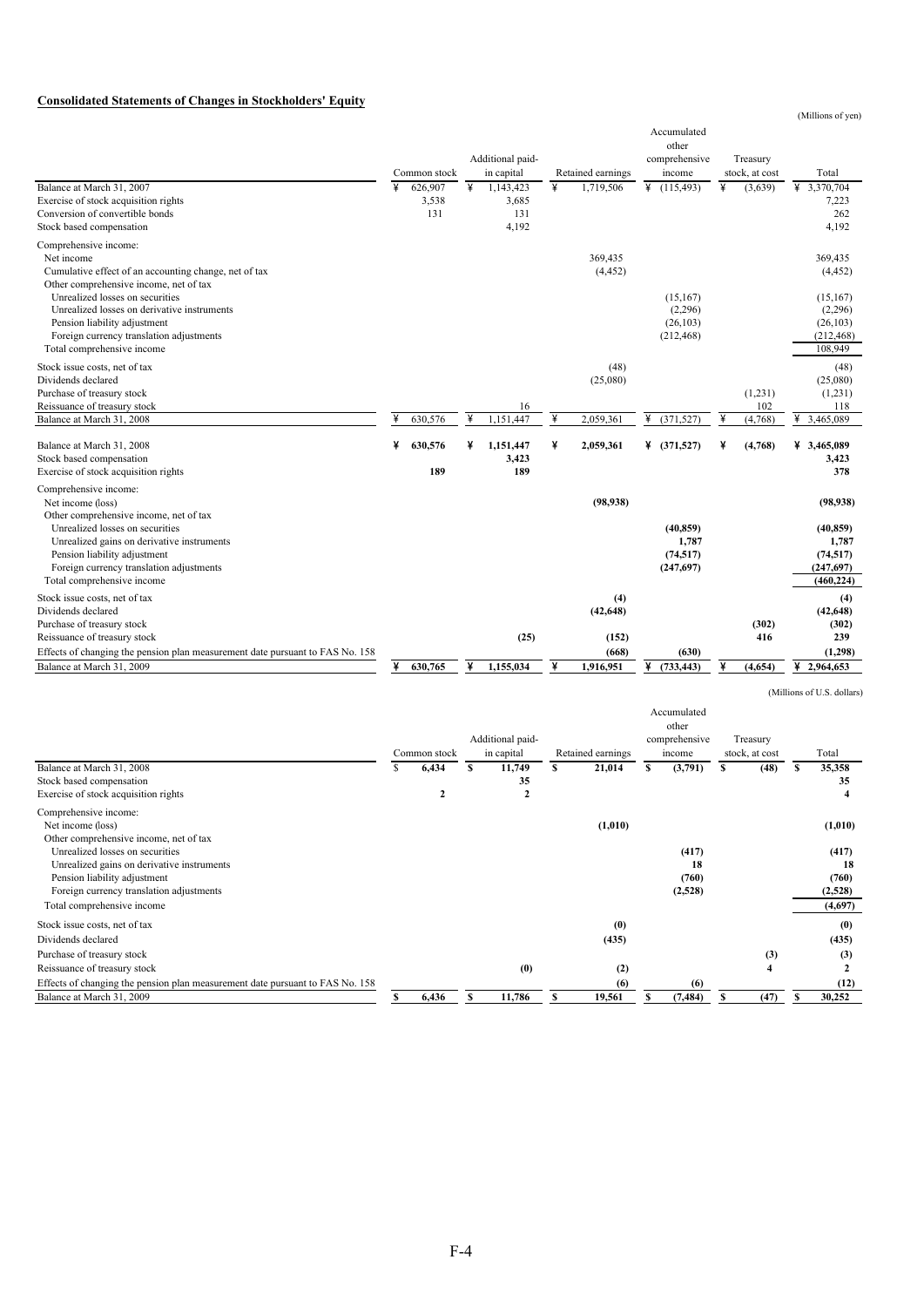#### **Consolidated Statements of Cash Flows**

(Millions of yen, millions of U.S. dollars)

|                                                                                                                                                 |                    | <b>Fiscal year ended March 31</b> |                             |
|-------------------------------------------------------------------------------------------------------------------------------------------------|--------------------|-----------------------------------|-----------------------------|
|                                                                                                                                                 | 2008               | 2009                              | 2009                        |
| Cash flows from operating activities:                                                                                                           |                    |                                   |                             |
| Net income (loss)                                                                                                                               | ¥<br>369,435       | ¥<br>(98, 938)                    | \$<br>(1,010)               |
| Adjustments to reconcile net income (loss) to net cash provided by                                                                              |                    |                                   |                             |
| operating activities:                                                                                                                           |                    |                                   |                             |
| Depreciation and amortization, including amortization of                                                                                        | 428,010            | 405,443                           | 4,137                       |
| deferred insurance acquisition costs                                                                                                            |                    |                                   |                             |
| Amortization of film costs                                                                                                                      | 305,468            | 255,713                           | 2,609                       |
| Stock-based compensation expense                                                                                                                | 4,130              | 3,446                             | 35                          |
| Accrual for pension and severance costs, less payments                                                                                          | (17, 589)          | 16,654                            | 170                         |
| (Gain) loss on sale, disposal or impairment of assets, net                                                                                      | (37, 841)          | 38,308                            | 391                         |
| Loss on sale or devaluation of securities investments, net                                                                                      | 7,583              | 3,146                             | 32                          |
| Loss on revaluation of marketable securities held in the financial<br>service business for trading purpose, net                                 | 56,543             | 94,369                            | 963                         |
| Gain on change in interest in subsidiaries and equity investees                                                                                 | (82,055)           | (1,882)                           | (19)                        |
| Deferred income taxes                                                                                                                           | 20,040             | (153, 262)                        | (1, 564)                    |
| Equity in net (income) losses of affiliated companies, net of dividends                                                                         | (13, 527)          | 65,484                            | 668                         |
| Changes in assets and liabilities:                                                                                                              |                    |                                   |                             |
| Decrease in notes and accounts receivable, trade                                                                                                | 185,651            | 218,168                           | 2,226                       |
| (Increase) decrease in inventories                                                                                                              | (140, 725)         | 160,432                           | 1,637                       |
| Increase in film costs                                                                                                                          | (353, 343)         | (264, 412)                        | (2,698)                     |
| Decrease in notes and accounts payable, trade                                                                                                   | (235, 459)         | (375, 842)                        | (3,835)                     |
| Increase (decrease) in accrued income and other taxes                                                                                           | 138,872            | (163,200)                         | (1,665)                     |
| Increase in future insurance policy benefits and other                                                                                          | 166,356            | 174,549                           | 1,781                       |
| Increase in deferred insurance acquisition costs                                                                                                | (62, 951)          | (68, 666)                         | (701)                       |
| Increase in marketable securities held in the financial service                                                                                 |                    |                                   |                             |
| business for trading purpose                                                                                                                    | (57,271)           | (42,505)                          | (434)                       |
| (Increase) decrease in other current assets                                                                                                     | (24,312)           | 134,175                           | 1,369                       |
| Increase (decrease) in other current liabilities                                                                                                | 51,838             | (105, 155)                        | (1,073)                     |
| Other                                                                                                                                           | 48,831             | 111,128                           | 1,136                       |
| Net cash provided by operating activities                                                                                                       | 757,684            | 407,153                           | 4,155                       |
| Cash flows from investing activities:                                                                                                           |                    |                                   |                             |
| Payments for purchases of long-lived assets                                                                                                     | (474, 552)         | (496, 125)                        | (5,063)                     |
| Proceeds from sales of long-lived assets                                                                                                        | 144,741            | 153,439                           | 1,566                       |
| Payments for investments and advances by financial service business                                                                             | (2,283,491)        | (2, 496, 783)                     | (25, 477)                   |
| Payments for investments and advances (other than financial service business)                                                                   | (103,082)          | (178, 335)                        | (1,820)                     |
| Proceeds from maturities of marketable securities, sales of securities                                                                          | 1,441,496          | 1,923,264                         | 19,625                      |
| investments and collections of advances by financial service business<br>Proceeds from maturities of marketable securities, sales of securities |                    |                                   |                             |
| investments and collections of advances (other than financial service                                                                           | 51,947             | 11,569                            | 118                         |
| business)<br>Proceeds from sales of subsidiaries' and equity investees' stocks                                                                  | 307,133            | 2,234                             | 23                          |
| Other                                                                                                                                           | 5,366              |                                   |                             |
| Net cash used in investing activities                                                                                                           | (910, 442)         | (605)<br>(1,081,342)              | (6)                         |
|                                                                                                                                                 |                    |                                   | (11, 034)                   |
| Cash flows from financing activities:                                                                                                           |                    |                                   |                             |
| Proceeds from issuance of long-term debt                                                                                                        | 31,093             | 72,188                            | 737                         |
| Payments of long-term debt                                                                                                                      | (34,701)           | (264, 467)                        | (2,699)                     |
| Increase in short-term borrowings, net                                                                                                          | 15,838             | 244,584                           | 2,496                       |
| Increase in deposits from customers in the financial service business, net                                                                      | 485,965            | 261,619                           | 2,670                       |
| Dividends paid                                                                                                                                  | (25,098)           | (42, 594)                         | (435)                       |
| Proceeds from issuance of shares under stock-based compensation plans                                                                           | 7,484              | 378                               | 4                           |
| Proceeds from issuance of stocks by subsidiaries                                                                                                | 28,943             |                                   |                             |
| Other                                                                                                                                           | (4,006)            | (4,250)                           | (44)                        |
| Net cash provided by financing activities                                                                                                       | 505,518            | 267,458                           | 2,729                       |
| Effect of exchange rate changes on cash and cash equivalents                                                                                    | (66, 228)          | (18, 911)                         | (193)                       |
|                                                                                                                                                 |                    |                                   |                             |
| Net increase (decrease) in cash and cash equivalents<br>Cash and cash equivalents at beginning of the fiscal year                               | 286,532<br>799,899 | (425, 642)<br>1,086,431           | (4, 343)<br>11,086          |
| Cash and cash equivalents at the end of the fiscal year                                                                                         | 1,086,431<br>¥     | ¥<br>660,789                      | 6,743<br>$\pmb{\mathbb{S}}$ |
|                                                                                                                                                 |                    |                                   |                             |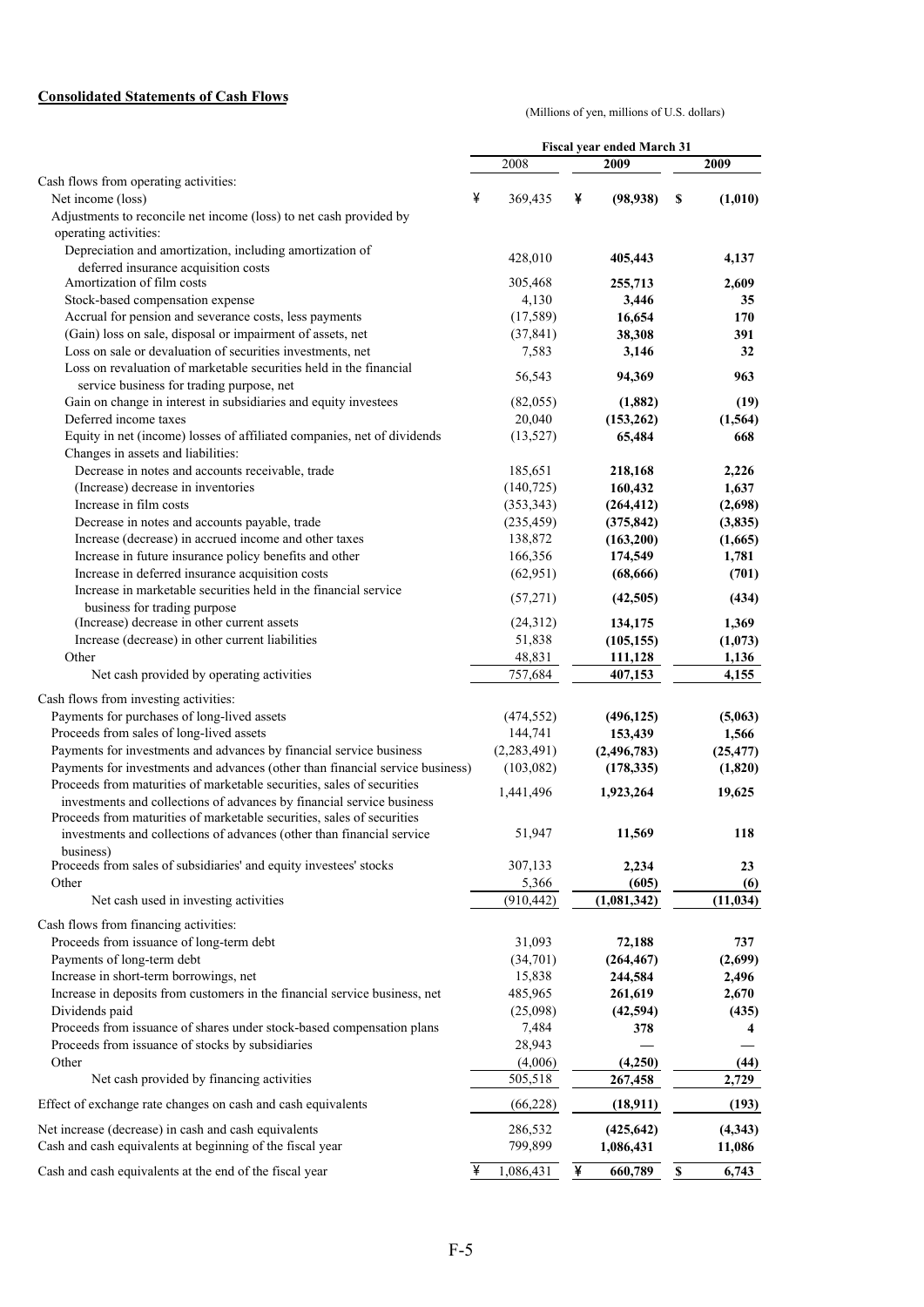#### **Business Segment Information**

|                             | (Millions of yen, millions of U.S. dollars) |                                   |            |                        |  |  |  |  |  |  |  |  |
|-----------------------------|---------------------------------------------|-----------------------------------|------------|------------------------|--|--|--|--|--|--|--|--|
|                             |                                             | <b>Fiscal year ended March 31</b> |            |                        |  |  |  |  |  |  |  |  |
| Sales and operating revenue | 2008                                        | 2009                              | Change     | 2009                   |  |  |  |  |  |  |  |  |
| Electronics                 |                                             |                                   |            |                        |  |  |  |  |  |  |  |  |
| Customers                   | ¥<br>5,931,708                              | 5,032,920<br>¥                    | $-15.2 \%$ | 51,356<br>$\mathbf{s}$ |  |  |  |  |  |  |  |  |
| Intersegment                | 682,102                                     | 455,035                           |            | 4,643                  |  |  |  |  |  |  |  |  |
| Total                       | 6,613,810                                   | 5,487,955                         | $-17.0$    | 55,999                 |  |  |  |  |  |  |  |  |
| Game                        |                                             |                                   |            |                        |  |  |  |  |  |  |  |  |
| Customers                   | 1,219,004                                   | 984,855                           | $-19.2$    | 10,049                 |  |  |  |  |  |  |  |  |
| Intersegment                | 65,239                                      | 68,291                            |            | 697                    |  |  |  |  |  |  |  |  |
| Total                       | 1,284,243                                   | 1,053,146                         | $-18.0$    | 10,746                 |  |  |  |  |  |  |  |  |
| Pictures                    |                                             |                                   |            |                        |  |  |  |  |  |  |  |  |
| Customers                   | 855,482                                     | 717,513                           | $-16.1$    | 7,322                  |  |  |  |  |  |  |  |  |
| Intersegment                | 2,452                                       |                                   |            |                        |  |  |  |  |  |  |  |  |
| Total                       | 857,934                                     | 717,513                           | $-16.4$    | 7,322                  |  |  |  |  |  |  |  |  |
| <b>Financial Services</b>   |                                             |                                   |            |                        |  |  |  |  |  |  |  |  |
| Customers                   | 553,216                                     | 523,307                           | $-5.4$     | 5,340                  |  |  |  |  |  |  |  |  |
| Intersegment                | 27,905                                      | 14,899                            |            | 152                    |  |  |  |  |  |  |  |  |
| Total                       | 581,121                                     | 538,206                           | $-7.4$     | 5,492                  |  |  |  |  |  |  |  |  |
| All Other                   |                                             |                                   |            |                        |  |  |  |  |  |  |  |  |
| Customers                   | 312,004                                     | 471,398                           | $+51.1$    | 4,810                  |  |  |  |  |  |  |  |  |
| Intersegment                | 70,194                                      | 68,205                            |            | 696                    |  |  |  |  |  |  |  |  |
| Total                       | 382,198                                     | 539,603                           | $+41.2$    | 5,506                  |  |  |  |  |  |  |  |  |
| Elimination                 | (847, 892)                                  | (606, 430)                        |            | (6, 188)               |  |  |  |  |  |  |  |  |
| Consolidated total          | ¥<br>8,871,414                              | ¥<br>7,729,993                    | $-12.9%$   | $\mathbf{s}$<br>78,877 |  |  |  |  |  |  |  |  |

Electronics intersegment amounts primarily consist of transactions with the Game segment, Pictures segment and All Other. Game intersegment amounts primarily consist of transactions with the Electronics segment.

All Other intersegment amounts primarily consist of transactions with the Electronics, Game and Pictures segments.

| <b>Operating income (loss)</b> |   | 2008       | 2009       | Change                   | 2009 |         |
|--------------------------------|---|------------|------------|--------------------------|------|---------|
| Electronics                    | ¥ | 441,787    | (168, 084) | $-$ %                    |      | (1,715) |
| Game                           |   | (124, 526) | (58, 476)  | ٠                        |      | (597)   |
| Pictures                       |   | 58,524     | 29,916     | $-48.9$                  |      | 305     |
| <b>Financial Services</b>      |   | 22,633     | (31, 157)  |                          |      | (318)   |
| All Other                      |   | 60,800     | 30,367     | $-50.1$                  |      | 310     |
| Total                          |   | 459.218    | (197, 434) |                          |      | (2,015) |
| Corporate and elimination      |   | 16,081     | (30,349)   | $\overline{\phantom{0}}$ |      | (309)   |
| Consolidated total             | ¥ | 475,299    | (227, 783) | $-$ %                    |      | (2,324) |

The segment disclosure for the fiscal year ended March 31, 2008 above has been revised to reflect the reclassification discussed in Note 4.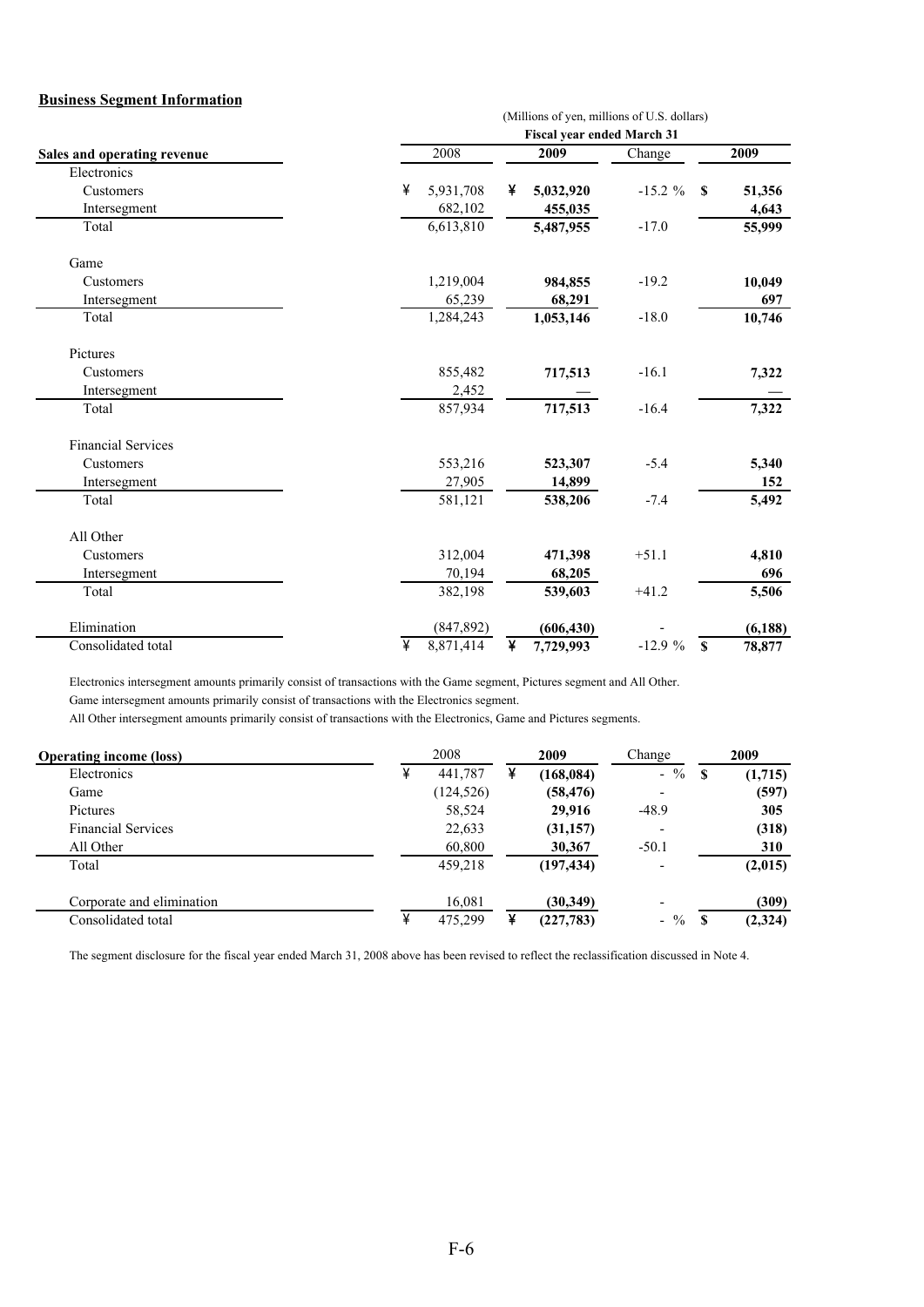|                             | Three months ended March 31          |                |          |                        |  |  |  |  |  |  |  |
|-----------------------------|--------------------------------------|----------------|----------|------------------------|--|--|--|--|--|--|--|
| Sales and operating revenue | 2008                                 | 2009           | Change   | 2009                   |  |  |  |  |  |  |  |
| Electronics                 |                                      |                |          |                        |  |  |  |  |  |  |  |
| Customers                   | ¥<br>1,305,655                       | ¥<br>893,700   | $-31.6%$ | $\mathbf{s}$<br>9,120  |  |  |  |  |  |  |  |
| Intersegment                | 146,333                              | 39,713         |          | 405                    |  |  |  |  |  |  |  |
| Total                       | 1,451,988                            | 933,413        | $-35.7$  | 9,525                  |  |  |  |  |  |  |  |
| Game                        |                                      |                |          |                        |  |  |  |  |  |  |  |
| Customers                   | 250,567                              | 154,827        | $-38.2$  | 1,580                  |  |  |  |  |  |  |  |
| Intersegment                | 12,515                               | 6,318          |          | 65                     |  |  |  |  |  |  |  |
| Total                       | 263,082                              | 161,145        | $-38.7$  | 1,645                  |  |  |  |  |  |  |  |
| Pictures                    |                                      |                |          |                        |  |  |  |  |  |  |  |
| Customers                   | 211,642                              | 186,679        | $-11.8$  | 1,905                  |  |  |  |  |  |  |  |
| Intersegment                | 1,492                                |                |          |                        |  |  |  |  |  |  |  |
| Total                       | 213,134                              | 186,679        | $-12.4$  | 1,905                  |  |  |  |  |  |  |  |
| <b>Financial Services</b>   |                                      |                |          |                        |  |  |  |  |  |  |  |
| Customers                   | 96,128                               | 147,898        | $+53.9$  | 1,509                  |  |  |  |  |  |  |  |
| Intersegment                | 6,753                                | 3,496          |          | 36                     |  |  |  |  |  |  |  |
| Total                       | 102,881                              | 151,394        | $+47.2$  | 1,545                  |  |  |  |  |  |  |  |
| All Other                   |                                      |                |          |                        |  |  |  |  |  |  |  |
| Customers                   | 88,845                               | 140,956        | $+58.7$  | 1,438                  |  |  |  |  |  |  |  |
| Intersegment                | 17,966                               | 17,658         |          | 180                    |  |  |  |  |  |  |  |
| Total                       | 106,811                              | 158,614        | $+48.5$  | 1,618                  |  |  |  |  |  |  |  |
| Elimination                 | (185, 059)                           | (67, 185)      |          | (686)                  |  |  |  |  |  |  |  |
| Consolidated total          | $\overline{\mathbf{r}}$<br>1,952,837 | ¥<br>1,524,060 | $-22.0%$ | $\mathbf{s}$<br>15,552 |  |  |  |  |  |  |  |

(Millions of yen, millions of U.S. dollars)

Electronics intersegment amounts primarily consist of transactions with the Game segment, Pictures segment and All Other. Game intersegment amounts primarily consist of transactions with the Electronics segment.

All Other intersegment amounts primarily consist of transactions with the Electronics, Game and Pictures segments.

| <b>Operating income (loss)</b> |   | 2008      | 2009       | Change                   | 2009 |         |
|--------------------------------|---|-----------|------------|--------------------------|------|---------|
| Electronics                    | ¥ | 10,436    | (272, 142) | $-$ %                    |      | (2,777) |
| Game                           |   | (11, 556) | (24, 818)  |                          |      | (253)   |
| Pictures                       |   | 36,104    | 14.242     | $-60.6$                  |      | 145     |
| <b>Financial Services</b>      |   | (30,088)  | 944        |                          |      | 10      |
| All Other                      |   | 19,051    | (4,358)    |                          |      | (45)    |
| Total                          |   | 23,947    | (286, 132) |                          |      | (2,920) |
| Corporate and elimination      |   | (17, 771) | (8,176)    | $\overline{\phantom{0}}$ |      | (83)    |
| Consolidated total             | ¥ | 6,176     | (294,308)  | $-$ %                    |      | (3,003) |

The segment disclosure for the three months ended March 31, 2008 above has been revised to reflect the reclassification discussed in Note 4.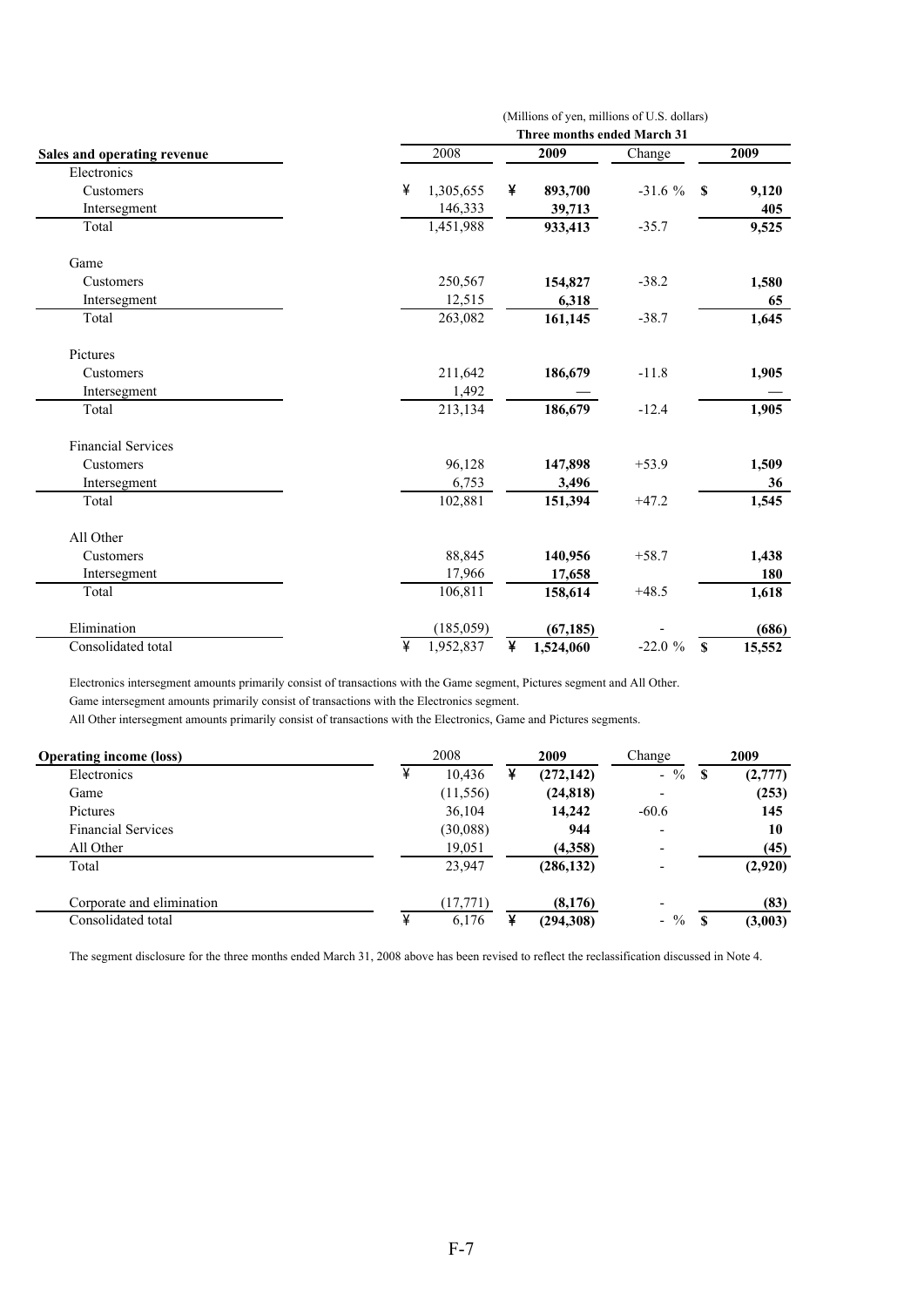#### **Electronics Sales and Operating Revenue to Customers by Product Category** (Millions of yen, millions of U.S. dollars)

|                                                                                                                                         |           | $($ of $\alpha$ is the set $\alpha$ is the set $\alpha$ in $\alpha$ . |            |      |        |  |  |  |  |  |  |  |  |
|-----------------------------------------------------------------------------------------------------------------------------------------|-----------|-----------------------------------------------------------------------|------------|------|--------|--|--|--|--|--|--|--|--|
|                                                                                                                                         |           | <b>Fiscal year ended March 31</b>                                     |            |      |        |  |  |  |  |  |  |  |  |
| Sales and operating revenue<br>Audio<br>Video<br>Televisions<br>Information and Communications<br>Semiconductors<br>Components<br>Other | 2008      | 2009                                                                  | Change     | 2009 |        |  |  |  |  |  |  |  |  |
|                                                                                                                                         | 558.624   | ¥<br>453,976                                                          | $-18.7%$   |      | 4,632  |  |  |  |  |  |  |  |  |
|                                                                                                                                         | 1,279,225 | 1,042,014                                                             | $-18.5$    |      | 10,633 |  |  |  |  |  |  |  |  |
|                                                                                                                                         | 1,367,078 | 1,275,810                                                             | $-6.7$     |      | 13,018 |  |  |  |  |  |  |  |  |
|                                                                                                                                         | 1,103,212 | 942,517                                                               | $-14.6$    |      | 9,618  |  |  |  |  |  |  |  |  |
|                                                                                                                                         | 237,870   | 205,062                                                               | $-13.8$    |      | 2,092  |  |  |  |  |  |  |  |  |
|                                                                                                                                         | 833,334   | 662,453                                                               | $-20.5$    |      | 6,760  |  |  |  |  |  |  |  |  |
|                                                                                                                                         | 552,365   | 451,088                                                               | $-18.3$    |      | 4,603  |  |  |  |  |  |  |  |  |
| Total                                                                                                                                   | 5.931.708 | 5,032,920                                                             | $-15.2 \%$ |      | 51,356 |  |  |  |  |  |  |  |  |

|                                | Three months ended March 31 |   |         |            |    |       |  |  |  |  |  |
|--------------------------------|-----------------------------|---|---------|------------|----|-------|--|--|--|--|--|
| Sales and operating revenue    | 2008                        |   | 2009    | Change     |    | 2009  |  |  |  |  |  |
| Audio                          | 112,134                     | ¥ | 78.435  | $-30.1 \%$ | -S | 800   |  |  |  |  |  |
| Video                          | 235,597                     |   | 158,061 | $-32.9$    |    | 1,613 |  |  |  |  |  |
| Televisions                    | 314,869                     |   | 227,027 | $-27.9$    |    | 2,317 |  |  |  |  |  |
| Information and Communications | 276,970                     |   | 191,604 | $-30.8$    |    | 1,955 |  |  |  |  |  |
| Semiconductors                 | 57,745                      |   | 31,105  | $-46.1$    |    | 317   |  |  |  |  |  |
| Components                     | 197,450                     |   | 111,857 | $-43.3$    |    | 1,142 |  |  |  |  |  |
| Other                          | 110,890                     |   | 95,611  | $-13.8$    |    | 976   |  |  |  |  |  |
| Total                          | 1,305,655                   | ¥ | 893,700 | $-31.6%$   |    | 9.120 |  |  |  |  |  |

The above table is a breakdown of Electronics sales and operating revenue to customers in the Business Segment Information on page F-6 and F-7. The Electronics segment is managed as a single operating segment by Sony's management. However, Sony believes that the information in this table is useful to investors in understanding the product categories in this business segment.

Commencing April 1, 2008, Sony has partially realigned its product category configuration in the Electronics segment. Accordingly, results for the fiscal year and three months ended March 31, 2008 have been reclassified to conform to the current presentation.

#### **Geographic Segment Information**

#### **Sales and operating revenue** Japan \ 2,056,374 \ **1,873,219** -8.9 % **\$ 19,114**  United States 2,221,862 **1,827,812** -17.7 **18,651**  Europe 2,328,233 **1,987,692** -14.6 **20,283**  Other Areas 2,264,945 **2,041,270** -9.9 **20,829**  Total **8,871,414 \ 7,729,993** -12.9 % \ **8** 78,877 Change **2009** (Millions of yen, millions of U.S. dollars) **Fiscal year ended March 31** 2008 **2009**

|                             | Three months ended March 31 |          |  |          |            |      |        |  |  |  |
|-----------------------------|-----------------------------|----------|--|----------|------------|------|--------|--|--|--|
| Sales and operating revenue |                             | 2008     |  | 2009     | Change     | 2009 |        |  |  |  |
| Japan                       |                             | 455.253  |  | 452,405  | $-0.6 \%$  |      | 4,616  |  |  |  |
| <b>United States</b>        |                             | 484.966  |  | 356,285  | $-26.5$    |      | 3,636  |  |  |  |
| Europe                      |                             | 518.225  |  | 351,972  | $-32.1$    |      | 3,592  |  |  |  |
| Other Areas                 |                             | 494.393  |  | 363,398  | $-26.5$    |      | 3,708  |  |  |  |
| Total                       |                             | .952.837 |  | .524.060 | $-22.0 \%$ |      | 15,552 |  |  |  |

Classification of Geographic Segment Information shows sales and operating revenue recognized by location of customers.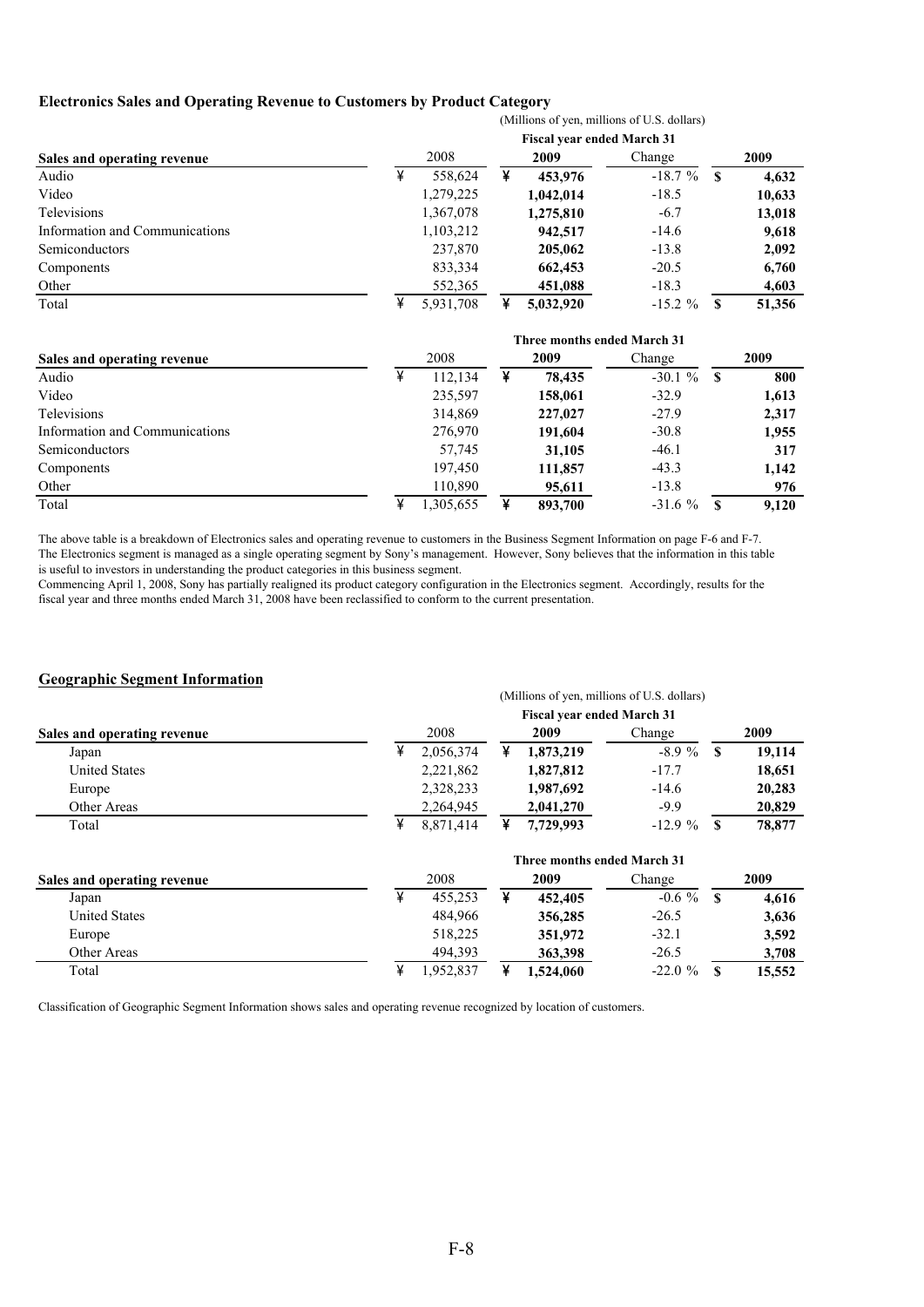#### **Condensed Financial Services Financial Statements**

The results of the Financial Services segment are included in Sony's consolidated financial statements. The following schedules show unaudited condensed financial statements for the Financial Services segment and all other segments excluding Financial Services. These presentations are not in accordance with U.S. GAAP, which is used by Sony to prepare its consolidated financial statements. However, because the Financial Services segment is different in nature from Sony's other segments, Sony believes that a comparative presentation may be useful in understanding and analyzing Sony's consolidated financial statements.

Transactions between the Financial Services segment and Sony without Financial Services are eliminated in the consolidated figures shown below.

#### **Condensed Balance Sheet**

|                                                 | (Millions of yen, millions of U.S. dollars) |           |      |           |          |            |                   |        |  |  |  |
|-------------------------------------------------|---------------------------------------------|-----------|------|-----------|----------|------------|-------------------|--------|--|--|--|
| <b>Financial Services</b>                       |                                             |           |      |           | March 31 |            |                   |        |  |  |  |
| <b>ASSETS</b>                                   |                                             | 2008      | 2009 |           |          | Change     |                   | 2009   |  |  |  |
| Current assets:                                 |                                             |           |      |           |          |            |                   |        |  |  |  |
| Cash and cash equivalents                       | ¥                                           | 137,721   | ¥    | 95,794    | ¥        | $-41,927$  | S                 | 977    |  |  |  |
| Call loan in the banking business               |                                             | 352,569   |      | 49,909    |          | $-302,660$ |                   | 509    |  |  |  |
| Marketable securities                           |                                             | 424,709   |      | 463,809   |          | $+39,100$  |                   | 4,733  |  |  |  |
| Other                                           |                                             | 290,120   |      | 221,633   |          | $-68,487$  |                   | 2,262  |  |  |  |
|                                                 |                                             | 1,205,119 |      | 831,145   |          | $-373,974$ |                   | 8,481  |  |  |  |
| Investments and advances                        |                                             | 3,879,877 |      | 4,510,668 |          | $+630,791$ |                   | 46,027 |  |  |  |
| Property, plant and equipment                   |                                             | 38,512    |      | 30,778    |          | $-7,734$   |                   | 314    |  |  |  |
| Other assets:                                   |                                             |           |      |           |          |            |                   |        |  |  |  |
| Deferred insurance acquisition costs            |                                             | 396,819   |      | 400,412   |          | $+3,593$   |                   | 4,086  |  |  |  |
| Other                                           |                                             | 105,332   |      | 132,654   |          | $+27,322$  |                   | 1,354  |  |  |  |
|                                                 |                                             | 502,151   |      | 533,066   |          | $+30,915$  |                   | 5,440  |  |  |  |
|                                                 | ¥                                           | 5,625,659 | ¥    | 5,905,657 | ¥        | $+279,998$ | $\boldsymbol{\$}$ | 60,262 |  |  |  |
| <b>LIABILITIES AND STOCKHOLDERS' EQUITY</b>     |                                             |           |      |           |          |            |                   |        |  |  |  |
| Current liabilities:                            |                                             |           |      |           |          |            |                   |        |  |  |  |
| Short-term borrowings                           | ¥                                           | 44,408    | ¥    | 65,636    | ¥        | $+21,228$  | \$                | 670    |  |  |  |
| Notes and accounts payable, trade               |                                             | 16,376    |      | 16,855    |          | $+479$     |                   | 172    |  |  |  |
| Deposits from customers in the banking business |                                             | 1,144,399 |      | 1,326,360 |          | $+181,961$ |                   | 13,534 |  |  |  |
| Other                                           |                                             | 157,773   |      | 143,781   |          | $-13,992$  |                   | 1,467  |  |  |  |
|                                                 |                                             | 1,362,956 |      | 1,552,632 |          | $+189,676$ |                   | 15,843 |  |  |  |
| Long-term liabilities:                          |                                             |           |      |           |          |            |                   |        |  |  |  |
| Long-term debt                                  |                                             | 111,771   |      | 97,296    |          | $-14,475$  |                   | 993    |  |  |  |
| Future insurance policy benefits and other      |                                             | 3,298,506 |      | 3,521,060 |          | $+222,554$ |                   | 35,929 |  |  |  |
| Other                                           |                                             | 211,130   |      | 168,409   |          | $-42,721$  |                   | 1,719  |  |  |  |
|                                                 |                                             | 3,621,407 |      | 3,786,765 |          | $+165,358$ |                   | 38,641 |  |  |  |
| Minority interest in consolidated subsidiaries  |                                             | 919       |      | 1,125     |          | $+206$     |                   | 11     |  |  |  |
| Stockholders' equity                            |                                             | 640,377   |      | 565,135   |          | $-75,242$  |                   | 5,767  |  |  |  |
|                                                 | ¥                                           | 5,625,659 | ¥    | 5,905,657 | ¥        | $+279,998$ | \$                | 60,262 |  |  |  |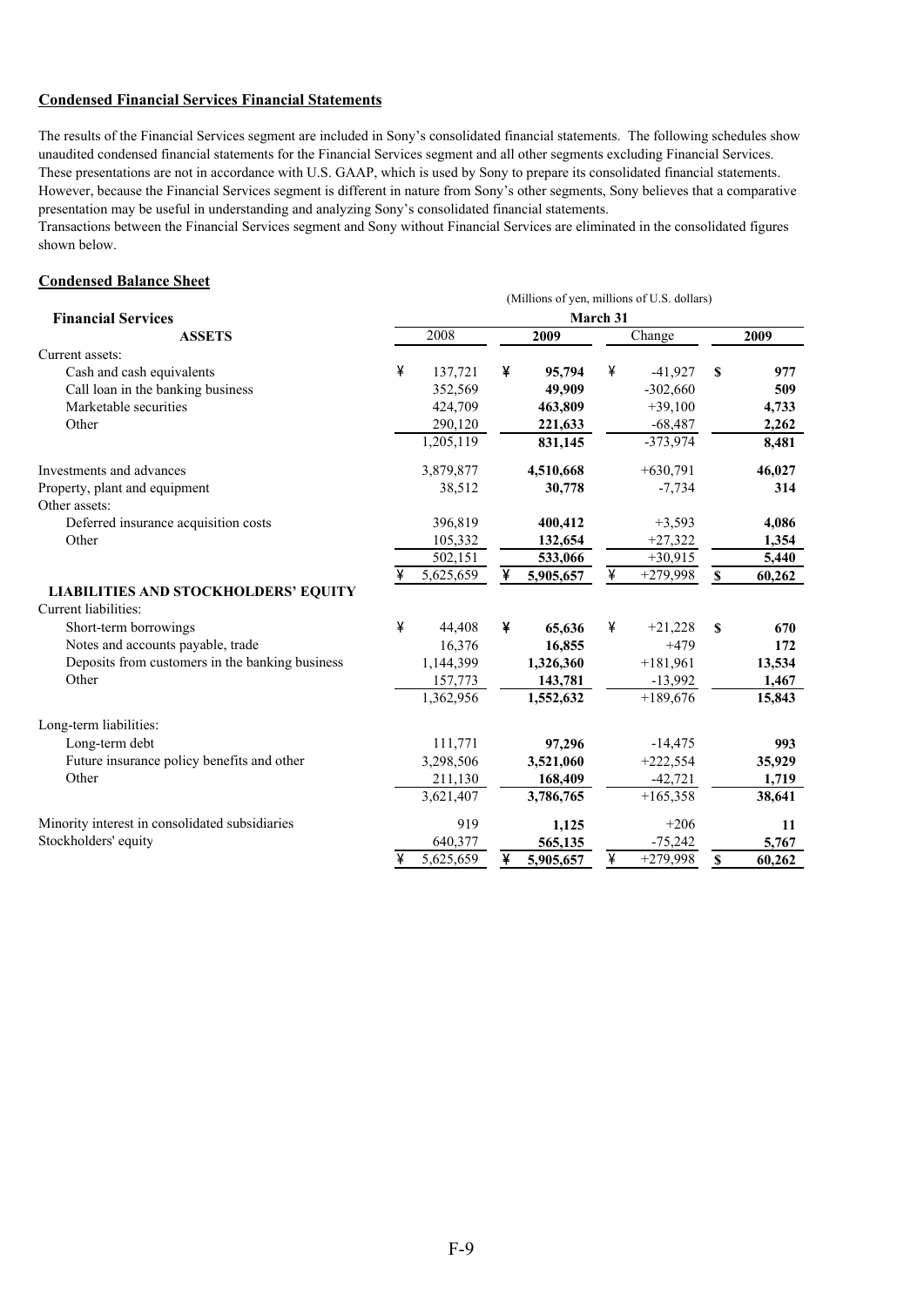|                                                              | (Millions of yen, millions of U.S. dollars)<br>March 31 |           |   |           |   |             |                    |        |  |  |  |  |  |
|--------------------------------------------------------------|---------------------------------------------------------|-----------|---|-----------|---|-------------|--------------------|--------|--|--|--|--|--|
| <b>Sony without Financial Services</b><br><b>ASSETS</b>      |                                                         | 2008      |   | 2009      |   | Change      |                    | 2009   |  |  |  |  |  |
| Current assets:                                              |                                                         |           |   |           |   |             |                    |        |  |  |  |  |  |
| Cash and cash equivalents                                    | ¥                                                       | 948,710   | ¥ | 564,995   | ¥ | $-383,715$  | S                  | 5,766  |  |  |  |  |  |
| Marketable securities                                        |                                                         | 3,000     |   | 3,103     |   | $+103$      |                    | 31     |  |  |  |  |  |
| Notes and accounts receivable, trade                         |                                                         | 1,083,489 |   | 847,214   |   | $-236,275$  |                    | 8,645  |  |  |  |  |  |
| Other                                                        |                                                         | 1,801,468 |   | 1,426,045 |   | $-375,423$  |                    | 14,551 |  |  |  |  |  |
|                                                              |                                                         | 3,836,667 |   | 2,841,357 |   | -995,310    |                    | 28,993 |  |  |  |  |  |
| Film costs                                                   |                                                         | 304,243   |   | 306,877   |   | $+2,634$    |                    | 3,131  |  |  |  |  |  |
| Investments and advances                                     |                                                         | 518,536   |   | 339,389   |   | $-179,147$  |                    | 3,463  |  |  |  |  |  |
| Investments in Financial Services, at cost                   |                                                         | 116,843   |   | 116,843   |   |             |                    | 1,192  |  |  |  |  |  |
| Property, plant and equipment                                |                                                         | 1,204,837 |   | 1,145,085 |   | $-59,752$   |                    | 11,685 |  |  |  |  |  |
| Other assets                                                 |                                                         | 1,203,849 |   | 1,621,396 |   | $+417,547$  |                    | 16,546 |  |  |  |  |  |
|                                                              | ¥                                                       | 7,184,975 | ¥ | 6,370,947 | ¥ | $-814,028$  | $\pmb{\mathbb{S}}$ | 65,010 |  |  |  |  |  |
| LIABILITIES AND STOCKHOLDERS' EQUITY<br>Current liabilities: |                                                         |           |   |           |   |             |                    |        |  |  |  |  |  |
| Short-term borrowings                                        | ¥                                                       | 339,485   | ¥ | 431,536   | ¥ | $+92,051$   | \$                 | 4,403  |  |  |  |  |  |
| Notes and accounts payable, trade                            |                                                         | 906,281   |   | 546,125   |   | $-360, 156$ |                    | 5,573  |  |  |  |  |  |
| Other                                                        |                                                         | 1,452,756 |   | 1,336,947 |   | $-115,809$  |                    | 13,642 |  |  |  |  |  |
|                                                              |                                                         | 2,698,522 |   | 2,314,608 |   | $-383.914$  |                    | 23,618 |  |  |  |  |  |
| Long-term liabilities:                                       |                                                         |           |   |           |   |             |                    |        |  |  |  |  |  |
| Long-term debt                                               |                                                         | 650,969   |   | 585,636   |   | $-65,333$   |                    | 5,976  |  |  |  |  |  |
| Accrued pension and severance costs                          |                                                         | 223,203   |   | 354,817   |   | $+131,614$  |                    | 3,621  |  |  |  |  |  |
| Other                                                        |                                                         | 394,779   |   | 348,684   |   | $-46,095$   |                    | 3,559  |  |  |  |  |  |
|                                                              |                                                         | 1,268,951 |   | 1,289,137 |   | $+20,186$   |                    | 13,156 |  |  |  |  |  |
| Minority interest in consolidated subsidiaries               |                                                         | 37,509    |   | 39,640    |   | $+2,131$    |                    | 404    |  |  |  |  |  |
| Stockholders' equity                                         |                                                         | 3,179,993 |   | 2,727,562 |   | $-452,431$  |                    | 27,832 |  |  |  |  |  |
|                                                              | ¥                                                       | 7,184,975 | ¥ | 6,370,947 | ¥ | $-814,028$  | $\boldsymbol{s}$   | 65,010 |  |  |  |  |  |
|                                                              | (Millions of yen, millions of U.S. dollars)             |           |   |           |   |             |                    |        |  |  |  |  |  |
| Consolidated                                                 |                                                         |           |   | March 31  |   |             |                    |        |  |  |  |  |  |
| <b>ASSETS</b>                                                |                                                         | 2008      |   | 2009      |   | Change      |                    | 2009   |  |  |  |  |  |
| Current assets:                                              |                                                         |           |   |           |   |             |                    |        |  |  |  |  |  |

| Current assets:                                                     |   |            |   |            |   |              |   |         |
|---------------------------------------------------------------------|---|------------|---|------------|---|--------------|---|---------|
| Cash and cash equivalents                                           | ¥ | 1,086,431  | ¥ | 660,789    | ¥ | $-425,642$   | S | 6,743   |
| Call loan in the banking business                                   |   | 352,569    |   | 49,909     |   | $-302,660$   |   | 509     |
| Marketable securities                                               |   | 427,709    |   | 466,912    |   | $+39,203$    |   | 4,764   |
| Notes and accounts receivable, trade                                |   | 1,090,285  |   | 853,454    |   | $-236,831$   |   | 8,709   |
| Other                                                               |   | 2,052,669  |   | 1,589,571  |   | $-463,098$   |   | 16,220  |
|                                                                     |   | 5,009,663  |   | 3,620,635  |   | $-1,389,028$ |   | 36,945  |
| Film costs                                                          |   | 304,243    |   | 306,877    |   | $+2,634$     |   | 3,131   |
| Investments and advances                                            |   | 4,335,648  |   | 4,798,430  |   | $+462,782$   |   | 48,964  |
| Property, plant and equipment                                       |   | 1,243,349  |   | 1,175,863  |   | $-67,486$    |   | 11,999  |
| Other assets:                                                       |   |            |   |            |   |              |   |         |
| Deferred insurance acquisition costs                                |   | 396,819    |   | 400,412    |   | $+3,593$     |   | 4,086   |
| Other                                                               |   | 1,263,017  |   | 1,711,294  |   | $+448,277$   |   | 17,462  |
|                                                                     |   | 1,659,836  |   | 2,111,706  |   | $+451,870$   |   | 21,548  |
|                                                                     | ¥ | 12,552,739 | ¥ | 12,013,511 | ¥ | $-539,228$   | S | 122,587 |
| <b>LIABILITIES AND STOCKHOLDERS' EQUITY</b><br>Current liabilities: |   |            |   |            |   |              |   |         |
| Short-term borrowings                                               | ¥ | 355,103    | ¥ | 451,155    | ¥ | $+96,052$    | S | 4,604   |
| Notes and accounts payable, trade                                   |   | 920,920    |   | 560,795    |   | $-360, 125$  |   | 5,722   |
| Deposits from customers in the banking business                     |   | 1,144,399  |   | 1,326,360  |   | $+181,961$   |   | 13,534  |
| Other                                                               |   | 1,602,945  |   | 1,472,590  |   | $-130,355$   |   | 15,027  |
|                                                                     |   | 4,023,367  |   | 3,810,900  |   | $-212,467$   |   | 38,887  |
| Long-term liabilities:                                              |   |            |   |            |   |              |   |         |
| Long-term debt                                                      |   | 729,059    |   | 660,147    |   | $-68,912$    |   | 6,736   |
| Accrued pension and severance costs                                 |   | 231,237    |   | 365,706    |   | $+134,469$   |   | 3,732   |
| Future insurance policy benefits and other                          |   | 3,298,506  |   | 3,521,060  |   | $+222,554$   |   | 35,929  |
| Other                                                               |   | 528,632    |   | 439,096    |   | $-89,536$    |   | 4,480   |
|                                                                     |   | 4,787,434  |   | 4,986,009  |   | $+198,575$   |   | 50,877  |
| Minority interest in consolidated subsidiaries                      |   | 276,849    |   | 251,949    |   | $-24,900$    |   | 2,571   |
| Stockholders' equity                                                |   | 3,465,089  |   | 2,964,653  |   | $-500,436$   |   | 30,252  |

\ 12,552,739 \ **12,013,511** \ -539,228 **\$ 122,587**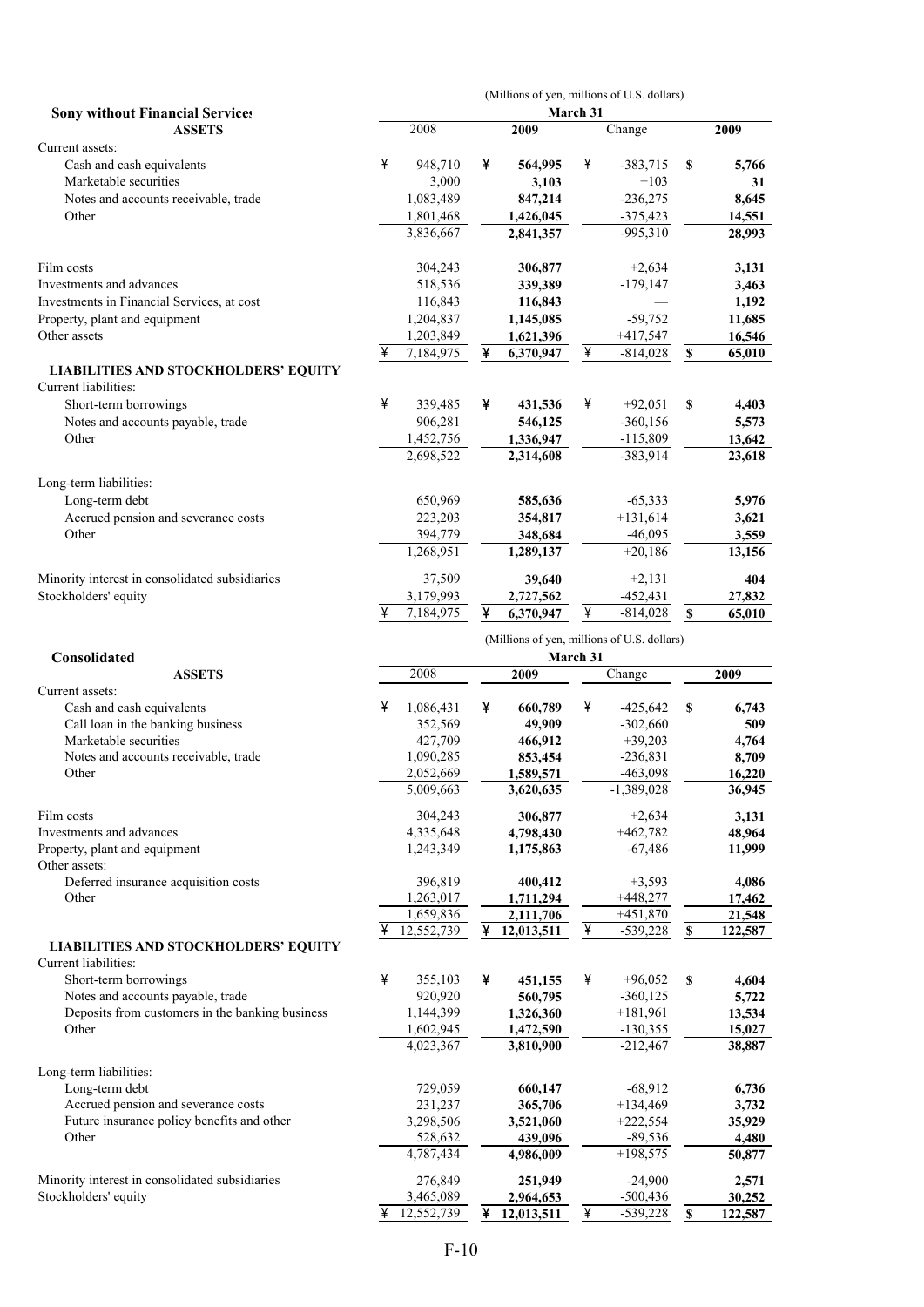### **Condensed Statements of Income**

|                                             | (Millions of yen, millions of U.S. dollars)<br><b>Fiscal year ended March 31</b> |         |      |           |              |      |       |  |  |  |
|---------------------------------------------|----------------------------------------------------------------------------------|---------|------|-----------|--------------|------|-------|--|--|--|
| <b>Financial Services</b>                   |                                                                                  |         |      |           |              |      |       |  |  |  |
|                                             | 2008                                                                             |         | 2009 |           | Change       | 2009 |       |  |  |  |
| Financial service revenue                   | ¥                                                                                | 581,121 | ¥    | 538,206   | $-7.4 \%$ \$ |      | 5,492 |  |  |  |
| Financial service expenses                  |                                                                                  | 558,488 |      | 567,567   | $+1.6$       |      | 5,792 |  |  |  |
| Equity in net loss of an affiliated company |                                                                                  |         |      | (1,796)   |              |      | (18)  |  |  |  |
| <b>Operating income (loss)</b>              |                                                                                  | 22,633  |      | (31, 157) |              |      | (318) |  |  |  |
| Other income (expenses), net                |                                                                                  | (383)   |      | 28        |              |      |       |  |  |  |
| Income (loss) before income taxes           |                                                                                  | 22,250  |      | (31, 129) |              |      | (318) |  |  |  |
| Income taxes and other                      |                                                                                  | 11,908  |      | (6,922)   |              |      | (71)  |  |  |  |
| Net income (loss)                           |                                                                                  | 10,342  |      | (24, 207) | $-$ %        |      | (247) |  |  |  |

(Millions of yen, millions of U.S. dollars)

#### **Sony without Financial Services**

| <b>Sony without Financial Services</b>              | <b>Fiscal year ended March 31</b> |           |   |            |               |  |          |  |  |  |
|-----------------------------------------------------|-----------------------------------|-----------|---|------------|---------------|--|----------|--|--|--|
|                                                     |                                   | 2008      |   | 2009       | Change        |  | 2009     |  |  |  |
| Net sales and operating revenue.                    | ¥                                 | 8,324,828 | ¥ | 7,212,492  | $-13.4 \%$ \$ |  | 73,597   |  |  |  |
| Costs and expenses                                  |                                   | 7,974,630 |   | 7,387,236  | $-7.4$        |  | 75,380   |  |  |  |
| Equity in net income (loss) of affiliated companies |                                   | 100,817   |   | (23,313)   |               |  | (238)    |  |  |  |
| <b>Operating income (loss)</b>                      |                                   | 451,015   |   | (198, 057) |               |  | (2,021)  |  |  |  |
| Other income (expenses), net                        |                                   | 100,479   |   | 58,254     | $-42.0$       |  | 594      |  |  |  |
| Income (loss) before income taxes                   |                                   | 551,494   |   | (139,803)  |               |  | (1, 427) |  |  |  |
| Income taxes and other                              |                                   | 194,190   |   | (61,219)   |               |  | (625)    |  |  |  |
| Net income (loss)                                   |                                   | 357,304   | ¥ | (78, 584)  | $-$ %         |  | (802)    |  |  |  |

| Consolidated                                        | (Millions of yen, millions of U.S. dollars)<br><b>Fiscal year ended March 31</b> |           |   |            |              |  |         |  |  |  |
|-----------------------------------------------------|----------------------------------------------------------------------------------|-----------|---|------------|--------------|--|---------|--|--|--|
|                                                     |                                                                                  | 2008      |   | 2009       | Change       |  | 2009    |  |  |  |
| Financial service revenue                           | ¥                                                                                | 553,216   | ¥ | 523,307    | $-5.4 \%$ \$ |  | 5,340   |  |  |  |
| Net sales and operating revenue.                    |                                                                                  | 8,318,198 |   | 7,206,686  | $-13.4$      |  | 73,537  |  |  |  |
|                                                     |                                                                                  | 8,871,414 |   | 7.729.993  | $-12.9$      |  | 78,877  |  |  |  |
| Costs and expenses                                  |                                                                                  | 8,496,932 |   | 7,932,667  | $-6.6$       |  | 80,945  |  |  |  |
| Equity in net income (loss) of affiliated companies |                                                                                  | 100,817   |   | (25,109)   |              |  | (256)   |  |  |  |
| <b>Operating income (loss)</b>                      |                                                                                  | 475,299   |   | (227,783)  |              |  | (2,324) |  |  |  |
| Other income (expenses), net                        |                                                                                  | 91,835    |   | 52,828     | $-42.5$      |  | 539     |  |  |  |
| Income (loss) before income taxes                   |                                                                                  | 567,134   |   | (174, 955) |              |  | (1,785) |  |  |  |
| Income taxes and other                              |                                                                                  | 197,699   |   | (76, 017)  |              |  | (775)   |  |  |  |
| Net income (loss)                                   |                                                                                  | 369,435   | ¥ | (98, 938)  | $-$ %        |  | (1,010) |  |  |  |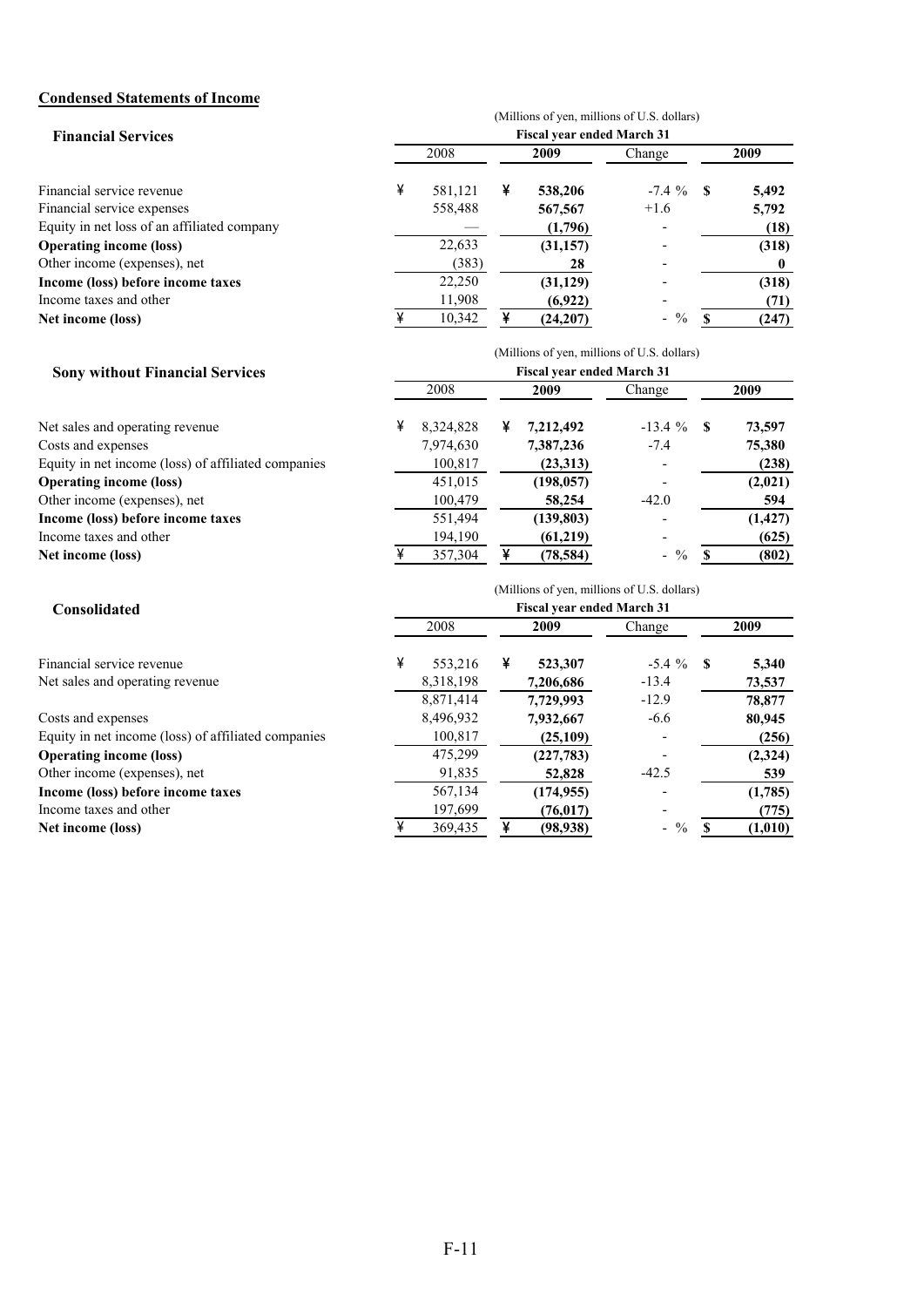|                                             | (Millions of yen, millions of U.S. dollars)<br>Three months ended March 31 |           |      |         |            |      |       |  |  |  |
|---------------------------------------------|----------------------------------------------------------------------------|-----------|------|---------|------------|------|-------|--|--|--|
| <b>Financial Services</b>                   |                                                                            |           |      |         |            |      |       |  |  |  |
|                                             | 2008                                                                       |           | 2009 |         | Change     |      | 2009  |  |  |  |
| Financial service revenue                   | ¥                                                                          | 102.881   | ¥    | 151,394 | $+47.2%$   | - \$ | 1,545 |  |  |  |
| Financial service expenses                  |                                                                            | 132,969   |      | 150,069 | $+12.9$    |      | 1,531 |  |  |  |
| Equity in net loss of an affiliated company |                                                                            |           |      | (381)   |            |      | (4)   |  |  |  |
| <b>Operating income (loss)</b>              |                                                                            | (30,088)  |      | 944     |            |      | 10    |  |  |  |
| Other income (expenses), net                |                                                                            | 147       |      | (89)    |            |      |       |  |  |  |
| Income (loss) before income taxes           |                                                                            | (29, 941) |      | 855     |            |      |       |  |  |  |
| Income taxes and other                      |                                                                            | (11, 598) |      | 3,857   |            |      | 40    |  |  |  |
| Net loss                                    |                                                                            | (18, 343) | ¥    | (3,002) | $\%$<br>Ξ. |      | (31)  |  |  |  |

#### **Sony without Financial Services**

| Net sales and operating revenue                     |
|-----------------------------------------------------|
| Costs and expenses                                  |
| Equity in net income (loss) of affiliated companies |
| <b>Operating income (loss)</b>                      |
| Other income (expenses), net                        |
| Income (loss) before income taxes                   |
| Income taxes and other                              |
| Net income (loss)                                   |

|                                                     | (Millions of yen, millions of U.S. dollars)<br>Three months ended March 31 |           |   |            |               |      |         |  |  |  |  |
|-----------------------------------------------------|----------------------------------------------------------------------------|-----------|---|------------|---------------|------|---------|--|--|--|--|
| <b>Sony without Financial Services</b>              |                                                                            |           |   |            |               |      |         |  |  |  |  |
|                                                     | 2008                                                                       |           |   | 2009       | Change        | 2009 |         |  |  |  |  |
| Net sales and operating revenue                     | ¥                                                                          | 1,858,329 | ¥ | 1,377,970  | $-25.8 \%$ \$ |      | 14,061  |  |  |  |  |
| Costs and expenses                                  |                                                                            | 1,833,272 |   | 1,656,315  | $-9.7$        |      | 16,901  |  |  |  |  |
| Equity in net income (loss) of affiliated companies |                                                                            | 10,845    |   | (17,304)   |               |      | (177)   |  |  |  |  |
| <b>Operating income (loss)</b>                      |                                                                            | 35,902    |   | (295, 649) |               |      | (3,017) |  |  |  |  |
| Other income (expenses), net                        |                                                                            | 11,050    |   | (16, 841)  |               |      | (172)   |  |  |  |  |
| Income (loss) before income taxes                   |                                                                            | 46,952    |   | (312, 490) |               |      | (3,189) |  |  |  |  |
| Income taxes and other                              |                                                                            | 7,965     |   | (150, 879) |               |      | (1,540) |  |  |  |  |
| Net income (loss)                                   |                                                                            | 38,987    |   | (161, 611) | $-$ %         |      | (1,649) |  |  |  |  |

| Consolidated                                        | (Millions of yen, millions of U.S. dollars)<br>Three months ended March 31 |           |   |            |                                  |      |          |  |  |  |
|-----------------------------------------------------|----------------------------------------------------------------------------|-----------|---|------------|----------------------------------|------|----------|--|--|--|
|                                                     | 2008                                                                       |           |   | 2009       | Change                           | 2009 |          |  |  |  |
| Financial service revenue                           | ¥                                                                          | 96.128    | ¥ | 147,898    | $+53.9%$                         | - \$ | 1,509    |  |  |  |
| Net sales and operating revenue                     |                                                                            | 1,856,709 |   | 1,376,162  | $-25.9$                          |      | 14,043   |  |  |  |
|                                                     |                                                                            | 1,952,837 |   | 1.524,060  | $-22.0$                          |      | 15,552   |  |  |  |
| Costs and expenses                                  |                                                                            | 1,957,506 |   | 1,800,683  | $-8.0$                           |      | 18,375   |  |  |  |
| Equity in net income (loss) of affiliated companies |                                                                            | 10,845    |   | (17,685)   |                                  |      | (180)    |  |  |  |
| <b>Operating income (loss)</b>                      |                                                                            | 6.176     |   | (294, 308) |                                  |      | (3,003)  |  |  |  |
| Other income (expenses), net                        |                                                                            | 10,836    |   | (17,327)   |                                  |      | (177)    |  |  |  |
| Income (loss) before income taxes                   |                                                                            | 17,012    |   | (311, 635) |                                  |      | (3,180)  |  |  |  |
| Income taxes and other                              |                                                                            | (12,032)  |   | (146, 495) |                                  |      | (1, 495) |  |  |  |
| Net income (loss)                                   |                                                                            | 29,044    | ¥ | (165, 140) | $\%$<br>$\overline{\phantom{0}}$ |      | (1,685)  |  |  |  |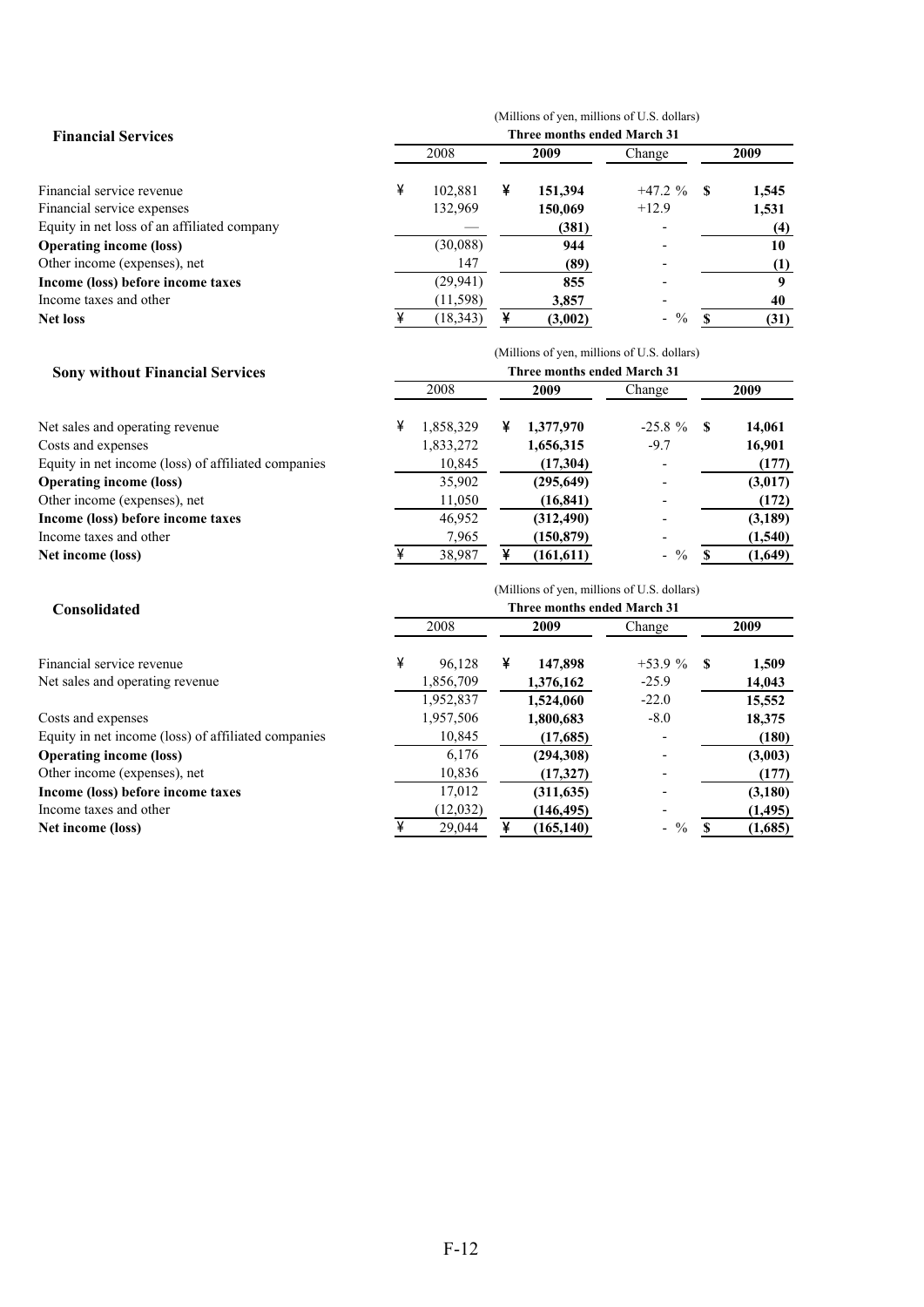#### **Condensed Statements of Cash Flows**

| (Millions of yen, millions of U.S. dollars) |            |   |            |   |                                   |  |  |  |  |
|---------------------------------------------|------------|---|------------|---|-----------------------------------|--|--|--|--|
|                                             |            |   |            |   |                                   |  |  |  |  |
|                                             | 2008       |   | 2009       |   | 2009                              |  |  |  |  |
| ¥                                           | 242.610    | ¥ | 300,096    | S | 3,062                             |  |  |  |  |
|                                             | (873, 646) |   | (602, 368) |   | (6,147)                           |  |  |  |  |
|                                             | 491,709    |   | 260,345    |   | 2,657                             |  |  |  |  |
|                                             | (139, 327) |   | (41, 927)  |   | (428)                             |  |  |  |  |
|                                             | 277,048    |   | 137,721    |   | 1,405                             |  |  |  |  |
|                                             | 137,721    |   | 95,794     |   | 977                               |  |  |  |  |
|                                             |            |   |            |   | <b>Fiscal year ended March 31</b> |  |  |  |  |

|                                                              | (Millions of yen, millions of U.S. dollars) |           |   |                                             |    |         |  |  |  |  |
|--------------------------------------------------------------|---------------------------------------------|-----------|---|---------------------------------------------|----|---------|--|--|--|--|
| <b>Sony without Financial Services</b>                       |                                             |           |   | <b>Fiscal year ended March 31</b>           |    |         |  |  |  |  |
|                                                              |                                             | 2008      |   | 2009                                        |    | 2009    |  |  |  |  |
| Net cash provided by operating activities                    | ¥                                           | 519.112   | ¥ | 112,695                                     | S  | 1,150   |  |  |  |  |
| Net cash used in investing activities                        |                                             | (14, 925) |   | (487, 446)                                  |    | (4,974) |  |  |  |  |
| Net cash provided by (used in) financing activities          |                                             | (12,100)  |   | 9.947                                       |    | 102     |  |  |  |  |
| Effect of exchange rate changes on cash and cash equivalents |                                             | (66, 228) |   | (18,911)                                    |    | (193)   |  |  |  |  |
| Net increase (decrease) in cash and cash equivalents         |                                             | 425,859   |   | (383,715)                                   |    | (3,915) |  |  |  |  |
| Cash and cash equivalents at beginning of the fiscal year    |                                             | 522,851   |   | 948,710                                     |    | 9,681   |  |  |  |  |
| Cash and cash equivalents at the end of the fiscal year      |                                             | 948,710   |   | 564,995                                     | \$ | 5,766   |  |  |  |  |
|                                                              |                                             |           |   | (Millions of yen, millions of U.S. dollars) |    |         |  |  |  |  |
| Consolidated                                                 |                                             |           |   | <b>Fiscal year ended March 31</b>           |    |         |  |  |  |  |
|                                                              |                                             | 2008      |   | 2009                                        |    | 2009    |  |  |  |  |

| Net cash provided by operating activities                    | 757.684    | 407.153     | 4,155     |
|--------------------------------------------------------------|------------|-------------|-----------|
| Net cash used in investing activities                        | (910, 442) | (1,081,342) | (11, 034) |
| Net cash provided by financing activities                    | 505,518    | 267,458     | 2,729     |
| Effect of exchange rate changes on cash and cash equivalents | (66, 228)  | (18,911)    | (193)     |
| Net increase (decrease) in cash and cash equivalents         | 286,532    | (425, 642)  | (4,343)   |
| Cash and cash equivalents at beginning of the fiscal year    | 799.899    | 1,086,431   | 11,086    |
| Cash and cash equivalents at the end of the fiscal year      | .086,431   | 660,789     | 6,743     |

|      |            |   | (Millions of yen, millions of U.S. dollars)<br><b>Fiscal year ended March 31</b> |      |           |  |  |  |
|------|------------|---|----------------------------------------------------------------------------------|------|-----------|--|--|--|
| 2008 |            |   | 2009                                                                             | 2009 |           |  |  |  |
| ¥    | 757,684    | ¥ | 407,153                                                                          | S    | 4,155     |  |  |  |
|      | (910, 442) |   | (1,081,342)                                                                      |      | (11, 034) |  |  |  |
|      | 505,518    |   | 267,458                                                                          |      | 2,729     |  |  |  |
|      | (66, 228)  |   | (18,911)                                                                         |      | (193)     |  |  |  |
|      | 286,532    |   | (425, 642)                                                                       |      | (4,343)   |  |  |  |
|      | 799,899    |   | 1,086,431                                                                        |      | 11,086    |  |  |  |
| ¥    | 1,086,431  |   | 660,789                                                                          |      | 6,743     |  |  |  |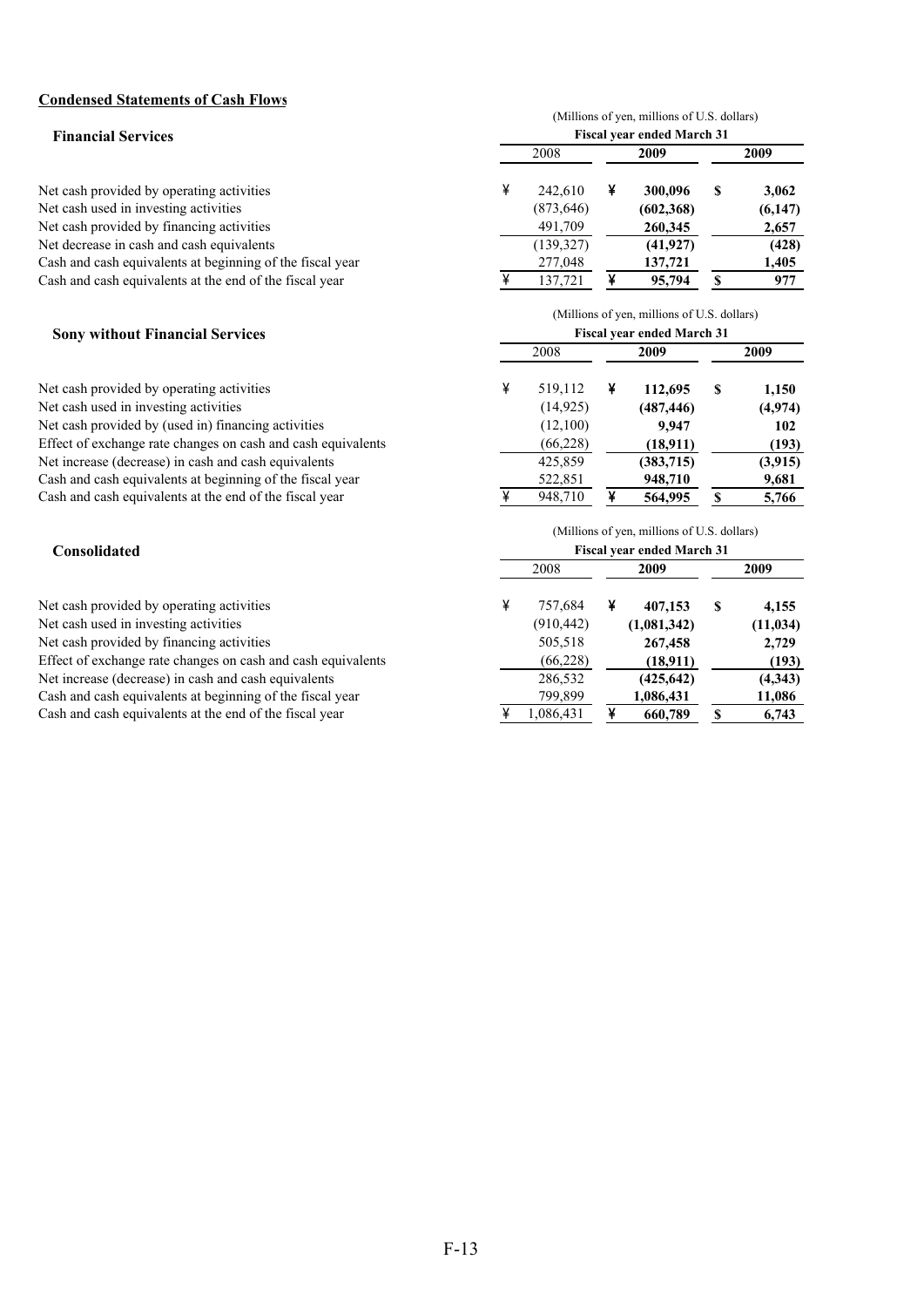(Notes)

- 1. U.S. dollar amounts have been translated from yen, for convenience only, at the rate of ¥98 = U.S. \$1, the approximate Tokyo foreign exchange market rate as of March 31, 2009.
- 2. As of March 31, 2009, Sony had 1,242 consolidated subsidiaries (including variable interest entities). Sony has applied the equity accounting method for 85 affiliated companies.
- 3. Weighted-average number of outstanding shares used for computation of earnings per share of common stock are as follows. The dilutive effect in the weighted-average number of outstanding shares mainly resulted from convertible bonds. All potentially dilutive shares have been excluded from the number of shares used in the computation of diluted earnings per share in fiscal year and three months ended March 31, 2009 because Sony incurred a net loss and their inclusion would be anti-dilutive.

| Weighted-average number of outstanding shares |                             | (Thousands of shares)             |  |  |  |  |
|-----------------------------------------------|-----------------------------|-----------------------------------|--|--|--|--|
|                                               |                             | <b>Fiscal year ended March 31</b> |  |  |  |  |
|                                               | 2008                        | 2009                              |  |  |  |  |
| Net income (loss)                             |                             |                                   |  |  |  |  |
| — Basic                                       | 1,003,001                   | 1,003,499                         |  |  |  |  |
| — Diluted                                     | 1,052,212                   | 1,003,499                         |  |  |  |  |
| Weighted-average number of outstanding shares |                             | (Thousands of shares)             |  |  |  |  |
|                                               | Three months ended March 31 |                                   |  |  |  |  |
|                                               | 2008                        | 2009                              |  |  |  |  |
| Net income (loss)                             |                             |                                   |  |  |  |  |
| — Basic                                       | 1,003,402                   | 1,003,521                         |  |  |  |  |
| — Diluted                                     | 1,051,189                   | 1,003,521                         |  |  |  |  |

- 4. Sony periodically reviews the presentation of its financial information to ensure that it is consistent with the way management views the consolidated operations. Since Sony considers a majority of its equity investments to be integral to its operations, effective April 1, 2008, Sony reports equity in net income (loss) of affiliated companies as a component of operating income (loss). Prior to April 1, 2008, equity in net income (loss) of affiliated companies was shown below minority interest in income (loss) of consolidated subsidiaries and above net income (loss) in Sony's consolidated results of operations. As a result of the reclassification, both operating income and income before income taxes increased by ¥10,845 million for the three months ended March 31, 2008, and by ¥100,817 million for the fiscal year ended March 31, 2008, and both operating loss and loss before income taxes increased by ¥17,685 million (\$180 million) for the three months ended March 31, 2009, and by ¥25,109 million (\$256 million) for the fiscal year ended March 31, 2009. The reclassification did not affect net income (loss) for the three months and the fiscal years ended March 31, 2008 and 2009.
- 5. In September 2006, the Financial Accounting Standards Board ("FASB") issued Statement of Financial Accounting Standards ("FAS") No. 157, "Fair Value Measurements". FAS No. 157 establishes a framework for measuring fair value, clarifies the definition of fair value, and expands disclosures about the use of fair value measurements. FAS No. 157 applies under other accounting pronouncements that require or permit fair value measurements and does not require any new fair value measurements. In February 2008, the FASB issued FASB Staff Positions ("FSP") No. FAS 157-1, "Application of FASB Statement No. 157 to FASB Statement No. 13 and Other Accounting Pronouncements That Address Fair Value Measurements for Purposes of Lease Classification or Measurement under Statement 13" and FSP No. FAS 157-2, "Effective Date of FASB Statement No. 157". FSP No. FAS 157-1 removes certain leasing transactions from the scope of FAS No. 157. FSP No. FAS 157-2 partially delays the effective date of FAS No. 157 for Sony until April 1, 2009 for certain nonfinancial assets and liabilities. In October 2008, the FASB issued FSP No. FAS 157-3, "Determining the Fair Value of a Financial Asset When the Market for That Asset Is Not Active". FSP No. FAS 157-3 clarifies the application of FAS No. 157 in a market that is not active, and was effective upon issuance. Sony adopted FAS No. 157 on April 1, 2008 with regards to financial assets and liabilities and nonfinancial assets and liabilities that are recognized or disclosed at fair value in the financial statements on a recurring basis. The adoption of FAS No. 157 as it relates to financial assets and liabilities did not have a material impact on Sony's consolidated results of operations and financial position. The adoption of FAS No. 157 as it relates to nonfinancial assets and liabilities that are recognized or disclosed at fair value in Sony's financial statements on a nonrecurring basis is not expected to have a material impact on Sony's consolidated results of operations and financial position.